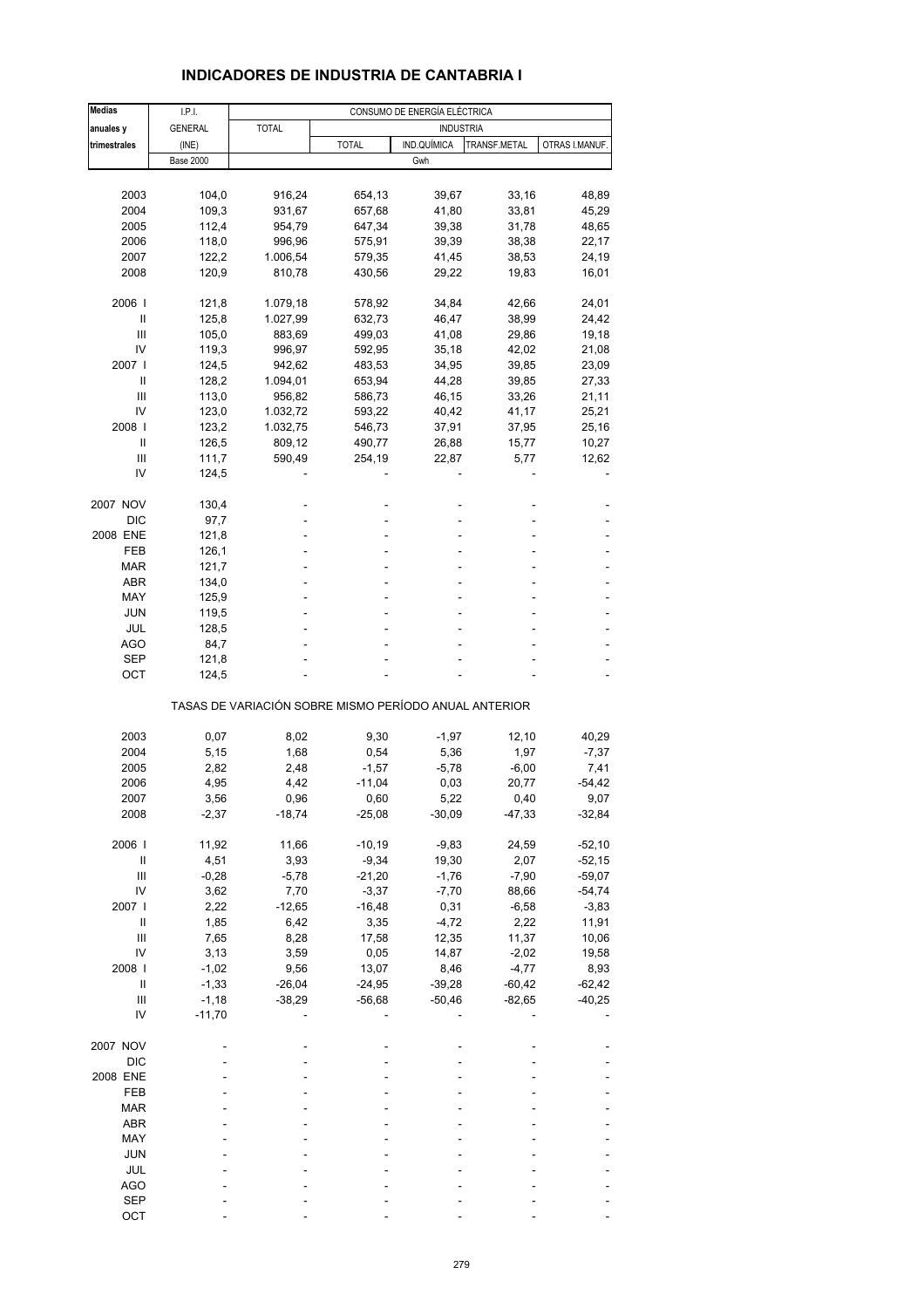# **INDICADORES DE INDUSTRIA DE CANTABRIA. II**

| <b>Medias</b>                      |               | ENCUESTA DE COYUNTURA INDUSTRIAL: TOTAL INDUSTRIA (1) |                   |                |                    |
|------------------------------------|---------------|-------------------------------------------------------|-------------------|----------------|--------------------|
| anuales y                          | INDICADOR DE  | NIVEL CARTERA                                         | <b>TENDENCIA</b>  | <b>NIVEL</b>   | <b>UTILIZACIÓN</b> |
|                                    |               |                                                       |                   |                |                    |
| trimestrales                       | CLIMA INDUST. | <b>PEDIDOS</b>                                        | <b>PRODUCCIÓN</b> | <b>STOCKS</b>  | CAPACIDAD          |
|                                    |               | Saldo de respuestas                                   |                   |                | $\%$               |
|                                    |               |                                                       |                   |                |                    |
| 2003                               | $-4,2$        | -9                                                    | -2                | 0              | 74,0               |
| 2004                               | 4,9           | 10                                                    | 8                 | 0              | 79,8               |
| 2005                               | 0,9           | 3                                                     | -1                | 4              | 79,6               |
|                                    |               |                                                       |                   |                |                    |
| 2006                               | 0,2           | 12                                                    | -2                | 6              | 80,5               |
| 2007                               | 1,6           | 14                                                    | $-4$              | $\overline{7}$ | 83,2               |
| 2008                               | 1,4           | $-1$                                                  | $-10$             | 1              | 79,4               |
|                                    |               |                                                       |                   |                |                    |
| 2006                               | $-3,3$        | $-13$                                                 | 3                 | 3              | 77,6               |
| $\ensuremath{\mathsf{II}}$         | $-1,2$        | $\overline{7}$                                        | -2                | 8              | 82,9               |
| $\ensuremath{\mathsf{III}}\xspace$ | 1,8           | 33                                                    | $\overline{2}$    | 10             | 80,1               |
|                                    |               |                                                       |                   |                |                    |
| IV                                 | 3,6           | 22                                                    | $-11$             | 3              | 81,4               |
| 2007 l                             | 4,5           | 20                                                    | 1                 | 3              | 87,4               |
| Ш                                  | 1,4           | 15                                                    | $-13$             | 13             | 80,8               |
| Ш                                  | $-0,6$        | 12                                                    | $-10$             | 5              | 79,7               |
| IV                                 | 1,0           | 8                                                     | 7                 | $\overline{7}$ | 84,8               |
|                                    |               |                                                       |                   |                |                    |
| 2008                               | 1,8           | 8                                                     | 9                 | $-3$           | 81,7               |
| Ш                                  | 2,8           | $-1$                                                  | 0                 | 8              | 80,5               |
| $\ensuremath{\mathsf{III}}\xspace$ | $-1,2$        | $\overline{c}$                                        | $-21$             | $-13$          | 84,0               |
| IV                                 | ÷,            | $-20$                                                 | $-35$             | 20             | 71,2               |
|                                    |               |                                                       |                   |                |                    |
| 2008 ENE                           | 1,7           | 14                                                    | 13                | 6              |                    |
| <b>FEB</b>                         | 1,8           | 7                                                     | 9                 | 13             |                    |
|                                    |               |                                                       |                   |                |                    |
| <b>MAR</b>                         | 1,9           | $\overline{c}$                                        | 4                 | $-27$          |                    |
| <b>ABR</b>                         | 2,9           | 0                                                     | 10                | 13             |                    |
| MAY                                | 3,3           | -3                                                    | $-4$              | -3             |                    |
| <b>JUN</b>                         | 2,2           | $\mathbf{1}$                                          | -6                | 14             |                    |
| JUL                                | 0,1           | 17                                                    | $-14$             | $-39$          |                    |
|                                    |               |                                                       |                   |                |                    |
| AGO                                | $-2,5$        | 10                                                    | $-30$             | $-1$           |                    |
| <b>SEP</b>                         | ä,            | $-20$                                                 | -19               | $\mathbf 2$    |                    |
| OCT                                |               | $-19$                                                 | $-39$             | 21             |                    |
| <b>NOV</b>                         |               | $-21$                                                 | $-30$             | 19             |                    |
| <b>DIC</b>                         |               | ä,                                                    | L,                | ä,             | $\overline{a}$     |
|                                    |               |                                                       |                   |                |                    |
|                                    |               | TASAS DE VARIACIÓN SOBRE MISMO PERÍODO ANUAL ANTERIOR |                   |                |                    |
|                                    |               |                                                       |                   |                |                    |
| 2003                               |               | ۰                                                     | -                 |                |                    |
| 2004                               |               |                                                       | ä,                |                |                    |
| 2005                               |               |                                                       | L,                |                |                    |
| 2006                               |               |                                                       |                   |                |                    |
|                                    |               |                                                       |                   |                |                    |
| 2007                               |               |                                                       |                   |                |                    |
| 2008                               |               |                                                       |                   |                |                    |
|                                    |               |                                                       |                   |                |                    |
| 2006                               |               |                                                       |                   |                |                    |
| $\sf II$                           |               |                                                       |                   |                |                    |
| Ш                                  |               |                                                       |                   |                |                    |
| IV                                 |               |                                                       |                   |                |                    |
| 2007 l                             |               |                                                       |                   |                |                    |
|                                    |               |                                                       |                   |                |                    |
| Ш                                  |               |                                                       |                   |                |                    |
| $\ensuremath{\mathsf{III}}\xspace$ |               |                                                       |                   |                |                    |
| IV                                 |               |                                                       |                   |                |                    |
| 2008                               |               |                                                       |                   |                |                    |
| $\sf II$                           |               |                                                       |                   |                |                    |
|                                    |               |                                                       |                   |                |                    |
| $\mathsf{III}$                     |               |                                                       |                   |                |                    |
| IV                                 |               |                                                       |                   |                |                    |
|                                    |               |                                                       |                   |                |                    |
| 2008 ENE                           |               |                                                       |                   |                |                    |
| FEB                                |               |                                                       |                   |                |                    |
| <b>MAR</b>                         |               |                                                       |                   |                |                    |
|                                    |               |                                                       |                   |                |                    |
| <b>ABR</b>                         |               |                                                       |                   |                |                    |
| MAY                                |               |                                                       |                   |                |                    |
| <b>JUN</b>                         |               |                                                       |                   |                |                    |
| JUL                                |               |                                                       |                   |                |                    |
| <b>AGO</b>                         |               |                                                       |                   |                |                    |
|                                    |               |                                                       |                   |                |                    |
| <b>SEP</b>                         |               |                                                       |                   |                |                    |
| OCT                                |               |                                                       |                   |                |                    |
| <b>NOV</b>                         |               |                                                       |                   |                |                    |
| <b>DIC</b>                         |               |                                                       |                   |                |                    |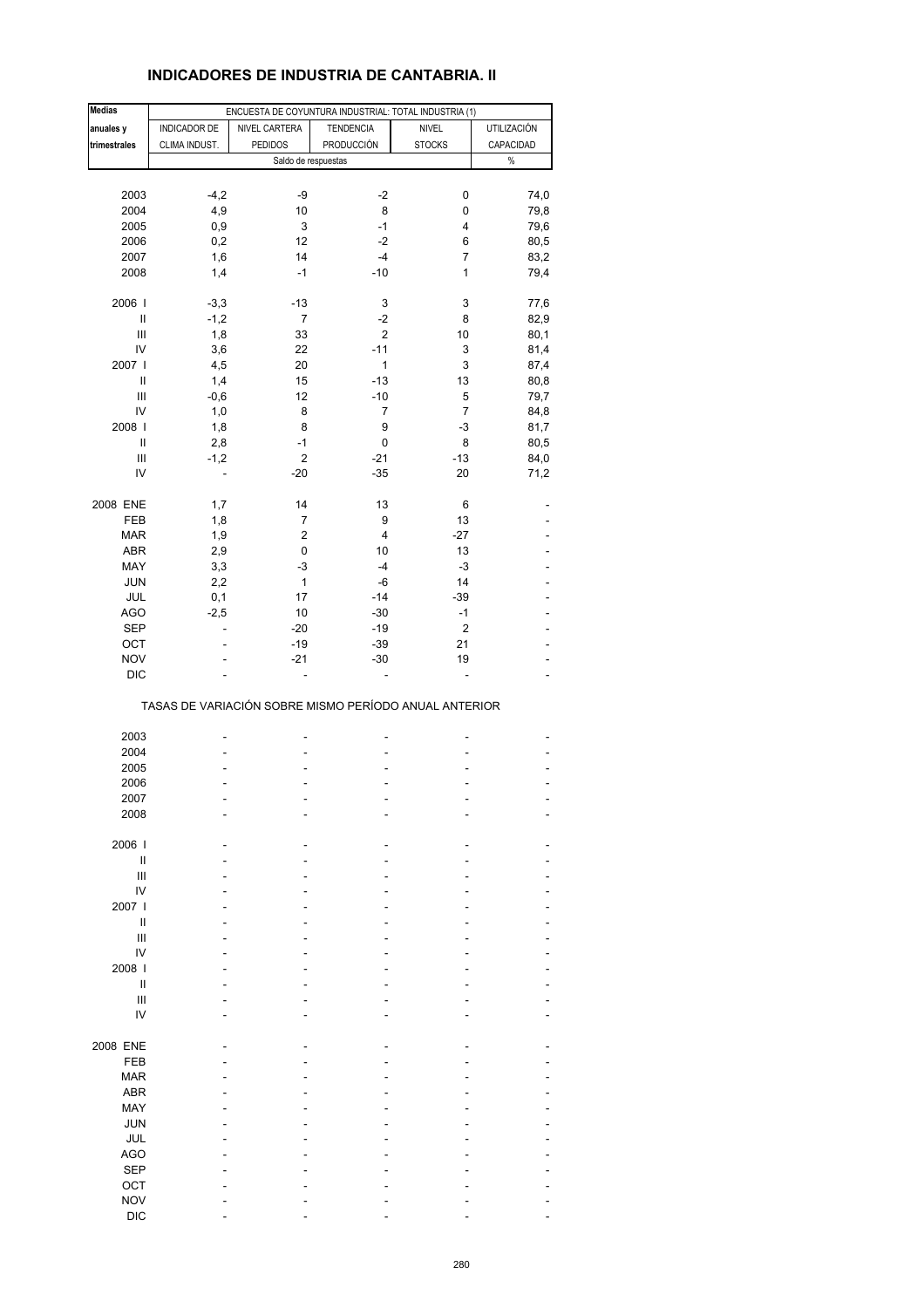| <b>Medias</b> |              |                  | VISADOS: SUPERFICIE A CONSTRUIR                       |                             |              |                          | LICENCIAS: SUPERFICIE A CONSTRUIR |                             |                          |
|---------------|--------------|------------------|-------------------------------------------------------|-----------------------------|--------------|--------------------------|-----------------------------------|-----------------------------|--------------------------|
| anuales y     | <b>TOTAL</b> | <b>EDIFICIOS</b> | <b>SERVICIOS</b>                                      | <b>OTROS</b>                | <b>TOTAL</b> |                          | <b>RESIDENCIAL</b>                |                             | NO RESID.                |
| trimestrales  |              | <b>VIVIENDAS</b> | COMERCIALES                                           | <b>DESTINOS</b>             |              | <b>TOTAL</b>             | <b>VIVIENDAS</b>                  | COLECTIVOS                  |                          |
|               |              |                  |                                                       |                             |              |                          |                                   |                             |                          |
|               |              | Metros cuadrados |                                                       |                             |              |                          | Miles de metros cuadrados         |                             |                          |
|               |              |                  |                                                       |                             |              |                          |                                   |                             |                          |
| 2003          | 86.827       | 77.575           | 2.904                                                 | 6.348                       | 90           | 80                       | 79                                | 1                           | 9                        |
| 2004          | 109.814      | 100.824          | 365                                                   | 8.626                       | 127          | 118                      | 118                               | 0                           | 9                        |
| 2005          | 128.387      | 121.337          | 1.846                                                 | 5.204                       | 154          | 144                      | 140                               | $\overline{4}$              | 10                       |
| 2006          | 145.205      | 138.341          | 1.257                                                 | 5.608                       | 188          | 174                      | 174                               | $\mathbf{1}$                | 14                       |
| 2007          | 131.425      | 122.056          | 846                                                   | 8.523                       | 151          | 142                      | 140                               | 2                           | 9                        |
| 2008          | 67.607       | 58.699           | 802                                                   | 8.106                       | 88           | 76                       | 76                                | 0                           | 12                       |
|               |              |                  |                                                       |                             |              |                          |                                   |                             |                          |
| 2005 IV       | 189.124      | 176.333          | 2.777                                                 | 10.014                      | 124          | 117                      | 114                               | 3                           | $\overline{7}$           |
| 2006          | 101.107      | 97.562           | 27                                                    | 3.518                       | 171          | 163                      | 163                               | 0                           | 8                        |
|               |              |                  | 3.496                                                 |                             |              |                          | 167                               |                             | 10                       |
| Ш             | 143.019      | 139.049          |                                                       | 474                         | 180          | 170                      |                                   | 3                           |                          |
| III           | 221.216      | 207.939          | 287                                                   | 12.990                      | 202          | 191                      | 191                               | 0                           | 12                       |
| IV            | 115.477      | 108.814          | 1.216                                                 | 5.448                       | 200          | 174                      | 174                               | 0                           | 26                       |
| 2007          | 178.738      | 168.061          | 77                                                    | 10.600                      | 118          | 109                      | 109                               | 0                           | 9                        |
| Ш             | 140.481      | 133.563          | 456                                                   | 6.462                       | 160          | 156                      | 151                               | 5                           | $\overline{\mathbf{4}}$  |
| Ш             | 112.508      | 100.699          | 1.397                                                 | 10.411                      | 148          | 137                      | 137                               | 0                           | 11                       |
| IV            | 93.972       | 85.900           | 1.454                                                 | 6.618                       | 177          | 165                      | 163                               | 3                           | 12                       |
| 2008          | 84.904       | 66.014           | 451                                                   | 18.440                      | 104          | 85                       | 85                                | 0                           | 19                       |
| Ш             | 70.742       | 64.521           | 1.269                                                 | 4.951                       | 73           | 67                       | 66                                | $\mathbf{1}$                | 6                        |
|               | 47.174       |                  |                                                       | 927                         |              |                          |                                   | ÷,                          |                          |
| Ш             |              | 45.562           | 685                                                   |                             |              |                          |                                   |                             |                          |
|               |              |                  |                                                       |                             |              |                          |                                   |                             |                          |
| 2007 OCT      | 118.137      | 112.949          | 0                                                     | 5.188                       | 206          | 190                      | 188                               | 2                           | 16                       |
| <b>NOV</b>    | 57.759       | 52.994           | 4.361                                                 | 404                         | 222          | 220                      | 214                               | 6                           | $\overline{2}$           |
| <b>DIC</b>    | 106.020      | 91.758           | $\pmb{0}$                                             | 14.262                      | 103          | 86                       | 86                                | 0                           | 17                       |
| 2008 ENE      | 68.355       | 58.471           | 42                                                    | 9.842                       | 74           | 53                       | 53                                | 0                           | 21                       |
| FEB           | 81.609       | 43.917           | 1.240                                                 | 36.452                      | 115          | 101                      | 101                               | 0                           | 14                       |
| <b>MAR</b>    | 104.749      | 95.654           | 70                                                    | 9.025                       | 122          | 100                      | 100                               | 0                           | 22                       |
| <b>ABR</b>    | 48.093       | 46.459           | 0                                                     | 1.634                       | 63           | 57                       | 57                                | 0                           | 6                        |
| MAY           | 84.940       | 76.137           | 3.808                                                 | 4.995                       | 70           | 63                       | 62                                | $\mathbf{1}$                | $\overline{7}$           |
| <b>JUN</b>    |              |                  |                                                       |                             | 85           | 81                       |                                   | $\mathbf{1}$                |                          |
|               | 79.192       | 70.967           | 0                                                     | 8.225                       |              |                          | 80                                |                             | 4                        |
| JUL           | 68.710       | 65.452           | 654                                                   | 2.604                       |              |                          |                                   |                             |                          |
| AGO           | 33.545       | 32.143           | 1.402                                                 | 0                           |              |                          |                                   |                             |                          |
| <b>SEP</b>    | 39.268       | 39.090           | 0                                                     | 178                         |              |                          |                                   |                             | $\overline{\phantom{a}}$ |
|               |              |                  | TASAS DE VARIACIÓN SOBRE MISMO PERÍODO ANUAL ANTERIOR |                             |              |                          |                                   |                             |                          |
|               |              |                  |                                                       |                             |              |                          |                                   |                             |                          |
| 2003          | $-20,88$     | $-25,21$         | 101,09                                                | 38,93                       | $-16,42$     | $-16,17$                 | $-14,71$                          | $-62,86$                    | $-18,52$                 |
| 2004          | 26,47        | 29,97            | $-87,45$                                              | 35,88                       | 41,99        | 47,30                    | 48,79                             | $-61,54$                    | $-4,55$                  |
| 2005          | 16,91        | 20,35            | 406,38                                                | $-39,67$                    | 20,79        | 21,27                    | 18,52                             | 800,00                      | 14,29                    |
| 2006          | 13,10        | 14,01            | $-31,94$                                              | 7,76                        | 22,69        | 21,54                    | 24,33                             | $-82,22$                    | 39.17                    |
| 2007          | $-9,49$      | $-11,77$         | $-32,67$                                              | 51,99                       | $-19,91$     | $-18,78$                 | $-19,52$                          | 175,00                      | $-34,13$                 |
| 2008          | $-53,02$     | $-56,23$         | 24,61                                                 | $-11,48$                    | $-36,65$     | $-42,70$                 | $-41,92$                          | $-85,71$                    | 80,49                    |
|               |              |                  |                                                       |                             |              |                          |                                   |                             |                          |
| 2005 IV       | 164,99       | 153,82           | 108,30                                                | $\sim$                      | $-27,54$     | $-25,32$                 | $-26,87$                          | 700,00                      | $-52,38$                 |
| 2006          | 3,75         | 8,41             | $-99,28$                                              | $-5,59$                     | $-15,04$     | $-12,37$                 | $-9,78$                           | $\sim$                      | $-46,81$                 |
| Ш             | 21,69        | 24,85            | 340,71                                                | $-91,17$                    | 56,98        | 53,61                    | 55,42                             | $-11,11$                    | 150,00                   |
|               |              |                  |                                                       |                             |              |                          |                                   |                             |                          |
| Ш             | 102,13       | 93,16            | 252,46                                                | 661,00                      | 16,28        | 18,92                    | 21,96                             | $\blacksquare$              | $-14,63$                 |
| IV            | $-38,94$     | $-38,29$         | $-56,22$                                              | $-45,60$                    | 61,46        | 48,72                    | 52,19                             | $\mathcal{L}_{\mathcal{A}}$ | 285,00                   |
| 2007          | 76,78        | 72,26            | 185,19                                                | 201,28                      | $-30,93$     | $-33,13$                 | $-33,13$                          | $\Box$                      | 12,00                    |
| Ш             | $-1,77$      | $-3,95$          | $-86,95$                                              | $\mathcal{L}_{\mathcal{A}}$ | $-11,11$     | $-8,43$                  | $-9,76$                           | 75,00                       | $-56,67$                 |
| Ш             | $-49,14$     | $-51,57$         | 387,33                                                | $-19,85$                    | $-26,85$     | $-28,32$                 | $-28,32$                          | $\mathcal{L}_{\mathcal{A}}$ | $-2,86$                  |
| IV            | $-18,62$     | $-21,06$         | 19,54                                                 | 21,48                       | $-11,35$     | -4,98                    | $-6,51$                           | $\overline{\phantom{a}}$    | $-54,55$                 |
| 2008          | $-52,50$     | $-60,72$         | 485,28                                                | 73,96                       | $-12,39$     | $-22,32$                 | $-22,32$                          | $\sim$                      | 103,57                   |
| $\mathbf{II}$ | $-49,64$     | $-51,69$         | 178,16                                                | $-23,38$                    | $-54,58$     | $-56,96$                 | $-56,07$                          | $-85,71$                    | 30,77                    |
| Ш             | $-58,07$     | $-54,75$         | $-50,94$                                              | $-91,09$                    |              |                          |                                   | $\overline{\phantom{a}}$    |                          |
|               |              |                  |                                                       |                             |              |                          |                                   |                             |                          |
| 2007 OCT      | $-13,10$     | $-11,41$         |                                                       | 7,04                        | $-29,21$     | $-30,40$                 | $-31,14$                          | $\blacksquare$              | $-11,11$                 |
| <b>NOV</b>    | $-27,03$     | $-32,12$         |                                                       | $-60,81$                    | 50,00        | 113,59                   | 107,77                            |                             | $-95,56$                 |
| <b>DIC</b>    | $-19,27$     | $-24,08$         | $\blacksquare$                                        | 36,28                       | $-35,63$     | $-41,10$                 | $-41,10$                          | $\blacksquare$              | 21,43                    |
| 2008 ENE      | $-61,22$     | $-65,72$         | 40,00                                                 | 73,46                       | $-35,09$     | $-50,93$                 | $-50,93$                          | $\Box$                      | 250,00                   |
|               |              |                  |                                                       |                             |              |                          |                                   |                             |                          |
| FEB           | $-54,41$     | $-72,78$         | 516,92                                                | 108,64                      | $-31,55$     | $-31,76$                 | $-31,76$                          |                             | $-30,00$                 |
| <b>MAR</b>    | $-42, 12$    | $-44,49$         | $\sim$                                                | 4,27                        | 67,12        | 40,85                    | 40,85                             | $\blacksquare$              |                          |
| <b>ABR</b>    | $-67,80$     | $-66,85$         | $\sim$                                                | $-82,26$                    | $-20,25$     | $-25,97$                 | $-25,97$                          | $\omega$                    | 200,00                   |
| MAY           | $-33,62$     | $-35,72$         | 193,60                                                | $-39,31$                    | $-78,46$     | $-80,06$                 | -79,67                            | $-90,91$                    | $-22,22$                 |
| <b>JUN</b>    | $-45,05$     | $-50,06$         |                                                       | 323,10                      | 11,84        | 9,46                     | 12,68                             | $-66,67$                    | 100,00                   |
| JUL           | $-51,37$     | $-49,95$         | $\mathcal{A}$                                         | $-75,20$                    |              | $\overline{\phantom{a}}$ |                                   |                             |                          |
| <b>AGO</b>    | $-63,00$     | $-57,38$         | $-55,48$                                              |                             |              |                          |                                   |                             |                          |
| <b>SEP</b>    | $-62,81$     | $-59,24$         |                                                       | $-97,94$                    |              |                          |                                   |                             |                          |

## **INDICADORES DE CONSTRUCCIÓN DE CANTABRIA. I**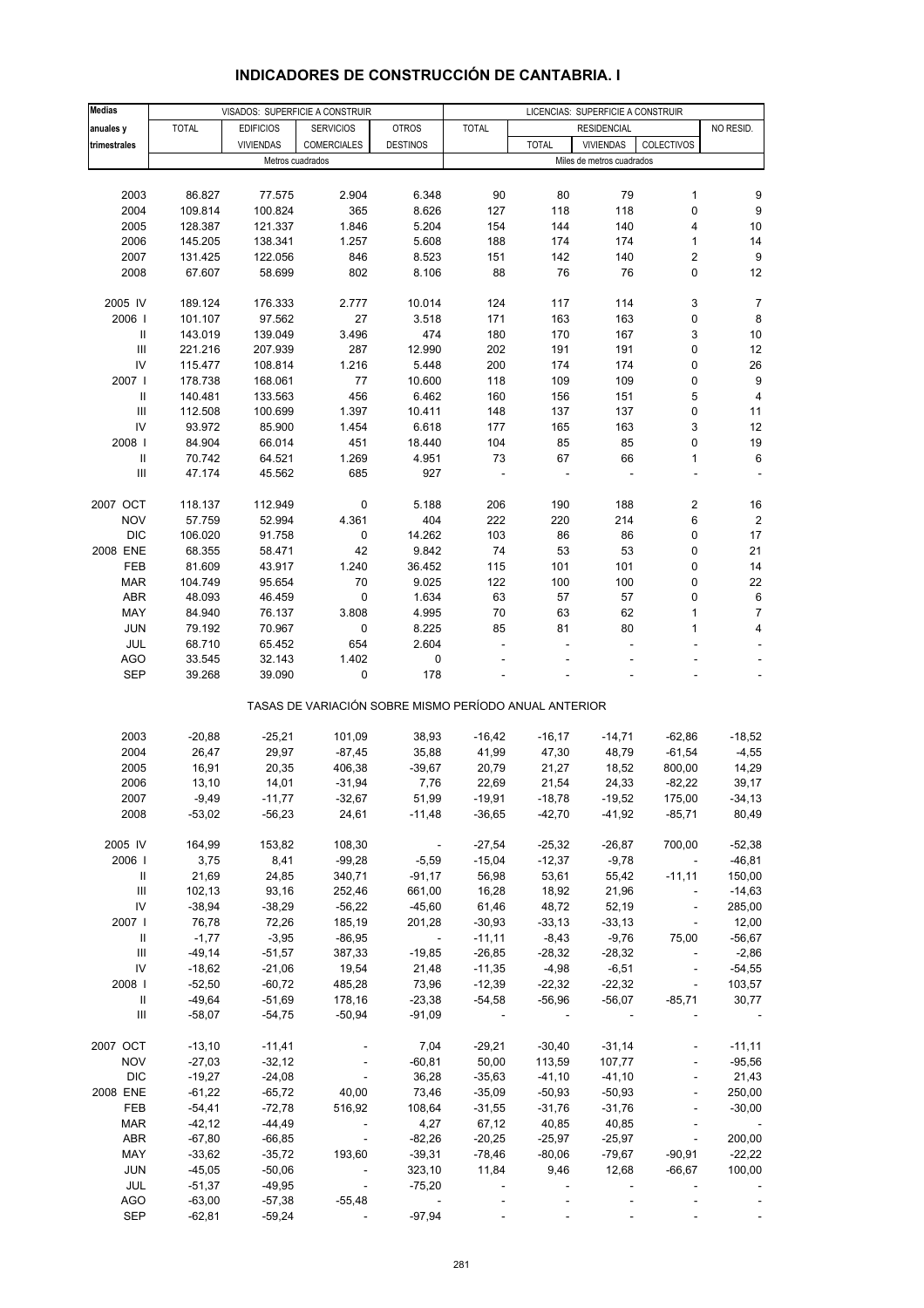| <b>Medias</b>                      |              |                      |            | VIVIENDAS VISADAS COLEGIO ARQUITECTOS TÉCNICOS |                                                       |                     | LICENCIAS MUNIC.: Nº DE VIVIENDAS |          |                    |
|------------------------------------|--------------|----------------------|------------|------------------------------------------------|-------------------------------------------------------|---------------------|-----------------------------------|----------|--------------------|
| anuales y                          | <b>TOTAL</b> |                      | OBRA NUEVA |                                                | Α                                                     | A                   | <b>OBRA</b>                       | REHABI-  | DEMO-              |
| trimestrales                       |              | <b>TOTAL</b>         | EDIF.VIV.  | OTROS EDIF.                                    | <b>AMPLIAR</b>                                        | <b>REFORMAR</b>     | <b>NUEVA</b>                      | LITACIÓN | <b>LICIÓN</b>      |
|                                    |              |                      |            |                                                | Unidades                                              |                     |                                   |          |                    |
|                                    |              |                      |            |                                                |                                                       |                     |                                   |          |                    |
| 2003                               | 562          | 512                  | 512        | 0                                              | 1                                                     | 49                  | 546                               | 28       | 12                 |
| 2004                               | 687          | 635                  | 639        | 0                                              | $\overline{\mathbf{c}}$                               | 50                  | 827                               | 28       | 13                 |
| 2005                               | 867          | 815                  | 814        | 0                                              | 2                                                     | 51                  | 976                               | 45       | 19                 |
| 2006                               | 1.054        | 995                  | 995        | 0                                              | $\mathbf 2$                                           | 57                  | 1.316                             | 33       | 18                 |
| 2007                               | 905          | 840                  | 840        | 0                                              | $\mathbf 2$                                           | 64                  | 986                               | 27       | 16                 |
| 2008                               | 467          | 407                  | 407        | 0                                              | 1                                                     | 59                  | 567                               | 21       | 9                  |
|                                    |              |                      |            |                                                |                                                       |                     |                                   |          |                    |
| 2005 IV                            | 1.210        | 1.160                | 1.160      | 0                                              | 1                                                     | 48                  | 776                               | 52       | 20                 |
| 2006                               | 708          | 659                  | 659        | 0                                              | $\overline{\mathbf{c}}$                               | 47                  | 1.216                             | 23       | 18                 |
| $\, \parallel$                     | 1.071        | 1.005                | 1.005      | 0                                              | 1                                                     | 65                  | 1.230                             | 33       | 12                 |
| $\ensuremath{\mathsf{III}}\xspace$ | 1.540        | 1.468                | 1.468      | 0                                              | $\mathbf{1}$                                          | 72                  | 1.503                             | 30       | 15                 |
| IV                                 | 895          | 847                  | 847        | 0                                              | 2                                                     | 46                  | 1.314                             | 45       | 27                 |
| 2007 l                             | 1.201        | 1.147                | 1.147      | 0                                              | 2                                                     | 53                  | 848                               | 26       | $\overline{7}$     |
| $\, \parallel$                     | 1.048        | 969                  | 969        | 0                                              | 3                                                     | 75                  | 1.013                             | 27       | 25                 |
| III                                | 752          | 688                  | 688        | 0                                              | 1                                                     | 64                  | 913                               | 23       | 13                 |
| IV                                 | 620          | 555                  | 555        | 0                                              | $\overline{\mathbf{c}}$                               | 63                  | 1.171                             | 31       | 19                 |
| 2008                               | 519          | 466                  | 466        | 0                                              | $\mathbf{1}$                                          | 53                  | 591                               | 25       | 13                 |
| $\ensuremath{\mathsf{II}}$         | 510          | 438                  | 438        | 0                                              | 1                                                     | 71                  | 543                               | 17       | 5                  |
| Ш                                  | 372          | 319                  | 319        | 0                                              | 1                                                     | 52                  |                                   |          |                    |
|                                    |              |                      |            |                                                |                                                       |                     |                                   |          |                    |
| 2007 OCT                           | 841          | 750                  | 750        | 0                                              | $\boldsymbol{2}$                                      | 89                  | 1.423                             | 46       | 8                  |
| <b>NOV</b>                         | 430          | 366                  | 366        | 0                                              | 4                                                     | 60                  | 1.443                             | 31       | 28                 |
| <b>DIC</b><br>2008 ENE             | 588<br>428   | 549<br>379           | 549<br>379 | 0                                              | 0                                                     | 39<br>48            | 648<br>384                        | 16       | 22<br>17           |
|                                    |              |                      |            | 0<br>0                                         | 1<br>0                                                | 54                  |                                   | 9        |                    |
| FEB<br><b>MAR</b>                  | 388<br>742   | 334<br>684           | 334<br>684 | 0                                              | $\overline{\mathbf{c}}$                               | 56                  | 678<br>710                        | 34<br>33 | 19<br>4            |
| ABR                                | 354          | 288                  | 288        | 0                                              | $\mathbf{1}$                                          | 65                  | 352                               | 19       | 6                  |
| MAY                                | 585          | 508                  | 508        | 0                                              | $\mathbf{1}$                                          | 76                  | 408                               | 8        | 5                  |
| <b>JUN</b>                         | 592          | 517                  | 517        | 0                                              | $\overline{\mathbf{c}}$                               | 73                  | 870                               | 24       | 3                  |
| JUL                                | 584          | 522                  | 522        | 0                                              | $\mathbf{1}$                                          | 61                  | ÷,                                | ÷,       |                    |
| <b>AGO</b>                         | 256          | 211                  | 211        | 0                                              | 1                                                     | 44                  |                                   |          |                    |
| <b>SEP</b>                         | 276          | 224                  | 224        | $\mathbf 0$                                    | $\overline{\mathbf{c}}$                               | 50                  |                                   |          |                    |
|                                    |              |                      |            |                                                | TASAS DE VARIACIÓN SOBRE MISMO PERÍODO ANUAL ANTERIOR |                     |                                   |          |                    |
|                                    |              |                      |            |                                                |                                                       |                     |                                   |          |                    |
| 2003                               | $-24,29$     | $-26,68$             | $-26,58$   | $-85,71$                                       | $-36,84$                                              | 15,81               | $-14,02$                          | 8,12     | $-2, 13$           |
| 2004                               | 22,34        | 24,11                | 24,90      |                                                | 75,00                                                 | 2,73                | 51,43                             | 0,90     | 10,14              |
| 2005                               | 26,23        | 28,22                | 27,44      |                                                | $-9,52$                                               | 2,33                | 18,02                             | 59,52    | 51,97              |
| 2006                               | 21,46        | 22,12                | 22,13      |                                                | $-5,26$                                               | 11,85               | 34,86                             | -26,12   | $-6,06$            |
| 2007                               | $-14,09$     | $-15,58$             | $-15,58$   |                                                | 27,78                                                 | 10,74               | -25,04                            | -18,94   | -11,52<br>$-43,75$ |
| 2008                               | $-53,29$     | $-56,40$             | $-56,40$   | ÷,                                             | $-35,29$                                              | $-8,35$             | $-39,05$                          | $-20,13$ |                    |
| 2005 IV                            | 144,87       | 157,78               | 149,28     |                                                | 33,33                                                 | 12,40               | $-30,28$                          | 59,79    | 0,00               |
| 2006                               | 8,86         | 8,21                 | 8,21       |                                                | 75,00                                                 | 16,39               | 29,33                             | $-50,35$ | 20,00              |
| Ш                                  | 34,55        | 36,94                | 36,94      | $\blacksquare$                                 | $-55,56$                                              | 9,55                | 22,06                             | $-17,50$ | $-47,89$           |
| $\ensuremath{\mathsf{III}}\xspace$ | 89,39        | 94,27                | 94,35      |                                                | 0,00                                                  | 25,73               | 27,48                             | $-24,17$ | $-19,64$           |
| IV                                 | $-26,04$     | $-26,95$             | $-26,95$   |                                                | 25,00                                                 | $-5,52$             | 69,37                             | $-12,26$ | 37,29              |
| 2007 l                             | 69,60        | 74,09                | 74,09      | $\blacksquare$                                 | $-28,57$                                              | 11,97               | $-30,24$                          | 12,86    | $-62,96$           |
| Ш                                  | $-2,18$      | $-3,52$              | $-3,52$    | ÷                                              | 150,00                                                | 15,38               | -17,67                            | $-19,19$ | 105,41             |
| $\ensuremath{\mathsf{III}}\xspace$ | $-51,18$     | $-53,16$             | $-53,16$   |                                                | 0,00                                                  | $-11,16$            | $-39,25$                          | $-24,18$ | $-15,56$           |
| IV                                 | $-30,74$     | $-34,50$             | $-34,50$   | $\blacksquare$                                 | 20,00                                                 | 37,23               | $-10,88$                          | $-31,62$ | $-28,40$           |
| 2008 l                             | $-56,77$     | $-59,39$             | $-59,39$   | ÷                                              | $-40,00$                                              | $-0,63$             | $-30,35$                          | $-3,80$  | 100,00             |
| $\, \parallel$                     | $-51,29$     | $-54,85$             | $-54,85$   |                                                | $-60,00$                                              | $-4,89$             | $-46,35$                          | $-36,25$ | $-81,58$           |
| $\ensuremath{\mathsf{III}}\xspace$ | $-50,53$     | $-53,61$             | $-53,61$   | $\blacksquare$                                 | 100,00                                                | $-18,85$            | $\overline{\phantom{a}}$          |          |                    |
| 2007 OCT                           | $-30,78$     | $-34,84$             | $-34,84$   |                                                | $-50,00$                                              | 48,33               | $-29,94$                          | $-45,88$ | $-84,91$           |
| <b>NOV</b>                         | $-14,68$     | $-20,09$             | $-20,09$   | ÷                                              | $\overline{\phantom{a}}$                              | 30,43               | 85,71                             | 24,00    | 86,67              |
| <b>DIC</b>                         | $-39,07$     | $-41,16$             | $-41,16$   |                                                | $\blacksquare$                                        | 25,81               | $-42,91$                          | $-38,46$ | 69,23              |
| 2008 ENE                           | $-66,90$     | $-69,73$             | $-69,73$   |                                                | $-66,67$                                              | 26,32               | $-55,86$                          | $-57,14$ | 112,50             |
| FEB                                | $-66, 17$    | $-69,13$             | $-69,13$   |                                                | $\Box$                                                | $-15,63$            | $-42,83$                          | 54,55    | 171,43             |
| <b>MAR</b>                         | $-36,25$     | $-38,16$             | $-38,16$   | ÷,                                             | 100,00                                                | $-1,75$             | 45,49                             | $-8,33$  | $-20,00$           |
| ABR                                | $-66,06$     | $-70,40$             | $-70,40$   |                                                | $-66,67$                                              | $-2,99$             | $-38,35$                          | $-9,52$  | $-79,31$           |
| MAY                                | $-39,44$     | $-41,61$             | $-41,61$   |                                                | $-80,00$                                              | $-16,48$            | $-79,73$                          | $-85,71$ | $-84,85$           |
| <b>JUN</b>                         | $-47,80$     | $-51,46$             | -51,46     |                                                | 0,00                                                  | 8,96                | 91,63                             | 700,00   | $-78,57$           |
| JUL                                | $-44,06$     | $-45,63$             | $-45,63$   |                                                | 0,00                                                  | $-26,51$            | ÷,                                |          |                    |
| AGO<br><b>SEP</b>                  | $-50,67$     | $-54,43$<br>$-65,00$ | $-54,43$   |                                                |                                                       | $-21,43$<br>$-3,85$ |                                   |          |                    |
|                                    | $-60,17$     |                      | $-65,00$   |                                                | 100,00                                                |                     |                                   |          |                    |

# **INDICADORES DE CONSTRUCCIÓN DE CANTABRIA. II**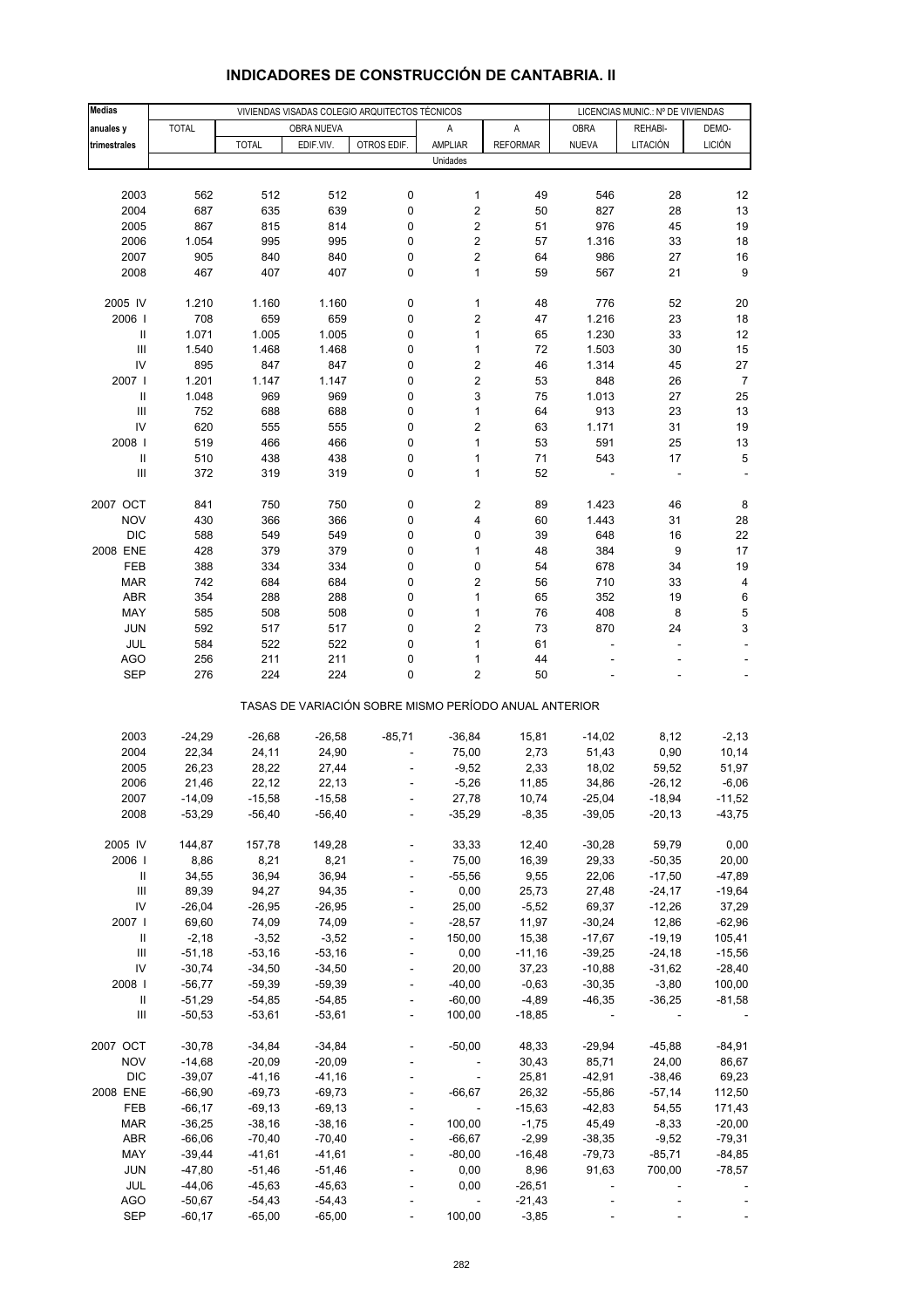| <b>Medias</b>                      |                          | VIVIENDAS (2)            |                          |              |                          |                          | PROYECTOS VISADOS |                                                       | CERTIFICAC.   | LIQUIDACIÓN  |                  |
|------------------------------------|--------------------------|--------------------------|--------------------------|--------------|--------------------------|--------------------------|-------------------|-------------------------------------------------------|---------------|--------------|------------------|
| anuales y                          |                          | <b>INICIADAS</b>         |                          |              | <b>TERMINADAS</b>        |                          |                   | POR EL COLEGIO DE ARQUITECTOS                         |               | FIN DE OBRA  | <b>EJECUCIÓN</b> |
| trimestrales                       | <b>TOTAL</b>             | <b>PROTEGIDAS</b>        | <b>LIBRES</b>            | <b>TOTAL</b> | <b>PROTEGIDAS</b>        | <b>LIBRES</b>            | <b>TOTAL</b>      | <b>PROTEGIDOS</b>                                     | <b>LIBRES</b> | Nº VIVIENDAS | MAT. OBRA        |
|                                    |                          |                          |                          |              | Unidades                 |                          |                   |                                                       |               | Unidades     | Miles €          |
|                                    |                          |                          |                          |              |                          |                          |                   |                                                       |               |              |                  |
| 2003                               | 640                      | 46                       | 594                      | 703          | 47                       | 655                      | 706               | 30                                                    | 676           | 986          | 50.936           |
| 2004                               | 793                      | 13                       | 780                      | 691          | 51                       | 640                      | 919               | 41                                                    | 878           | 863          | 42.850           |
| 2005                               | 888                      | 67                       | 821                      | 687          | 26                       | 661                      | 1.083             | 30                                                    | 1.053         | 774          | 46.169           |
| 2006                               | 991                      | 150                      | 841                      | 875          | 136                      | 739                      | 1.251             | 48                                                    | 1.203         | 833          | 48.730           |
| 2007                               | 838                      | 84                       | 753                      | 767          | 94                       | 673                      | 1.019             | 124                                                   | 896           | 888          | 52.065           |
| 2008                               | 486                      | 26                       | 459                      | 682          | 68                       | 614                      | 391               | 63                                                    | 327           | 1.222        | 72.362           |
|                                    |                          |                          |                          |              |                          |                          |                   |                                                       |               |              |                  |
| 2005 IV                            | 950                      | $\pmb{0}$                | 950                      | 744          | 16                       | 728                      | 1.193             | 59                                                    | 1.134         | 835          | 51.202           |
| 2006                               | 1.133                    | 162                      | 971                      | 1.034        | 358                      | 675                      | 989               | 24                                                    | 965           | 796          | 44.439           |
| $\ensuremath{\mathsf{II}}$         | 1.150                    | 342                      | 808                      | 778          | 58                       | 720                      | 1.349             | 100                                                   | 1.249         | 974          | 54.964           |
| $\ensuremath{\mathsf{III}}\xspace$ | 630                      | 34                       | 596                      | 991          | 63                       | 928                      | 1.839             | 60                                                    | 1.779         | 836          | 50.338           |
| ${\sf IV}$                         | 1.050                    | 62                       | 987                      | 697          | 65                       | 632                      | 828               | 10                                                    | 818           | 726          | 45.179           |
| 2007 l                             | 849                      | 125                      | 724                      | 433          | 85                       | 348                      | 1.517             | 195                                                   | 1.322         | 971          | 54.202           |
| $\ensuremath{\mathsf{II}}$         | 1.046                    | 168                      | 878                      | 687          | 31                       | 657                      | 851               | 129                                                   | 722           | 908          | 57.032           |
| $\ensuremath{\mathsf{III}}\xspace$ | 876                      | 44                       | 832                      | 797          | 155                      | 642                      | 995               | 71                                                    | 924           | 865          | 50.409           |
| IV                                 | 579                      | 0                        | 579                      | 1.149        | 105                      | 1.044                    | 715               | 100                                                   | 614           | 808          | 46.618           |
| 2008                               | 499                      | 0                        | 499                      | 609          | 38                       | 571                      | 547               | 54                                                    | 493           | 1.253        | 75.500           |
| $\ensuremath{\mathsf{II}}$         | 472                      | 53                       | 419                      | 755          | 99                       | 656                      | 302               | 87                                                    | 216           | 1.231        | 73.100           |
| $\ensuremath{\mathsf{III}}\xspace$ | $\overline{\phantom{a}}$ | ÷,                       | ÷,                       |              |                          | L,                       | 322               | 49                                                    | 273           | 1.183        | 68.486           |
|                                    |                          |                          |                          |              |                          |                          |                   |                                                       |               |              |                  |
| 2007 OCT                           | 809                      | 1                        | 808                      | 972          | 68                       | 904                      | 801               | 172                                                   | 629           | 611          | 43.338           |
| <b>NOV</b>                         | 353                      | 0                        | 353                      | 1.322        | 56                       | 1.266                    | 824               | 101                                                   | 723           | 1.350        | 67.076           |
| <b>DIC</b>                         | 576                      | 0                        | 576                      | 1.153        | 192                      | 961                      | 519               | 28                                                    | 491           | 463          | 29.438           |
| 2008 ENE                           | 674                      | 0                        | 674                      | 525          | $\pmb{0}$                | 525                      | 522               | 26                                                    | 496           | 1.189        | 66.382           |
| FEB                                | 329                      | $\pmb{0}$                | 329                      | 591          | $\pmb{0}$                | 591                      | 594               | 137                                                   | 457           | 1.497        | 86.139           |
| <b>MAR</b>                         | 494                      | $\pmb{0}$                | 494                      | 710          | 113                      | 597                      | 525               | 0                                                     | 525           | 1.073        | 73.979           |
| ABR                                | 448                      | 107                      | 341                      | 811          | 193                      | 618                      | 179               | $\pmb{0}$                                             | 179           | 825          | 54.735           |
| MAY                                | 352                      | 51                       | 301                      | 562          | 73                       | 489                      | 471               | 241                                                   | 230           | 1.436        | 84.065           |
| JUN                                | 616                      | 0                        | 616                      | 893          | 31                       | 862                      | 257               | 19                                                    | 238           | 1.432        | 80.501           |
| JUL                                |                          | ä,                       |                          |              |                          | L.                       | 412               | 56                                                    | 356           | 1.282        | 74.953           |
| <b>AGO</b>                         |                          |                          |                          |              |                          |                          | 297               | 20                                                    | 277           | 1.083        | 60.437           |
| <b>SEP</b>                         |                          |                          |                          |              |                          |                          | 258               | 71                                                    | 187           | 1.184        | 70.068           |
|                                    |                          |                          |                          |              |                          |                          |                   |                                                       |               |              |                  |
|                                    |                          |                          |                          |              |                          |                          |                   | TASAS DE VARIACIÓN SOBRE MISMO PERÍODO ANUAL ANTERIOR |               |              |                  |
|                                    |                          |                          |                          |              |                          |                          |                   |                                                       |               |              |                  |
| 2003                               | $-12,68$                 | $-20,12$                 | $-12,05$                 | 21,05        | 27,13                    | 20,63                    | $-5,62$           | $-20,44$                                              | $-4,83$       | $-10,66$     | 8,13             |
| 2004                               | 23,89                    | $-72,26$                 | 31,28                    | $-1,59$      | 8,82                     | $-2,34$                  | 30, 15            | 36,46                                                 | 29,87         | $-12,50$     | $-15,87$         |
| 2005                               | 12,00                    | 426,97                   | 5,26                     | $-0,70$      | $-50,24$                 | 3,28                     | 17,74             | $-27,33$                                              | 19,85         | $-10,23$     | 7,75             |
| 2006                               | 11,54                    | 124,72                   | 2,34                     | 27,42        | 432,25                   | 11,75                    | 15,58             | 61,56                                                 | 14,27         | 7,55         | 5,55             |
| 2007                               | $-15,45$                 | $-43,72$                 | $-10,41$                 | $-12,36$     | $-30,97$                 | $-8,94$                  | $-18,53$          | 156,03                                                | $-25,54$      | 6,62         | 6,84             |
| 2008                               | $-48,76$                 | $-82,03$                 | $-42,68$                 | 21,75        | 18,50                    | 22,12                    | $-65,16$          | $-51,86$                                              | $-66,92$      | 33,62        | 34,30            |
|                                    |                          |                          |                          |              |                          |                          |                   |                                                       |               |              |                  |
| 2005 IV                            | $-5,91$                  | $-99,02$                 | $-2,67$                  | 19,16        | $\overline{\phantom{a}}$ | 16,60                    | 42,04             | $-34,81$                                              | 51,27         | 25,45        | 50,74            |
| 2006                               | 26,37                    | $-27,07$                 | 43,92                    | 82,73        |                          | 19,39                    | $-12,89$          | $\overline{\phantom{a}}$                              | $-14,87$      | 35,35        | 22,93            |
| Ш                                  | 18,88                    | $\sim 100$               | $-16,27$                 | 10,62        | 31,06                    | 9,26                     | 60,05             | 864,52                                                | 50,06         | 5,22         | 5,76             |
| Ш                                  | $-14,67$                 | $-20,47$                 | $-14,32$                 | 35,14        | 50,79                    | 34,19                    | 58,64             | 21,77                                                 | 60,27         | 11,57        | 10,99            |
| ${\sf IV}$                         | 10,45                    | $\blacksquare$           | 3,93                     | $-6,36$      | 300,00                   | $-13,23$                 | $-30,58$          | $-82,95$                                              | $-27,87$      | $-13,06$     | $-11,76$         |
| 2007                               | $-25,04$                 | $-22,47$                 | $-25,47$                 | $-58,11$     | $-76,37$                 | $-48,42$                 | 53,30             | 711,11                                                | 36,95         | 21,98        | 21,97            |
| Ш                                  | $-9,07$                  | $-51,02$                 | 8,70                     | $-11,62$     | $-46,82$                 | $-8,80$                  | $-36,88$          | 29,43                                                 | $-42,17$      | $-6,81$      | 3,76             |
| Ш                                  | 39,05                    | 31,68                    | 39,46                    | $-19,54$     | 145,26                   | $-30,79$                 | $-45,90$          | 18,99                                                 | $-48,08$      | 3,55         | 0,14             |
| IV                                 | $-44,81$                 | $-99,47$                 | $-41,36$                 | 64,85        | 61,22                    | 65,22                    | $-13,69$          | 903,33                                                | $-24,90$      | 11,35        | 3,18             |
| 2008                               | $-41,22$                 | $\sim 100$ km s $^{-1}$  | $-31,05$                 | 40,57        | $-55,51$                 | 63,92                    | $-63,93$          | $-72,09$                                              | $-62,73$      | 29,00        | 39,29            |
| Ш                                  | $-54,88$                 | $-68,59$                 | $-52,26$                 | 9,89         | 222,83                   | $-0,05$                  | $-64,49$          | $-32,82$                                              | $-70,14$      | 35,62        | 28,17            |
| Ш                                  | $\sim$ $-$               |                          | $\overline{\phantom{a}}$ | $\sim$       |                          | $\sim$ $-$               | $-67,59$          | $-30,99$                                              | $-70,41$      | 36,71        | 35,86            |
|                                    |                          |                          |                          |              |                          |                          |                   |                                                       |               |              |                  |
| 2007 OCT                           | $-7,44$                  | $-99,31$                 | 10,84                    | 27,56        | $\overline{\phantom{a}}$ | 18,79                    | $-4,19$           | $\sim$                                                | $-24,76$      | $-47,91$     | $-36,40$         |
| <b>NOV</b>                         | $-74, 12$                | $\overline{\phantom{a}}$ | $-73,30$                 | 84,38        | $-71,28$                 | 142,53                   | $-5,07$           | 531,25                                                | $-15,14$      | 85,95        | 60,42            |
| <b>DIC</b>                         | $-36,77$                 | $\Box$                   | $-36,77$                 | 88,40        | $\overline{\phantom{a}}$ | 57,03                    | $-33,46$          | 100,00                                                | $-35,90$      | 66,55        | 15,07            |
| 2008 ENE                           | $-26,66$                 | $\overline{\phantom{a}}$ | $-26,66$                 | $-19,72$     | $\overline{\phantom{a}}$ | 2,94                     | $-63,47$          | $-83,12$                                              | $-61,10$      | 36,82        | 25,18            |
| FEB                                | $-54,62$                 | $\blacksquare$           | $-20,15$                 | 17,50        | $\sim$                   | 17,50                    | $-60,66$          | 8,73                                                  | $-66,98$      | 82,78        | 116,31           |
| <b>MAR</b>                         | $-45,29$                 | $\blacksquare$           | $-41,19$                 | 400,00       | 2,73                     | $\sim 100$               | $-67,41$          | $\sim$ $-$                                            | $-59,83$      | $-12,48$     | 6,06             |
| ABR                                | $-58,40$                 | $\overline{\phantom{a}}$ | $-68,34$                 | 96,37        | $\sim$                   | 49,64                    | $-65,04$          | $\overline{\phantom{a}}$                              | $-61,91$      | $-12,70$     | 8,48             |
| MAY                                | $-60,80$                 | $-78,48$                 | $-54,46$                 | $-40,02$     | 23,73                    | $-44,31$                 | $-57,87$          | 102,52                                                | $-76,98$      | 33,33        | 10,63            |
| <b>JUN</b>                         | $-47,03$                 | $\blacksquare$           | $-31,33$                 | 25,42        | $-6,06$                  | 26,95                    | $-72,19$          | $-91,59$                                              | $-65,90$      | 104,28       | 80,28            |
| JUL                                |                          |                          | $\sim$                   |              |                          | $\overline{\phantom{a}}$ | $-68,69$          | $\sim 100$ m $^{-1}$                                  | $-72,95$      | 36,24        | 34,83            |
| <b>AGO</b>                         |                          |                          |                          |              |                          | $\blacksquare$           | $-59,81$          | $-75,61$                                              | $-57,84$      | 84,50        | 66,76            |
| <b>SEP</b>                         |                          |                          |                          |              |                          | ÷,                       | $-72,23$          | $-45,80$                                              | $-76,57$      | 10,86        | 17,97            |

#### **INDICADORES DE CONSTRUCCIÓN DE CANTABRIA. III**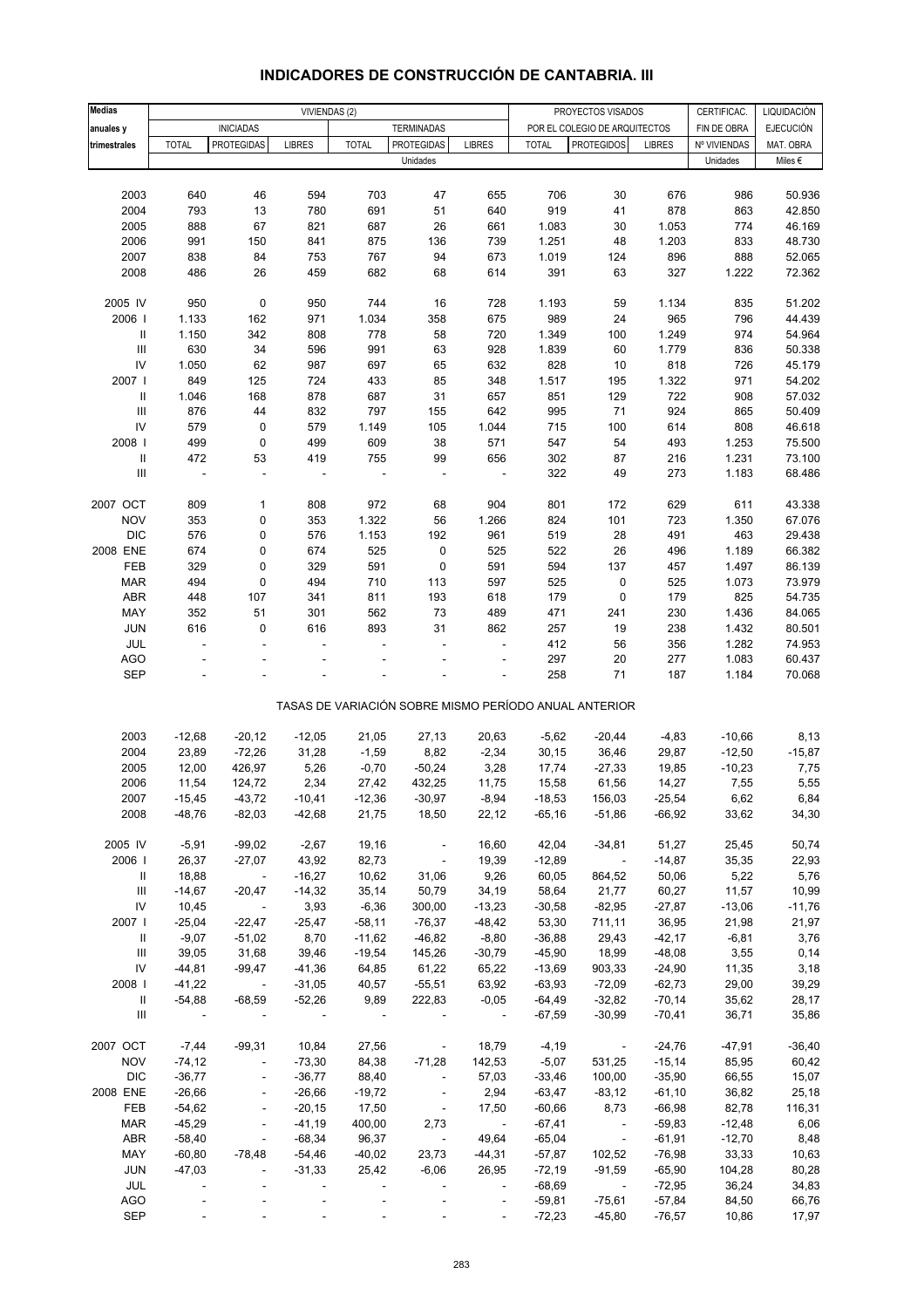| Medias                             |                      | LICITACIÓN OFICIAL (SEOPAN) |                      |                                                       | LICITACIÓN OFICIAL (FOMENTO) |                      | CONSUMO                  |
|------------------------------------|----------------------|-----------------------------|----------------------|-------------------------------------------------------|------------------------------|----------------------|--------------------------|
| anuales y                          | <b>TOTAL</b>         | <b>EDIFICACIÓN</b>          | OBRA CIVIL           | <b>TOTAL</b>                                          | <b>EDIFICACIÓN</b>           | INGENIERÍA           | E.ELECTRICA              |
| trimestrales                       |                      |                             |                      |                                                       |                              | <b>CIVIL</b>         | CONSTRUC.                |
|                                    |                      |                             |                      | Miles $\epsilon$                                      |                              |                      | Gwh                      |
|                                    |                      |                             |                      |                                                       |                              |                      |                          |
| 2003                               | 22.220,3             | 5.472,2                     | 16.748,1             | 22.367                                                | 4.431                        | 17.936               | 3,674                    |
| 2004                               | 31.887,3             | 9.415,5                     | 22.471,7             | 29.935                                                | 7.378                        | 22.557               | 4,297                    |
| 2005                               | 28.944,6             | 6.729,8                     | 22.214,8             | 27.055                                                | 4.806                        | 22.248               | 4,693                    |
| 2006                               | 103.066,9            | 28.569,0                    | 74.497,9             | 60.860                                                | 16.099                       | 44.761               | 5,800                    |
| 2007                               | 28.732,0             | 7.680,8                     | 21.051,3             | 27.942                                                | 5.705                        | 22.237               | 7,466                    |
| 2008                               | 41.888,9             | 9.537,9                     | 32.351,0             | 42.283                                                | 7.806                        | 34.477               | 7,003                    |
| 2006                               | 54.820,0             | 22.423,7                    | 32.396,3             | 47.327                                                | 16.121                       | 31.205               | 7,699                    |
| $\, \parallel$                     | 71.619,3             | 20.900,3                    | 50.719,0             | 54.573                                                | 16.783                       | 37.790               | 5,665                    |
| Ш                                  | 87.932,3             | 22.298,0                    | 65.634,3             | 103.980                                               | 23.414                       | 80.566               | 4,654                    |
| IV                                 | 197.896,0            | 48.654,0                    | 149.242,0            | 37.558                                                | 8.076                        | 29.482               | 5,180                    |
| 2007 l                             | 28.970,7             | 14.032,3                    | 14.938,3             | 25.348                                                | 10.790                       | 14.558               | 7,840                    |
| Ш                                  | 25.219,7             | 4.319,3                     | 20.900,3             | 23.165                                                | 2.523                        | 20.643               | 8,327                    |
| Ш                                  | 38.485,3             | 5.704,7                     | 32.780,7             | 34.063                                                | 3.068                        | 30.995               | 5,906                    |
| IV                                 | 22.252,3             | 6.666,7                     | 15.585,7             | 29.190                                                | 6.440                        | 22.750               | 7,789                    |
| 2008  <br>$\mathbf{II}$            | 44.770,3             | 8.601,7                     | 36.168,7             | 46.489                                                | 7.322                        | 39.167               | 8,605                    |
| Ш                                  | 44.839,0<br>39.803,0 | 5.404,0<br>12.125,3         | 39.435,0<br>27.677,7 | 37.000<br>43.359                                      | 5.126<br>10.969              | 31.874<br>32.391     | 6,933<br>5,471           |
| IV                                 | 30.652,0             | 16.986,0                    | 13.666,0             |                                                       |                              |                      |                          |
|                                    |                      |                             |                      |                                                       |                              |                      |                          |
| 2007 NOV                           | 25.218,0             | 10.726,0                    | 14.492,0             | 46.326                                                | 10.532                       | 35.795               |                          |
| DIC                                | 24.546,0             | 7.340,0                     | 17.206,0             | 25.172                                                | 6.699                        | 18.473               |                          |
| 2008 ENE                           | 23.692,0             | 3.750,0                     | 19.942,0             | 32.463                                                | 3.524                        | 28.939               |                          |
| FEB                                | 11.389,0             | 5.043,0                     | 6.346,0              | 11.394                                                | 3.877                        | 7.516                | $\overline{\phantom{a}}$ |
| <b>MAR</b>                         | 99.230,0             | 17.012,0                    | 82.218,0             | 95.609                                                | 14.564                       | 81.045               |                          |
| ABR                                | 114.530,0            | 13.497,0                    | 101.033,0            | 89.067                                                | 5.889                        | 83.179               |                          |
| MAY                                | 768,0                | 658,0                       | 110,0                | 7.448                                                 | 7.173                        | 275                  | ÷,                       |
| <b>JUN</b><br>JUL                  | 19.219,0<br>35.448,0 | 2.057,0<br>5.939,0          | 17.162,0<br>29.509,0 | 14.485<br>35.581                                      | 2.317<br>5.940               | 12.168<br>29.641     |                          |
| AGO                                | 55.742,0             | 26.162,0                    | 29.580,0             | 65.319                                                | 19.039                       | 46.281               | ÷,                       |
| <b>SEP</b>                         | 28.219,0             | 4.275,0                     | 23.944,0             | 29.178                                                | 7.928                        | 21.250               |                          |
| OCT                                | 30.652,0             | 16.986,0                    | 13.666,0             |                                                       |                              |                      |                          |
|                                    |                      |                             |                      |                                                       |                              |                      |                          |
|                                    |                      |                             |                      | TASAS DE VARIACIÓN SOBRE MISMO PERÍODO ANUAL ANTERIOR |                              |                      |                          |
|                                    |                      |                             |                      |                                                       |                              |                      |                          |
| 2003<br>2004                       | $-50,06$<br>43,51    | 0,07                        | $-57,08$<br>34,18    | $-48,55$<br>33,83                                     | 0,86<br>66,51                | $-54,10$<br>25,76    | 2,82<br>16,96            |
| 2005                               | $-9,23$              | 72,06<br>$-28,53$           | $-1,14$              | $-9,62$                                               | $-34,85$                     | $-1,37$              | 9,20                     |
| 2006                               | 256,08               | 324,52                      | 235,35               | 124,95                                                | 234,95                       | 101,19               | 23,59                    |
| 2007                               | -72,12               | -73,12                      | -71,74               | -54,09                                                | -64,56                       | -50,32               | 28,73                    |
| 2008                               | 41,99                | 28,71                       | 46,44                | 53,61                                                 | 42,96                        | 56,25                | $-4,82$                  |
|                                    |                      |                             |                      |                                                       |                              |                      |                          |
| 2006                               | 104,06               | 731,43                      | 34,05                | 88,83                                                 | 587,07                       | 37,37                | 29,35                    |
| Ш                                  | 415,93               | 374,15                      | 435,37               | 315,48                                                | 243,47                       | 358,12               | 9,07                     |
| $\ensuremath{\mathsf{III}}\xspace$ | 93,65                | 122,31                      | 85,52                | 144,35                                                | 412,46                       | 112,11               | 26,50                    |
| IV                                 | 568,03               | 397,30                      | 652,22               | 36,74                                                 | 8,79                         | 47,09                | 31,31                    |
| 2007 l<br>Ш                        | $-47,15$<br>$-64,79$ | $-37,42$<br>$-79,33$        | $-53,89$<br>$-58,79$ | $-46,44$<br>$-57,55$                                  | $-33,07$<br>$-84,97$         | $-53,35$<br>$-45,38$ | 1,83<br>46,99            |
| Ш                                  | $-56,23$             | $-74,42$                    | $-50,06$             | $-67,24$                                              | $-86,90$                     | $-61,53$             | 26,90                    |
| IV                                 | $-88,76$             | $-86,30$                    | $-89,56$             | $-22,28$                                              | $-20,26$                     | $-22,83$             | 50,37                    |
| 2008                               | 54,54                | $-38,70$                    | 142,12               | 83,40                                                 | $-32,14$                     | 169,03               | 9,76                     |
| Ш                                  | 77,79                | 25,11                       | 88,68                | 59,72                                                 | 103,18                       | 54,41                | $-16,74$                 |
| Ш                                  | 3,42                 | 112,55                      | $-15,57$             | 27,29                                                 | 257,57                       | 4,50                 | $-7,37$                  |
| IV                                 | 80,38                | 778,28                      | $-9,25$              |                                                       |                              |                      |                          |
|                                    |                      |                             |                      |                                                       |                              |                      |                          |
| 2007 NOV<br>DIC                    | $-37,84$<br>$-95,02$ | $-13,39$<br>$-93,82$        | $-48,58$<br>$-95,40$ | 97,56<br>$-18,22$                                     | 158,01<br>$-45,42$           | 84,82<br>$-0,17$     |                          |
| 2008 ENE                           | $-49,98$             | $-75,35$                    | $-37,97$             | 22,17                                                 | $-46,94$                     | 45,20                |                          |
| FEB                                | $-30,30$             | $-36,44$                    | $-24,50$             | $-57,12$                                              | -41,62                       | $-62,29$             |                          |
| <b>MAR</b>                         | 327,53               | $-10,21$                    |                      | 317,45                                                | $-23,70$                     |                      |                          |
| ABR                                | 295,50               | 440,10                      | 281,85               | 199,60                                                | 23,12                        | 233,44               |                          |
| MAY                                | $-97,27$             | $-91,34$                    | $-99,47$             | $-65,54$                                              | 353,13                       | $-98,63$             |                          |
| <b>JUN</b>                         | 3,73                 | $-28,00$                    | 9,51                 | $-20,20$                                              | 92,60                        | $-28,21$             |                          |
| JUL                                | $-55,76$             | $-35,46$                    | $-58,40$             | -48,34                                                | 234,27                       | $-55,82$             |                          |
| AGO                                | 144,33               | 342,45                      | 75,02                | 188,75                                                | 250,82                       | 169,17               |                          |
| SEP                                | 125,57               | 113,86                      | 127,80               | 172,84                                                | 296,60                       | 144,39               |                          |

### **INDICADORES DE CONSTRUCCIÓN DE CANTABRIA. IV**

OCT 80,38 778,28 -9,25 - - - - - - -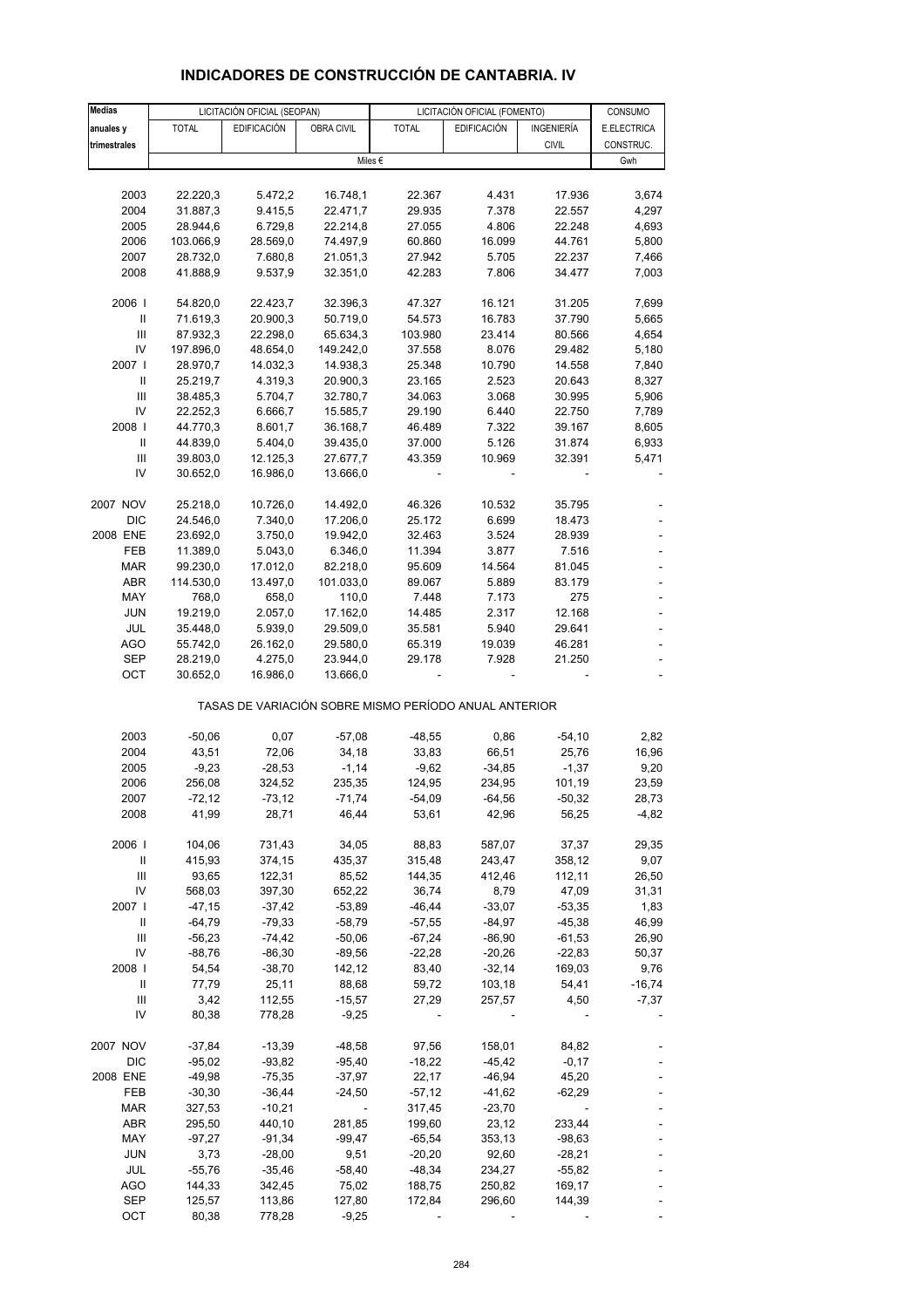| <b>Medias</b>  | ESTABLECIMIENTOS HOTELEROS |                    |                                                       |                    |                          |                    |                  |
|----------------|----------------------------|--------------------|-------------------------------------------------------|--------------------|--------------------------|--------------------|------------------|
| anuales y      |                            | NÚMERO DE VIAJEROS |                                                       |                    | NÚMERO DE PERNOCTACIONES |                    | <b>GRADO DE</b>  |
| trimestrales   | <b>TOTAL</b>               | <b>ESPAÑOLES</b>   | <b>EXTRANJEROS</b>                                    | <b>TOTAL</b>       | <b>ESPAÑOLES</b>         | <b>EXTRANJEROS</b> | <b>OCUPACIÓN</b> |
|                |                            |                    | Unidades                                              |                    |                          |                    | %                |
|                |                            |                    |                                                       |                    |                          |                    |                  |
| 2003<br>2004   | 84.102<br>84.583           | 72.787<br>71.637   | 11.322<br>12.969                                      | 186.967<br>193.693 | 164.359<br>166.471       | 22.655<br>27.244   | 36,78<br>36,22   |
| 2005           | 94.241                     | 79.221             | 15.023                                                | 219.051            | 188.026                  | 31.022             | 39,07            |
| 2006           | 98.375                     | 84.109             | 14.267                                                | 233.401            | 203.075                  | 30.326             | 41,57            |
| 2007           | 94.385                     | 79.022             | 15.363                                                | 224.354            | 192.598                  | 31.756             | 40,12            |
| 2008           | 97.544                     | 80.325             | 17.219                                                | 228.562            | 192.737                  | 35.825             | 39,53            |
| 2006           | 50.639                     | 45.118             | 5.521                                                 | 99.296             | 88.512                   | 10.784             | 25,56            |
| Ш              | 107.537                    | 90.243             | 17.294                                                | 230.632            | 195.003                  | 35.628             | 41,53            |
| Ш              | 162.601                    | 138.618            | 23.983                                                | 440.616            | 389.103                  | 51.513             | 63,27            |
| IV             | 72.725                     | 62.456             | 10.270                                                | 163.061            | 139.682                  | 23.379             | 35,90            |
| 2007 l         | 53.302                     | 47.126             | 6.176                                                 | 104.716            | 93.073                   | 11.643             | 26,92            |
| Ш              | 105.189                    | 86.281             | 18.908                                                | 229.576            | 191.496                  | 38.080             | 41,49            |
| III            | 150.020                    | 124.126            | 25.894                                                | 407.970            | 352.600                  | 55.370             | 57,91            |
| IV             | 69.029                     | 58.556             | 10.473                                                | 155.154            | 133.221                  | 21.933             | 34,16            |
| 2008           | 55.457                     | 48.979             | 6.478                                                 | 112.395            | 98.299                   | 14.096             | 27,29            |
| Ш              | 94.648                     | 74.077             | 20.571                                                | 207.530            | 164.730                  | 42.801             | 37,21            |
| III            | 146.786                    | 121.976            | 24.810                                                | 378.566            | 327.977                  | 50.589             | 54,42            |
| IV             | 84.763                     | 68.153             | 16.610                                                | 190.151            | 154.355                  | 35.796             | 38,51            |
| 2007 NOV       | 65.335                     | 57.064             | 8.271                                                 | 149.563            | 132.798                  | 16.765             | 34,93            |
| <b>DIC</b>     | 45.833                     | 41.395             | 4.438                                                 | 93.640             | 85.795                   | 7.845              | 24,58            |
| 2008 ENE       | 36.535                     | 32.308             | 4.227                                                 | 68.930             | 59.514                   | 9.416              | 20,60            |
| FEB            | 52.076                     | 46.827             | 5.249                                                 | 99.743             | 87.573                   | 12.170             | 27,56            |
| <b>MAR</b>     | 77.761                     | 67.803             | 9.958                                                 | 168.511            | 147.809                  | 20.702             | 33,70            |
| ABR            | 74.616                     | 59.537             | 15.079                                                | 158.956            | 126.537                  | 32.419             | 30,77            |
| MAY            | 101.844                    | 78.812             | 23.032                                                | 221.554            | 175.282                  | 46.272             | 40,37            |
| <b>JUN</b>     | 107.484                    | 83.883             | 23.601                                                | 242.081            | 192.370                  | 49.711             | 40,50            |
| JUL            | 148.405                    | 125.682            | 22.723                                                | 380.363            | 333.004                  | 47.359             | 53,08            |
| <b>AGO</b>     | 172.009                    | 145.707            | 26.302                                                | 472.608            | 420.772                  | 51.836             | 64,86            |
| <b>SEP</b>     | 119.944                    | 94.540             | 25.404                                                | 282.726            | 230.155                  | 52.571             | 45,32            |
| OCT            | 84.763                     | 68.153             | 16.610                                                | 190.151            | 154.355                  | 35.796             | 38,51            |
|                |                            |                    | TASAS DE VARIACIÓN SOBRE MISMO PERÍODO ANUAL ANTERIOR |                    |                          |                    |                  |
| 2003           | 0,80                       | 4,01               | $-16,01$                                              | $-0,77$            | 1,49                     | $-14,47$           | $-4,80$          |
| 2004           | 0,57                       | $-1,58$            | 14,55                                                 | 3,60               | 1,28                     | 20,26              | $-1,52$          |
| 2005           | 11,42                      | 10,59              | 15,84                                                 | 13,09              | 12,95                    | 13,87              | 7,86             |
| 2006           | 4,39                       | 6,17               | $-5,04$                                               | 6,55               | 8,00                     | $-2,24$            | 6,40             |
| 2007           | $-4,06$                    | $-6,05$            | 7,68                                                  | $-3,88$            | $-5,16$                  | 4,72               | -3,48            |
| 2008           | $-4,50$                    | $-5,48$            | 0,32                                                  | $-6,67$            | $-7,89$                  | 0,50               | $-6,32$          |
| 2006           | $-1,47$                    | $-0,62$            | $-7,94$                                               | 0,30               | 1,26                     | $-6,94$            | $-0,07$          |
| Ш              | 12,94                      | 17,31              | $-5,49$                                               | 14,26              | 20,58                    | $-11,23$           | 11,50            |
| $\mathbf{III}$ | 0,93                       | 1,91               | $-4,40$                                               | 2,59               | 2,79                     | 1,14               | 3,03             |
| IV             | 5,02                       | 6,69               | $-4, 12$                                              | 11,79              | 12,26                    | 9,07               | 12,07            |
| 2007 l         | 5,26                       | 4,45               | 11,86                                                 | 5,46               | 5,15                     | 7,96               | 5,32             |
| Ш              | $-2,18$                    | $-4,39$            | 9,33                                                  | $-0,46$            | $-1,80$                  | 6,88               | $-0, 10$         |
| $\mathbf{III}$ | $-7,74$                    | $-10,45$           | 7,97                                                  | $-7,41$            | $-9,38$                  | 7,49               | $-8,48$          |
| IV             | $-5,08$                    | $-6,24$            | 1,98                                                  | $-4,85$            | $-4,63$                  | $-6,19$            | $-4,84$          |
| 2008           | 4,04                       | 3,93               | 4,90                                                  | 7,33               | 5,61                     | 21,07              | 1,37             |
| Ш              | $-10,02$                   | $-14,14$           | 8,80                                                  | $-9,60$            | $-13,98$                 | 12,40              | $-10,31$         |
| Ш              | $-2,16$                    | $-1,73$            | $-4,19$                                               | $-7,21$            | $-6,98$                  | $-8,64$            | $-6,02$          |
| IV             | $-11,63$                   | $-11,73$           | $-11,23$                                              | $-14,45$           | $-14,75$                 | $-13,09$           | $-10,40$         |
| 2007 NOV       | $-0,19$                    | $-1,83$            | 12,76                                                 | 9,25               | 9,15                     | 10,06              | 11,03            |
| DIC            | $-15,16$                   | $-15,44$           | $-12,41$                                              | $-19,94$           | $-19,29$                 | $-26,46$           | $-17,68$         |
| 2008 ENE       | $-0,40$                    | $-1,22$            | 6,42                                                  | 0,69               | $-2,34$                  | 25,18              | $-2,60$          |
| FEB            | 9,18                       | 10,49              | $-1,26$                                               | 7,39               | 6,69                     | 12,67              | 4,79             |
| <b>MAR</b>     | 2,96                       | 2,28               | 7,78                                                  | 10,28              | 8,52                     | 24,67              | 1,20             |
| ABR            | $-32,38$                   | $-36,81$           | $-6,52$                                               | $-34,57$           | $-39,90$                 | 0,07               | $-31,89$         |
| MAY            | 11,53                      | 7,82               | 26,40                                                 | 14,14              | 9,27                     | 37,37              | 14,62            |
| <b>JUN</b>     | $-5,64$                    | $-8,36$            | 5,49                                                  | $-3,82$            | $-5,49$                  | 3,22               | $-8,12$          |
| JUL            | $-1,67$                    | 1,28               | $-15,29$                                              | $-3,22$            | $-0,52$                  | $-18,73$           | $-3,47$          |
| <b>AGO</b>     | $-0,79$                    | $-1,36$            | 2,49                                                  | $-8,98$            | $-9,40$                  | $-5,35$            | $-7,12$          |
| <b>SEP</b>     | $-4,62$                    | $-5,99$            | 0,84                                                  | $-9,29$            | $-11,01$                 | $-0,95$            | $-7,32$          |
| OCT            | $-11,63$                   | $-11,73$           | $-11,23$                                              | $-14,45$           | $-14,75$                 | $-13,09$           | $-10,40$         |

## **INDICADORES DE SERVICIOS DE CANTABRIA. I**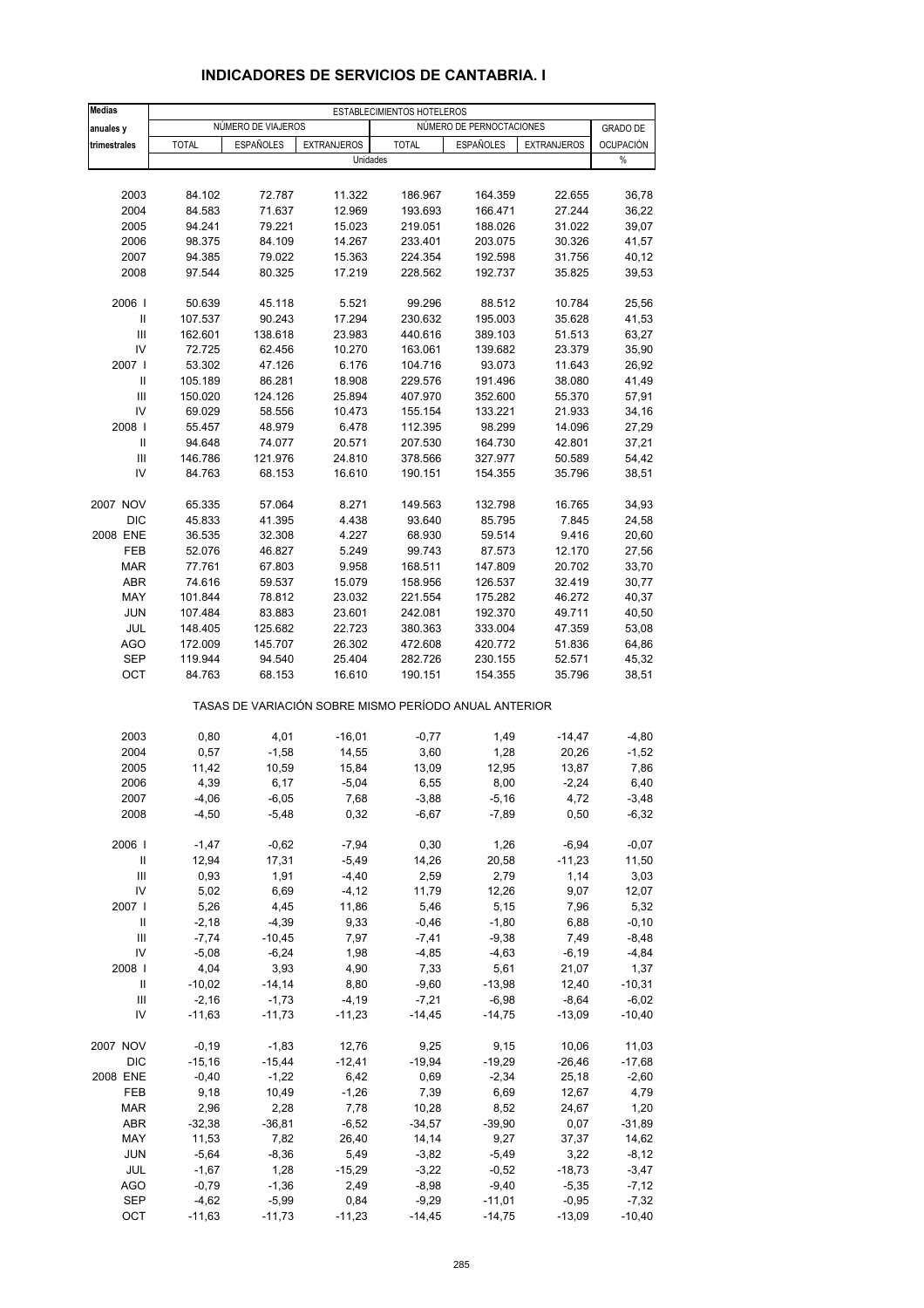| <b>Medias</b>              |              |                    |                    | <b>ACAMPAMENTOS TURÍSTICOS (5)</b>                    |                          |                    |                  |
|----------------------------|--------------|--------------------|--------------------|-------------------------------------------------------|--------------------------|--------------------|------------------|
| anuales y                  |              | NÚMERO DE VIAJEROS |                    |                                                       | NÚMERO DE PERNOCTACIONES |                    | <b>GRADO DE</b>  |
| trimestrales               | <b>TOTAL</b> | <b>ESPAÑOLES</b>   | <b>EXTRANJEROS</b> | <b>TOTAL</b>                                          | <b>ESPAÑOLES</b>         | <b>EXTRANJEROS</b> | <b>OCUPACIÓN</b> |
|                            |              |                    |                    | Unidades                                              |                          |                    | %                |
|                            |              |                    |                    |                                                       |                          |                    |                  |
| 2003                       | 23.055       | 18.008             | 5.046              | 92.972                                                | 77.597                   | 15.375             | 35,73            |
| 2004                       | 22.462       | 16.678             | 5.783              | 83.821                                                | 66.593                   | 17.227             | 31,85            |
| 2005                       | 23.932       | 18.101             | 5.831              | 94.822                                                | 75.775                   | 19.047             | 35,17            |
| 2006                       | 24.280       | 18.684             | 5.596              | 99.412                                                | 81.621                   | 17.790             | 36,19            |
| 2007                       | 20.843       | 15.868             | 4.975              | 85.677                                                | 70.974                   | 14.702             | 35,48            |
| 2008                       | 23.229       | 17.885             | 5.344              | 96.897                                                | 80.053                   | 16.845             | 38,61            |
| 2006                       | 2.310        | 2.153              | 157                | 6.332                                                 | 5.897                    | 436                | 31,45            |
| $\mathbf{II}$              | 20.708       | 17.444             | 3.263              | 61.578                                                | 53.661                   | 7.917              | 34,48            |
| Ш                          | 71.049       | 52.267             | 18.782             | 322.115                                               | 259.724                  | 62.392             | 46,91            |
| IV                         | 3.052        | 2.870              | 182                | 7.620                                                 | 7.203                    | 417                | 31,94            |
| 2007 l                     | 1.288        | 1.214              | 74                 | 2.989                                                 | 2.859                    | 130                | 29,86            |
| $\mathbf{II}$              | 18.271       | 15.520             | 2.752              | 59.505                                                | 50.581                   | 8.924              | 34,39            |
| Ш                          | 60.853       | 44.124             | 16.730             | 272.330                                               | 223.679                  | 48.651             | 43,89            |
| IV                         |              |                    | 347                |                                                       |                          |                    |                  |
|                            | 2.960        | 2.614              |                    | 7.883                                                 | 6.778                    | 1.104              | 33,79            |
| 2008                       | 2.951        | 2.740              | 211                | 8.043                                                 | 7.746                    | 297                | 33,84            |
| $\mathbf{I}$               | 15.503       | 12.964             | 2.540              | 46.190                                                | 37.902                   | 8.288              | 33,94            |
| Ш                          | 56.829       | 41.892             | 14.937             | 263.001                                               | 215.817                  | 47.184             | 47,95            |
| IV                         | 6.439        | 6.066              | 373                | 17.273                                                | 16.133                   | 1.140              | 38,91            |
| 2007 NOV                   | 2.499        | 2.145              | 354                | 7.991                                                 | 6.823                    | 1.168              | 33,54            |
| <b>DIC</b>                 | 426          | 353                | 73                 | 1.085                                                 | 979                      | 106                | 31,60            |
| 2008 ENE                   | 567          | 532                | 35                 | 1.174                                                 | 1.127                    | 47                 | 26,46            |
| <b>FEB</b>                 | 987          | 918                | 69                 | 1.925                                                 | 1.841                    | 84                 | 32,79            |
| <b>MAR</b>                 | 7.299        | 6.769              | 530                | 21.029                                                | 20.269                   | 760                | 42,26            |
|                            |              |                    |                    |                                                       |                          |                    |                  |
| ABR                        | 10.714       | 9.477              | 1.237              | 34.351                                                | 30.364                   | 3.987              | 32,12            |
| MAY                        | 13.354       | 10.582             | 2.772              | 37.798                                                | 29.254                   | 8.544              | 35,35            |
| <b>JUN</b>                 | 22.442       | 18.832             | 3.610              | 66.421                                                | 54.087                   | 12.334             | 34,36            |
| JUL                        | 71.859       | 52.626             | 19.233             | 328.112                                               | 271.126                  | 56.986             | 51,84            |
| <b>AGO</b>                 | 79.503       | 58.360             | 21.143             | 397.314                                               | 323.013                  | 74.301             | 57,56            |
| <b>SEP</b>                 | 19.125       | 14.689             | 4.436              | 63.577                                                | 53.311                   | 10.266             | 34,44            |
| OCT                        | 6.439        | 6.066              | 373                | 17.273                                                | 16.133                   | 1.140              | 38,91            |
|                            |              |                    |                    | TASAS DE VARIACIÓN SOBRE MISMO PERÍODO ANUAL ANTERIOR |                          |                    |                  |
| 2003                       | 2,22         | 2,64               | 0,76               | $-1,59$                                               | $-0,22$                  | $-7,97$            | $-11,58$         |
| 2004                       | $-2,57$      | $-7,38$            | 14,60              | $-9,84$                                               | $-14,18$                 | 12,05              | $-10,88$         |
| 2005                       | 6,54         | 8,53               | 0,82               | 13,12                                                 | 13,79                    |                    | 10,42            |
|                            |              |                    |                    |                                                       |                          | 10,56              |                  |
| 2006                       | 1,45         | 3,22               | $-4,02$            | 4,84                                                  | 7,72                     | $-6,60$            | 2,92             |
| 2007<br>2008               | $-14, 15$    | $-15,07$           | $-11,09$           | $-13,82$                                              | $-13,04$                 | $-17,36$           | $-1,97$          |
|                            | $-6,03$      | $-4,82$            | $-9,85$            | $-4,91$                                               | $-5,14$                  | $-3,83$            | 7,05             |
| 2006                       | $-24,39$     | $-27,17$           | 58,59              | $-48,20$                                              | $-50,49$                 | 38,89              | 7,08             |
| $\ensuremath{\mathsf{II}}$ | 3,77         | 5,88               | $-6,25$            | 20,61                                                 | 32,26                    | $-24,47$           | 8,89             |
| $\mathsf{III}$             | 1,63         | 3,86               | $-4, 12$           | 4,08                                                  | 6,23                     | $-4,04$            | 2,70             |
| IV                         | 8,90         | 8,33               | 18,74              | 17,11                                                 | 17,55                    | 10,04              | $-5,95$          |
| 2007 l                     | $-44,25$     | $-43,60$           | $-53,08$           | $-52,80$                                              | $-51,52$                 | $-70,16$           | $-5,05$          |
| Ш                          | $-11,77$     | $-11,03$           | $-15,68$           | $-3,37$                                               | $-5,74$                  | 12,72              | $-0,24$          |
| Ш                          | $-14,35$     | $-15,58$           | $-10,93$           | $-15,46$                                              | $-13,88$                 | $-22,02$           | $-6,44$          |
| IV                         | $-3,00$      | $-8,94$            | 90,83              | 3,45                                                  | $-5,90$                  | 165,04             | 5,78             |
| 2008                       | 129,17       | 125,67             | 186,88             | 169,11                                                | 170,95                   | 128,46             | 13,32            |
| Ш                          | $-15, 15$    | $-16,47$           | $-7,70$            | $-22,38$                                              | $-25,07$                 | $-7,12$            | $-1,31$          |
|                            |              |                    |                    |                                                       |                          |                    |                  |
| Ш                          | $-6,61$      | $-5,06$            | $-10,71$           | $-3,43$                                               | $-3,51$                  | $-3,01$            | 9,25             |
| IV                         | 8,11         | 13,53              | $-39,15$           | 18,54                                                 | 28,72                    | $-44,09$           | 7,40             |
| 2007 NOV                   | $-19,02$     | $-28,52$           | 316,47             | 0,64                                                  | $-11,97$                 | 517,99             | $-4,06$          |
| DIC                        | $-37,63$     | $-42,13$           | 0,00               | $-48,14$                                              | $-45,91$                 | $-62,41$           | 21,40            |
| 2008 ENE                   | 44,64        | 55,10              | $-28,57$           | 48,61                                                 | 56,75                    | $-33,80$           | $-9,35$          |
| FEB                        | 28,35        | 21,75              | 360,00             | $-0,16$                                               | $-1,60$                  | 47,37              | 10,96            |
| <b>MAR</b>                 | 170,13       | 165,97             | 237,58             | 236,57                                                | 238,61                   | 190,08             | 37,03            |
| ABR                        | -34,72       | $-37,95$           | 8,70               | $-38,94$                                              | $-43,21$                 | 42,75              | $-5,03$          |
| MAY                        | 5,06         | 1,22               | 22,82              | 6,43                                                  | 4,96                     | 11,77              | 0,88             |
| <b>JUN</b>                 | $-12,65$     | $-9,60$            | $-25,72$           | $-23,43$                                              | $-23,18$                 | $-24,49$           | 0,12             |
| JUL                        | 0,62         | $-1,04$            | 5,49               | 1,03                                                  |                          |                    | 8,18             |
| <b>AGO</b>                 | $-11,08$     | $-5,62$            | $-23,33$           | $-7,24$                                               | 0,56<br>$-7,34$          | 3,33<br>$-6,84$    |                  |
|                            |              |                    |                    |                                                       |                          |                    | 8,46             |
| SEP                        | $-12,01$     | $-15,36$           | 1,26               | $-0,48$                                               | 0,90                     | $-7,08$            | 12,29            |
| OCT                        | 8,11         | 13,53              | $-39,15$           | 18,54                                                 | 28,72                    | $-44,09$           | 7,40             |

## **INDICADORES DE SERVICIOS DE CANTABRIA. II**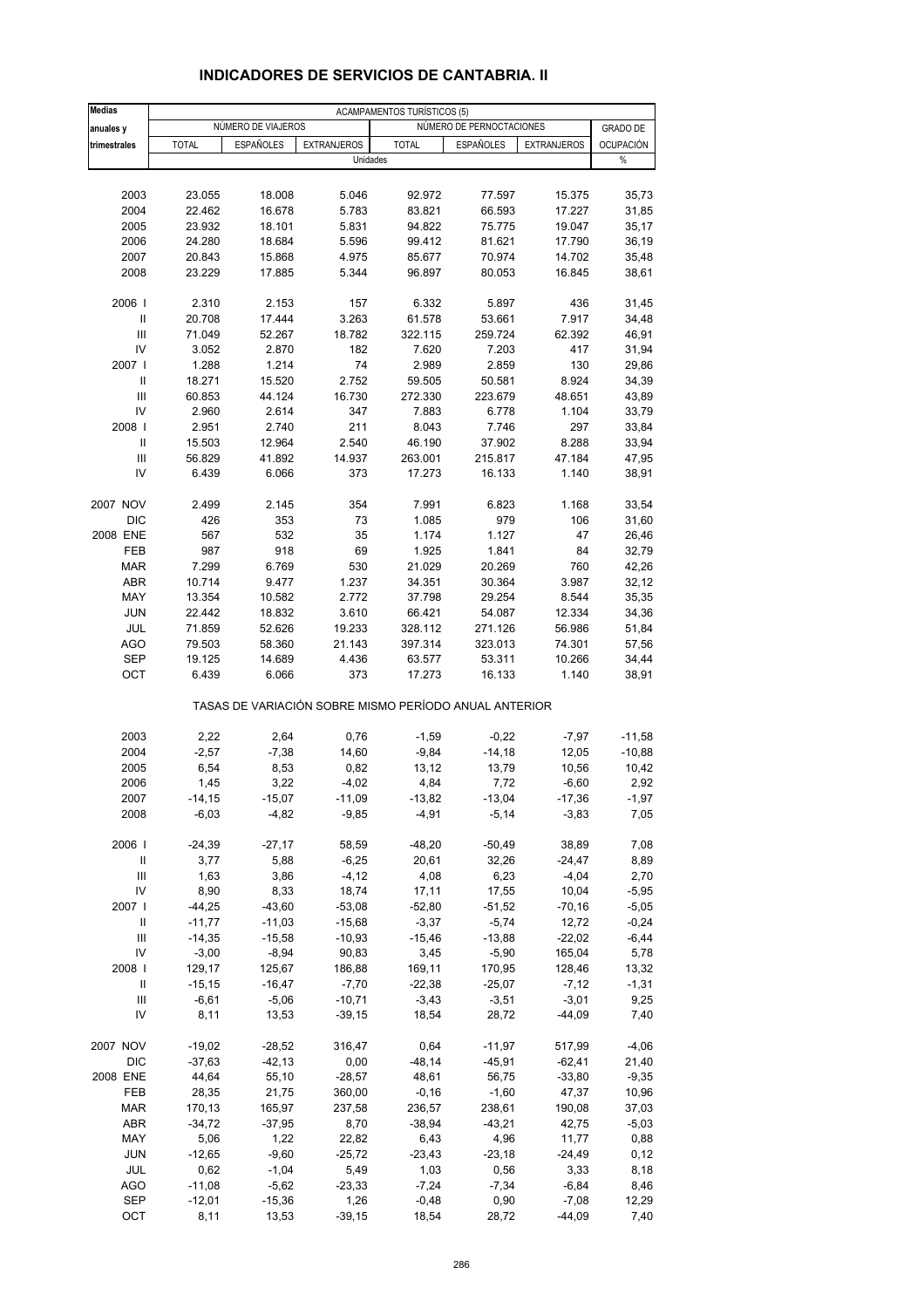| <b>Medias</b>                      |              |                    |                    | APARTAMENTOS TURÍSTICOS (5) |                                                       |                    |                  |
|------------------------------------|--------------|--------------------|--------------------|-----------------------------|-------------------------------------------------------|--------------------|------------------|
| anuales y                          |              | NÚMERO DE VIAJEROS |                    |                             | NÚMERO DE PERNOCTACIONES                              |                    | <b>GRADO DE</b>  |
| trimestrales                       | <b>TOTAL</b> | <b>ESPAÑOLES</b>   | <b>EXTRANJEROS</b> | <b>TOTAL</b>                | ESPAÑOLES                                             | <b>EXTRANJEROS</b> | <b>OCUPACIÓN</b> |
|                                    |              |                    | Unidades           |                             |                                                       |                    | $\%$             |
|                                    |              |                    |                    |                             |                                                       |                    |                  |
| 2003                               | 4.091        | 3.690              | 401                | 20.417                      | 18.609                                                | 1.808              | 27,58            |
| 2004                               | 4.532        | 4.226              | 306                | 22.921                      | 21.190                                                | 1.731              | 27,74            |
| 2005                               | 4.160        | 3.798              | 362                | 24.107                      | 21.739                                                | 2.368              | 24,70            |
| 2006                               | 4.658        | 4.343              | 314                | 25.474                      | 22.792                                                | 2.681              | 25,84            |
| 2007                               | 4.784        | 4.376              | 408                | 25.257                      | 21.667                                                | 3.589              | 23,46            |
| 2008                               | 5.672        | 5.070              | 602                | 30.712                      | 25.573                                                | 5.139              | 25,95            |
| 2006                               | 1.417        | 1.337              | 80                 | 9.467                       | 8.078                                                 | 1.389              | 15,93            |
| Ш                                  | 4.503        | 4.122              | 382                | 17.786                      | 15.048                                                | 2.738              | 18,84            |
| Ш                                  | 10.167       | 9.543              | 625                | 62.890                      | 58.314                                                | 4.576              | 51,52            |
| IV                                 | 2.543        | 2.373              | 170                | 11.752                      | 9.728                                                 | 2.023              | 17,08            |
| 2007                               | 1.226        | 1.120              | 106                | 7.123                       | 4.832                                                 | 2.291              | 11,18            |
| $\mathbf{I}$                       | 5.194        | 4.794              | 400                | 21.406                      | 18.172                                                | 3.234              | 19,82            |
| Ш                                  | 9.950        | 9.058              | 892                | 61.401                      | 55.036                                                | 6.365              | 47,51            |
| IV                                 | 2.767        | 2.533              | 234                | 11.095                      | 8.629                                                 | 2.466              | 15,31            |
| 2008                               | 2.611        | 2.365              | 246                | 13.975                      | 10.325                                                | 3.650              | 17,88            |
| Ш                                  | 4.407        | 3.930              | 477                | 21.292                      | 16.191                                                | 5.101              | 19,32            |
| Ш                                  | 10.788       | 9.632              | 1.156              | 61.991                      | 54.748                                                | 7.243              | 43,27            |
| IV                                 | 3.302        | 2.920              | 382                | 15.345                      | 11.936                                                | 3.409              | 18,11            |
| 2007 NOV                           | 1.945        | 1.874              | 71                 | 8.719                       | 6.683                                                 | 2.036              | 12,23            |
| <b>DIC</b>                         | 2.715        | 2.530              | 185                | 11.930                      | 9.494                                                 | 2.436              | 17,10            |
| 2008 ENE                           | 1.301        | 1.020              | 281                | 9.473                       | 5.729                                                 | 3.744              | 14,84            |
| FEB                                | 1.836        | 1.583              | 253                | 10.805                      | 7.368                                                 | 3.437              | 17,02            |
| <b>MAR</b>                         | 4.697        | 4.492              | 205                | 21.647                      | 17.879                                                | 3.768              | 21,78            |
| ABR                                | 2.704        | 2.363              | 341                | 14.223                      | 10.817                                                | 3.406              | 14,62            |
| MAY                                | 4.859        | 4.369              | 490                | 22.278                      | 16.865                                                | 5.413              | 20,50            |
| <b>JUN</b>                         | 5.659        | 5.058              | 601                | 27.376                      | 20.891                                                | 6.485              | 22,85            |
| JUL                                | 11.996       | 10.546             | 1.450              | 63.481                      | 54.951                                                | 8.530              | 44,72            |
| <b>AGO</b>                         | 14.156       | 12.785             | 1.371              | 90.026                      | 81.259                                                | 8.767              | 60,18            |
| <b>SEP</b>                         | 6.213        | 5.565              | 648                | 32.465                      | 28.033                                                | 4.432              | 24,92            |
| OCT                                | 3.302        | 2.920              | 382                | 15.345                      | 11.936                                                | 3.409              | 18,11            |
|                                    |              |                    |                    |                             | TASAS DE VARIACIÓN SOBRE MISMO PERÍODO ANUAL ANTERIOR |                    |                  |
| 2003                               | 0,97         | $-2,18$            | 43,50              | $-2,86$                     | $-4,23$                                               | 13,91              | $-11,00$         |
| 2004                               | 10,78        | 14,54              | $-23,80$           | 12,26                       | 13,87                                                 | $-4,25$            | 0,60             |
| 2005                               | $-8,20$      | $-10,12$           | 18,42              | 5,18                        | 2,59                                                  | 36,78              | $-10,99$         |
| 2006                               | 11,95        | 14,36              | $-13,23$           | 5,67                        | 4,85                                                  | 13,22              | 4,64             |
| 2007                               | 2,72         | 0,76               | 29,83              | $-0,85$                     | $-4,94$                                               | 33,86              | $-9,23$          |
| 2008                               | 7,53         | 5,38               | 29,78              | 8,74                        | 4,88                                                  | 33,14              | 2,93             |
| 2006                               | $-6,55$      | $-5,69$            | $-18,86$           | 6,77                        | 0,26                                                  | 71,58              | 12,02            |
| $\ensuremath{\mathsf{II}}$         | 20,93        | 23,39              | $-0,52$            | 12,41                       | 6,43                                                  | 62,67              | 11,11            |
| $\ensuremath{\mathsf{III}}\xspace$ | 3,77         | 6,47               | $-25,22$           | 1,44                        | 3,33                                                  | $-17,75$           | $-0,67$          |
| IV                                 | 58,67        | 61,19              | 30,36              | 20,66                       | 16,89                                                 | 42,76              | 8,54             |
| 2007 l                             | $-13,46$     | $-16,21$           | 32,37              | $-24,76$                    | $-40,19$                                              | 64,98              | $-29,85$         |
| Ш                                  | 15,33        | 16,31              | 4,72               | 20,35                       | 20,76                                                 | 18,14              | 5,24             |
| Ш                                  | $-2,14$      | $-5,08$            | 42,80              | $-2,37$                     | $-5,62$                                               | 39,11              | $-7,77$          |
| IV                                 | 8,82         | 6,77               | 37,38              | $-5,59$                     | $-11,30$                                              | 21,88              | $-10,36$         |
| 2008                               | 112,94       | 111,16             | 131,66             | 96,20                       | 113,69                                                | 59,30              | 59,98            |
| Ш                                  | $-15,14$     | $-18,02$           | 19,43              | $-0,53$                     | $-10,90$                                              | 57,72              | $-2,52$          |
| $\ensuremath{\mathsf{III}}\xspace$ | 8,43         | 6,34               | 29,63              | 0,96                        | $-0,52$                                               | 13,79              | $-8,92$          |
| IV                                 | $-9,34$      | $-8,64$            | $-14,35$           | 21,43                       | 22,91                                                 | 16,51              | 9,10             |
| 2007 NOV                           | 19,33        | 29,87              | $-62,03$           | $-0,50$                     | $-1,63$                                               | 3,40               | $-6,28$          |
| <b>DIC</b>                         | 5,72         | 3,01               | 65,18              | $-6,59$                     | $-13,77$                                              | 38,33              | $-12,71$         |
| 2008 ENE                           | 43,76        | 31,95              | 112,88             | 37,89                       | 32,40                                                 | 47,23              | 23,87            |
| FEB                                | 44,34        | 33,70              | 187,50             | 69,12                       | 59,17                                                 | 95,28              | 66,37            |
| <b>MAR</b>                         | 212,72       | 220,17             | 107,07             | 166,92                      | 222,73                                                | 46,61              | 92,40            |
| ABR                                | $-57,86$     | $-61,55$           | 25,83              | $-40,04$                    | $-49,20$                                              | 40,34              | $-39,39$         |
| MAY                                | 76,31        | 78,84              | 56,55              | 93,13                       | 89,11                                                 | 106,84             | 78,26            |
| JUN                                | $-11,70$     | $-12,70$           | $-2,28$            | $-5,48$                     | $-14,04$                                              | 39,19              | $-4,19$          |
| JUL                                | 8,91         | 3,38               | 78,13              | $-5,79$                     | $-10,79$                                              | 47,48              | $-15,56$         |
| <b>AGO</b>                         | 6,44         | 6,57               | 5,30               | 0,25                        | 1,06                                                  | $-6,65$            | $-11,37$         |
| SEP                                | 12,25        | 11,86              | 15,71              | 20,15                       | 21,35                                                 | 13,06              | 14,94            |
| OCT                                | $-9,34$      | $-8,64$            | $-14,35$           | 21,43                       | 22,91                                                 | 16,51              | 9,10             |
|                                    |              |                    |                    |                             |                                                       |                    |                  |

#### **INDICADORES DE SERVICIOS DE CANTABRIA. III**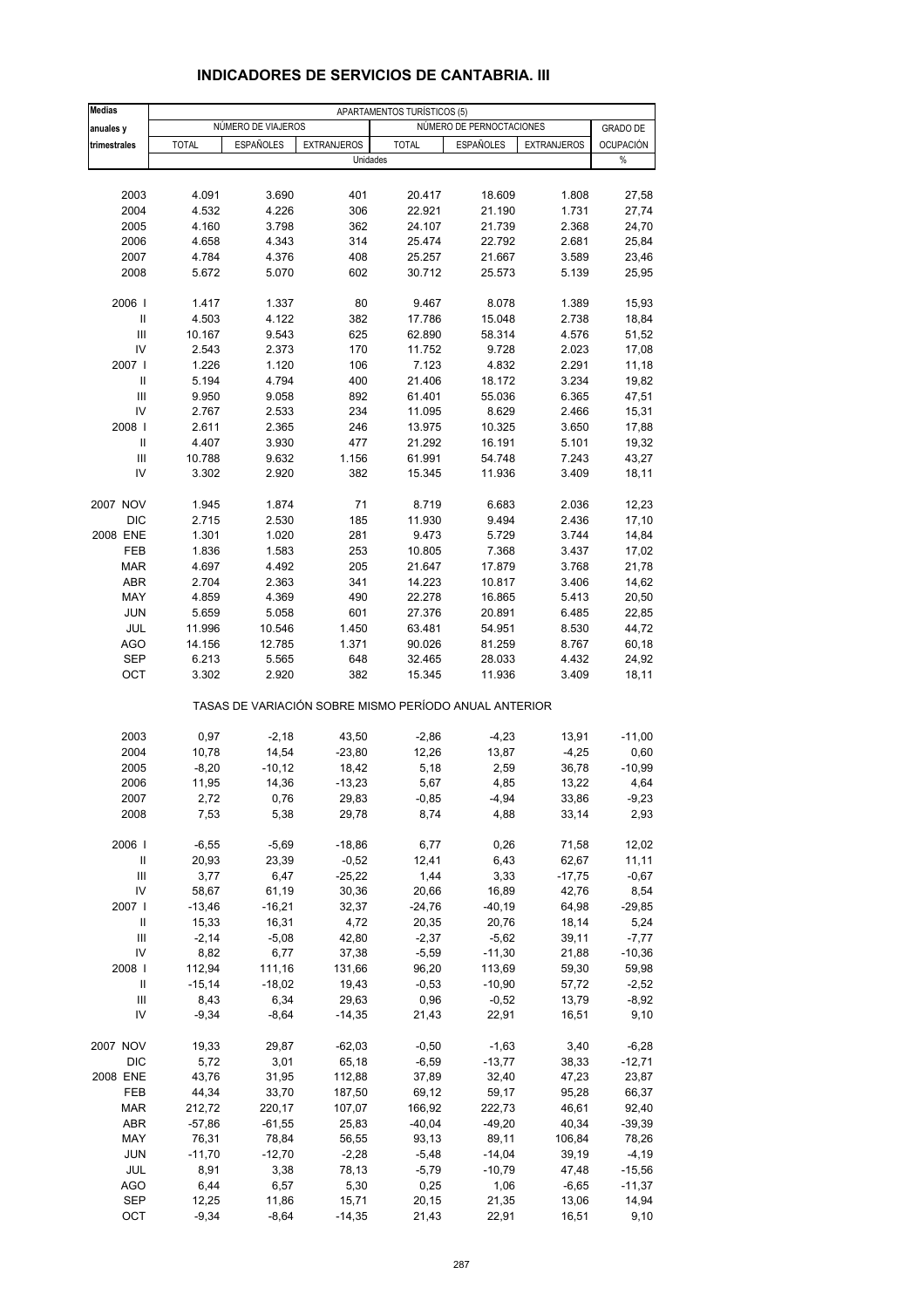| <b>Medias</b>                      | TRANSPORTE AÉREO DE PASAJEROS |              |                 |            |                                                       |                |                        |  |
|------------------------------------|-------------------------------|--------------|-----------------|------------|-------------------------------------------------------|----------------|------------------------|--|
| anuales y                          | <b>TOTAL</b>                  |              | <b>INTERIOR</b> |            | <b>INTERNACIONAL</b>                                  |                | CONSUMO<br>E.ELECTRICA |  |
| trimestrales                       |                               | <b>TOTAL</b> | <b>REGULAR</b>  | NO REGULAR | <b>TOTAL</b>                                          | NO REGULAR     | <b>SERVICIOS</b>       |  |
|                                    |                               |              |                 | Unidades   |                                                       |                | Gwh                    |  |
|                                    |                               |              |                 |            |                                                       |                |                        |  |
| 2003                               | 21.132                        | 20.990       | 20.053          | 937        | 142                                                   | 142            | 135,900                |  |
| 2004                               | 28.455                        | 22.219       | 21.104          | 1.116      | 6.236                                                 | 594            | 143,525                |  |
| 2005                               | 53.671                        | 27.605       | 26.616          | 988        | 26.066                                                | 546            | 144,483                |  |
| 2006                               | 54.069                        | 31.218       | 30.078          | 1.139      | 22.852                                                | 240            | 198,780                |  |
| 2007                               | 63.452                        | 37.454       | 36.028          | 1.426      | 25.997                                                | 365            | 199,137                |  |
| 2008                               | 71.976                        | 41.198       | 40.160          | 1.038      | 30.779                                                | 352            | 153,866                |  |
| 2006                               | 45.940                        | 26.456       | 24.815          | 1.641      | 19.484                                                | 246            | 208,482                |  |
| Ш                                  | 56.059                        | 32.092       | 31.118          | 974        | 23.967                                                | 117            | 186,195                |  |
| Ш                                  | 60.641                        | 33.900       | 33.302          | 598        | 26.741                                                | 301            | 197,125                |  |
| IV                                 | 53.637                        | 32.423       | 31.079          | 1.344      | 21.214                                                | 297            | 203,316                |  |
| 2007 l                             | 50.271                        | 30.786       | 28.457          | 2.329      | 19.485                                                | 291            | 191,906                |  |
| Ш                                  | 65.631                        | 38.472       | 36.579          | 1.894      | 27.158                                                | 385            | 202,031                |  |
| $\mathsf{III}$                     | 73.344                        | 40.592       | 40.081          | 511        | 32.752                                                | 548            | 186,491                |  |
| IV                                 | 64.561                        | 39.967       | 38.997          | 970        | 24.594                                                | 235            | 216,118                |  |
| 2008                               | 61.044                        | 37.169       | 34.769          | 2.400      | 23.874                                                | 130            | 201,913                |  |
| Ш                                  | 74.704                        | 42.684       | 41.868          | 816        | 32.020                                                | 347            | 103,715                |  |
| Ш                                  | 80.186                        | 44.143       | 43.918          | 226        | 36.043                                                | 481            | 155,970                |  |
| IV                                 | 71.959                        | 39.986       | 39.937          | 49         | 31.973                                                | 638            |                        |  |
| 2007 NOV                           | 63.431                        | 42.048       | 40.383          | 1.665      | 21.383                                                | 596            |                        |  |
| <b>DIC</b>                         | 61.670                        | 37.990       | 36.897          | 1.093      | 23.680                                                | 25             |                        |  |
| 2008 ENE                           | 54.611                        | 35.020       | 32.318          | 2.702      | 19.591                                                | 47             |                        |  |
| <b>FEB</b>                         | 61.802                        | 38.921       | 36.086          | 2.835      | 22.881                                                | $\overline{7}$ |                        |  |
| <b>MAR</b>                         | 66.718                        | 37.567       | 35.904          | 1.663      | 29.151                                                | 337            |                        |  |
| ABR                                | 71.881                        | 41.161       | 39.599          | 1.562      | 30.720                                                | 33             |                        |  |
| MAY                                | 73.754                        | 41.093       | 40.647          | 446        | 32.661                                                | 248            |                        |  |
| <b>JUN</b>                         | 78.478                        | 45.799       | 45.358          | 441        | 32.679                                                | 761            |                        |  |
| JUL                                | 84.229                        | 47.601       | 47.559          | 42         | 36.628                                                | 541            |                        |  |
| <b>AGO</b>                         | 79.896                        | 42.256       | 41.878          | 378        | 37.640                                                | 563            |                        |  |
| SEP                                | 76.434                        | 42.573       | 42.316          | 257        | 33.861                                                | 340            |                        |  |
| OCT                                | 71.959                        | 39.986       | 39.937          | 49         | 31.973                                                | 638            |                        |  |
|                                    |                               |              |                 |            | TASAS DE VARIACIÓN SOBRE MISMO PERÍODO ANUAL ANTERIOR |                |                        |  |
| 2003                               | $-2,86$                       | $-2,79$      | $-4,79$         | 77,20      | $-12,28$                                              | $-12,28$       | 12,90                  |  |
| 2004                               | 34,66                         | 5,86         | 5,24            | 19,11      |                                                       | 317,51         | 5,61                   |  |
| 2005                               | 88,61                         | 24,24        | 26,12           | $-11,42$   | 318,00                                                | $-8,06$        | 0,67                   |  |
| 2006                               | 0,74                          | 13,09        | 13,01           | 15,30      | $-12,33$                                              | -56,07         | 37,58                  |  |
| 2007                               | 17,35                         | 19,98        | 19,78           | 25,15      | 13,76                                                 | 52,05          | 0,18                   |  |
| 2008                               | 13,11                         | 11,52        | 13,11           | $-27,72$   | 15,32                                                 | $-6,47$        | $-20,47$               |  |
| 2006                               | $-4,06$                       | 12,05        | 11,92           | 14,11      | $-19,74$                                              | $-82,26$       | 38,69                  |  |
| $\ensuremath{\mathsf{II}}$         | $-1,01$                       | 5,41         | 6,84            | $-26,23$   | $-8,47$                                               | $-45,33$       | 22,03                  |  |
| $\ensuremath{\mathsf{III}}\xspace$ | 1,14                          | 15,36        | 13,72           | 477,17     | $-12,53$                                              | $-12,85$       | 33,10                  |  |
| IV                                 | 6,84                          | 20,19        | 20,06           | 23,23      | $-8,67$                                               | 22,76          | 60,19                  |  |
| 2007 l                             | 9,43                          | 16,37        | 14,68           | 41,90      | 0,00                                                  | 18,32          | $-7,95$                |  |
| Ш                                  | 17,07                         | 19,88        | 17,55           | 94,42      | 13,31                                                 | 229,34         | 8,51                   |  |
| $\mathsf{III}$                     | 20,95                         | 19,74        | 20,36           | $-14,60$   | 22,48                                                 | 82,37          | $-5,39$                |  |
| IV                                 | 20,37                         | 23,27        | 25,48           | $-27,80$   | 15,93                                                 | $-20,67$       | 6,30                   |  |
| 2008                               | 21,43                         | 20,73        | 22,18           | 3,05       | 22,53                                                 | $-55,16$       | 5,21                   |  |
| Ш                                  | 13,83                         | 10,95        | 14,46           | $-56,89$   | 17,90                                                 | $-9,86$        | -48,66                 |  |
| $\ensuremath{\mathsf{III}}\xspace$ | 9,33                          | 8,75         | 9,57            | $-55,84$   | 10,05                                                 | $-12,22$       | $-16,37$               |  |
| IV                                 | 4,92                          | 0,31         | 0,57            | $-67,97$   | 11,33                                                 | 650,59         |                        |  |
| 2007 NOV                           | 25,68                         | 26,18        | 30,35           | $-28,94$   | 24,69                                                 | $-19,13$       |                        |  |
| DIC                                | 25,15                         | 30,02        | 32,43           | $-19,51$   | 18,07                                                 | $-40,48$       |                        |  |
| 2008 ENE                           | 20,66                         | 30,42        | 26,37           | 111,59     | 6,43                                                  | $-78,04$       |                        |  |
| FEB                                | 28,85                         | 29,69        | 31,78           | 7,92       | 27,44                                                 | $-93,20$       |                        |  |
| <b>MAR</b>                         | 15,85                         | 5,83         | 10,77           | $-46,06$   | 31,95                                                 | $-39,28$       |                        |  |
| ABR                                | 12,26                         | 12,44        | 16,94           | $-43,06$   | 12,02                                                 | -88,85         |                        |  |
| MAY                                | 15,43                         | 7,06         | 11,81           | $-78,01$   | 28,01                                                 | 13,24          |                        |  |
| <b>JUN</b>                         | 13,79                         | 13,29        | 14,78           | $-51,54$   | 14,51                                                 | 18,72          |                        |  |
| JUL                                | 11,90                         | 13,99        | 14,66           | $-85,16$   | 9,31                                                  | $-3,57$        |                        |  |
| <b>AGO</b>                         | 8,09                          | 8,54         | 8,65            | $-2,33$    | 7,60                                                  | $-5,38$        |                        |  |
| <b>SEP</b>                         | 7,88                          | 3,62         | 5,21            | $-70,22$   | 13,76                                                 | $-30,47$       |                        |  |
| OCT                                | 4,92                          | 0,31         | 0,57            | $-67,97$   | 11,33                                                 | 650,59         |                        |  |

## **INDICADORES DE SERVICIOS DE CANTABRIA. IV**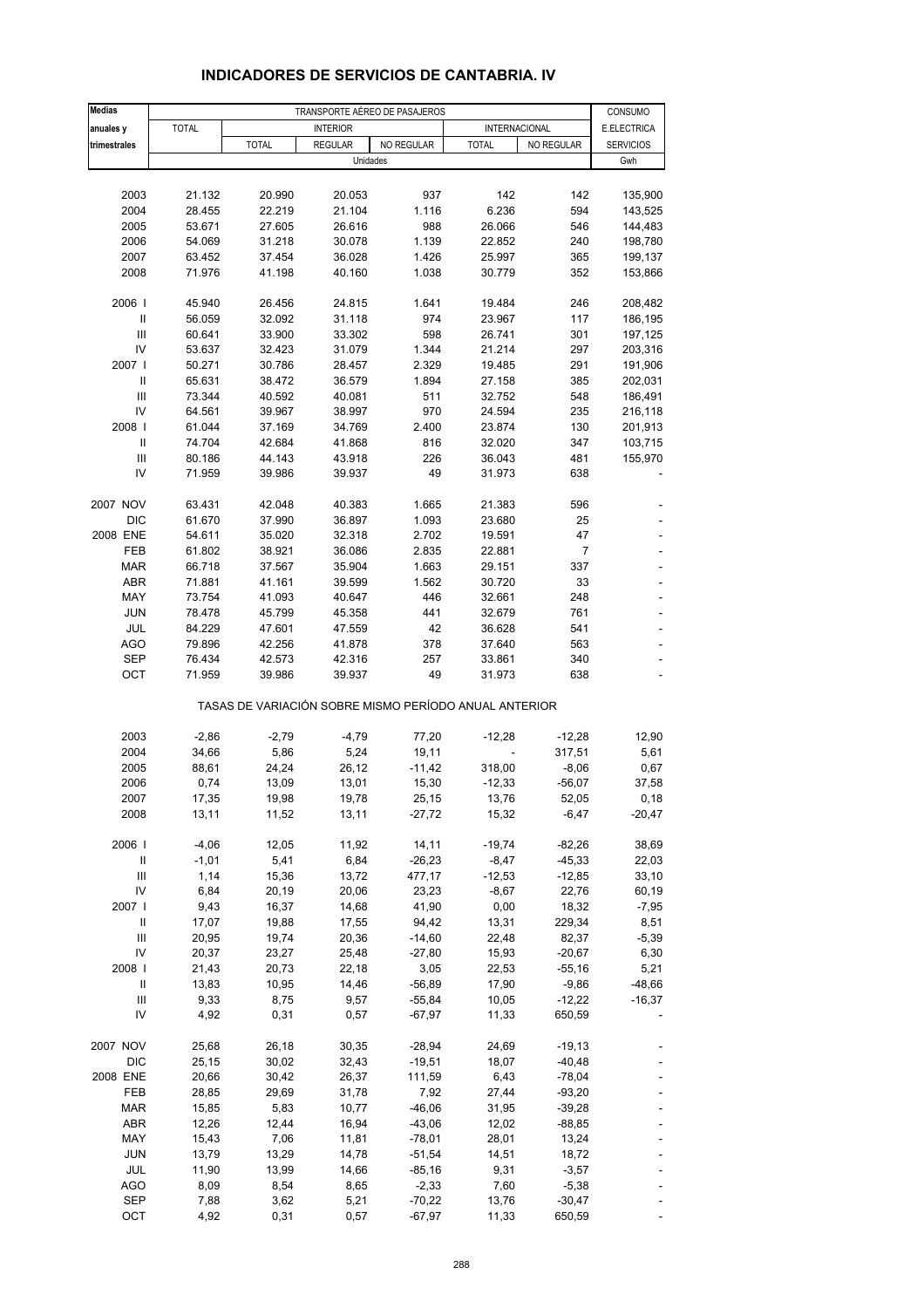| <b>Medias</b> |                  |                 | CONSUMO             |                                                       |                  |
|---------------|------------------|-----------------|---------------------|-------------------------------------------------------|------------------|
| anuales y     | IPI. INE         | <b>GASOLINA</b> | MATRICULACIÓN       | E. ELÉCTRICA                                          | <b>ÍNDICE</b>    |
| trimestrales  | <b>B.CONSUMO</b> | AUTO            | <b>TURISMOS</b>     | USOS DOMEST.                                          | COMERC. MENOR    |
|               | <b>Base 2000</b> | Toneladas       | Unidades            | Gwh                                                   | <b>Base 2005</b> |
|               |                  |                 |                     |                                                       |                  |
| 2003          | 134,9            | 8.173           | 1.374               | 150,460                                               | 91,53            |
| 2004          | 142,0            | 8.109           | 1.431               | 163,437                                               | 96,90            |
| 2005          | 152,0            | 7.594           | 1.433               | 166,440                                               | 100,01           |
| 2006          | 157,6            | 7.324           | 1.471               | 180,324                                               | 106,06           |
| 2007          | 154,0            | 6.773           | 1.447               | 178,775                                               | 110,92           |
| 2008          | 149,4            | 6.511           | 1.039               | 181,649                                               | 109,56           |
|               |                  |                 |                     |                                                       |                  |
| 2006          | 160,7            | 6.439           | 1.502               | 235,968                                               | 95,47            |
| Ш             | 153,8            | 7.347           | 1.513               | 171,879                                               | 102,22           |
| Ш             | 140,0            | 8.705           | 1.401               | 154,178                                               | 114,17           |
| IV            | 175,9            | 6.806           | 1.468               | 159,272                                               | 112,39           |
| 2007          | 152,0            | 6.229           | 1.426               | 200,501                                               | 103,43           |
| Ш             | 146,4            | 7.022           | 1.468               | 177,428                                               | 106,27           |
| Ш             | 150,9            | 7.602           | 1.336               | 157,480                                               | 117,77           |
| IV            | 166,8            | 6.238           | 1.557               | 179,692                                               | 116,23           |
| 2008          | 148,3            | 5.667           | 1.151               | 211,678                                               | 104,29           |
| Ш             | 142,0            | 6.272           | 1.133               | 181,956                                               | 107,41           |
| Ш             | 149,3            | 7.594           | 949                 | 151,313                                               | 118,35           |
| IV            | 175,5            |                 | 864                 |                                                       | 105,47           |
|               |                  |                 |                     |                                                       |                  |
| 2007 DIC      | 123,0            | 6.127           | 1.622               |                                                       | 132,45           |
| 2008 ENE      | 152,6            | 5.233           | 1.070               |                                                       | 114,89           |
| <b>FEB</b>    | 149,3            | 5.817           | 1.226               |                                                       | 94,47            |
| <b>MAR</b>    | 142,9            | 5.952           | 1.157               |                                                       | 103,50           |
| ABR           | 152,6            | 6.124           | 1.205               |                                                       | 106,49           |
| MAY           | 129,3            | 6.466           | 1.135               |                                                       | 110,01           |
| <b>JUN</b>    | 144,2            | 6.227           | 1.058               |                                                       |                  |
|               |                  |                 |                     |                                                       | 105,72           |
| JUL           | 160,8            | 7.511           | 1.153               |                                                       | 126,04           |
| AGO           | 124,2            | 8.271           | 837                 |                                                       | 121,01           |
| SEP           | 162,9            | 7.000           | 856                 |                                                       | 108,02           |
| ОСТ           | 175,5            |                 | 979                 |                                                       | 105,47           |
| <b>NOV</b>    |                  |                 | 748                 |                                                       |                  |
|               |                  |                 |                     | TASAS DE VARIACIÓN SOBRE MISMO PERÍODO ANUAL ANTERIOR |                  |
| 2003          | 8,68             | 4,10            | 4,43                | 3,64                                                  | 6,59             |
| 2004          | 5,31             | $-0,79$         | 4,14                | 8,63                                                  | 5,86             |
| 2005          | 7,01             | $-6,35$         | 0, 16               | 1,84                                                  | 3,21             |
| 2006          | 3,71             | $-3,55$         | 2,67                | 8,34                                                  | 6,05             |
| 2007          | $-2,28$          | $-7,53$         |                     | $-0,86$                                               |                  |
| 2008          | $-2,33$          | $-6,33$         | $-1,66$<br>$-27,42$ | 1,78                                                  | 4,58<br>0,22     |
|               |                  |                 |                     |                                                       |                  |
| 2006          | 14,35            | $-2,86$         | 12,48               | 19,57                                                 | 2,95             |
| Ш             | 5,29             | $-2,65$         | 1,45                | 2,64                                                  | 6,77             |
| Ш             | $-5,49$          | $-7,37$         | $-2,82$             | 4,83                                                  | 7,40             |
| IV            | 1,62             | 0,06            | 0,36                | 3,50                                                  | 6,76             |
| 2007          | $-5,43$          | $-3,26$         | $-5,06$             | $-15,03$                                              | 8,33             |
| $\sf II$      | $-4,85$          | $-4,43$         | $-2,97$             | 3,23                                                  | 3,96             |
| Ш             | 7,76             | $-12,67$        | $-4,64$             | 2,14                                                  | 3,16             |
| IV            | $-5,15$          | $-8,35$         | 6,02                | 12,82                                                 | 3,42             |
| 2008          | $-2,46$          | $-9,02$         | $-19,30$            | 5,57                                                  | 0,83             |
| Ш             | $-2,96$          | $-10,67$        | $-22,84$            | 2,55                                                  | 1,07             |
|               |                  |                 |                     |                                                       |                  |
| Ш             | $-1,06$          | $-0,11$         | $-29,01$            | $-3,92$                                               | 0,50             |
| IV            | $-3,68$          |                 | $-43,34$            |                                                       | $-4,85$          |
| 2007 DIC      | $-21,86$         | $-11,55$        | 13,67               |                                                       | 1,04             |
| 2008 ENE      | $-3,60$          | $-15,33$        | $-25,95$            |                                                       | 1,90             |
| FEB           | 8,90             | 3,65            | $-3,92$             |                                                       | 2,24             |
| MAR           | $-11,02$         | $-13,68$        | $-25,74$            |                                                       | $-1,55$          |
|               |                  |                 |                     |                                                       |                  |
| ABR           | 5,02             | $-14,86$        | $-5,93$             |                                                       | 3,49             |
| MAY           | $-11,13$         | $-5,06$         | $-22,26$            |                                                       | 3,34             |
| <b>JUN</b>    | $-2,76$          | $-11,82$        | $-36,38$            |                                                       | $-3,40$          |
| JUL           | 5,30             | $-7,13$         | $-26,70$            |                                                       | 3,27             |
| AGO           | $-7,24$          | $-2,14$         | $-33,68$            |                                                       | $-3,43$          |
| <b>SEP</b>    | $-1,93$          | 11,70           | $-27,09$            |                                                       | 1,94             |
| OCT           | $-3,68$          |                 | $-37,56$            |                                                       | $-4,85$          |
| <b>NOV</b>    |                  |                 | $-49,46$            |                                                       |                  |

#### **INDICADORES DE DEMANDA DE CANTABRIA. I**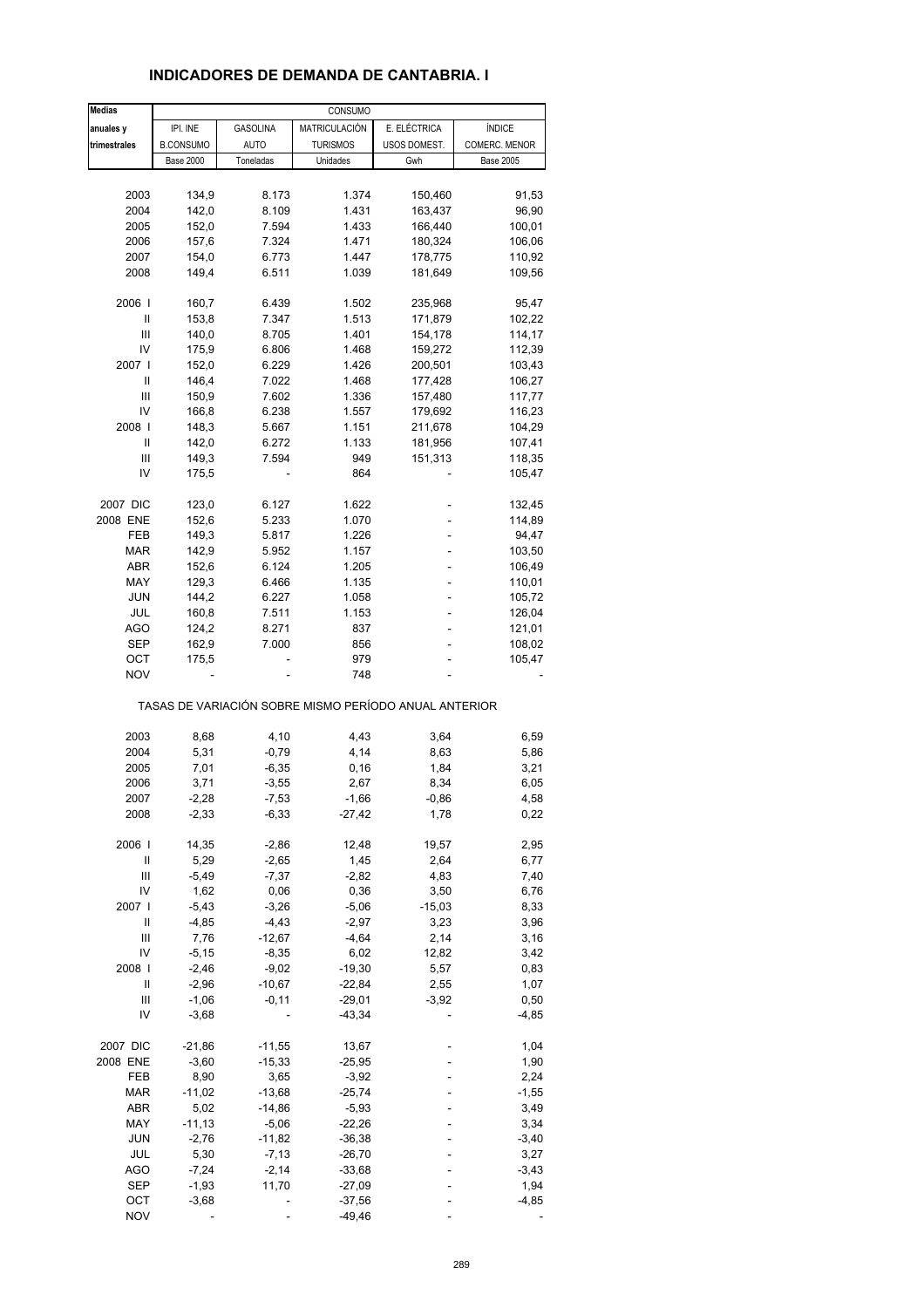# **INDICADORES DE DEMANDA DE CANTABRIA II**

| <b>Medias</b>  |                 |                      |                    | <b>INVERSIÓN</b> |                     |
|----------------|-----------------|----------------------|--------------------|------------------|---------------------|
| anuales y      |                 | IPI. INE             |                    | MATRICULACIÓN    | <b>INSCRIPCIÓN</b>  |
| trimestrales   | <b>B.EQUIPO</b> | <b>B.INTERMEDIOS</b> | ENERGÍA            | VEHÍCULOS CARGA  | MAQUINARIA AGRICOLA |
|                |                 | <b>Base 2000</b>     |                    |                  | Unidades            |
|                |                 |                      |                    |                  |                     |
| 2003           | 90,8            | 97,2                 | 86,8               | 283              | 15                  |
| 2004           | 101,1           | 100,5                | 101,4              | 315              | 10                  |
| 2005           | 108,1           | 100,2                | 108,0              | 356              | 15                  |
| 2006           | 116,1           | 105,4                | 105,1              | 378              | 15                  |
| 2007           | 125,4           | 111,2                | 105,2              | 380              | 16                  |
| 2008           | 126,0           | 111,0                | 91,2               | 210              | 11                  |
| 2006           | 122,0           | 109,0                | 108,1              | 369              | 10                  |
| II             | 122,2           | 117,9                | 105,8              | 426              | 14                  |
| Ш              | 104,4           | 93,4                 | 98,3               | 343              | 22                  |
| IV             | 115,8           | 101,3                | 108,2              | 373              | 13                  |
| 2007 l         | 130,9           | 113,9                | 112,8              | 333              | 12                  |
| II             | 130,2           | 122,0                | 113,0              | 412              | 10                  |
| Ш              | 107,6           | 101,9                | 98,7               | 338              | 15                  |
| IV             | 132,8           | 106,8                | 96,2               | 436              | 27                  |
| 2008           | 128,1           | 114,5                | 97,1               | 279              | 13                  |
| II             | 136,7           | 119,8                | 95,1               | 229              | 13                  |
| Ш              | 111,0           | 100,1                | 82,0               | 177              | 7                   |
| IV             | 132,5           | 106,6                | 89,1               | 127              | 9                   |
| 2007 DIC       | 115,6           | 85,1                 | 90,0               | 503              | 31                  |
| 2008 ENE       | 126,6           | 111,2                | 92,2               | 282              | 13                  |
| <b>FEB</b>     | 133,2           | 117,6                | 96,0               | 282              | 14                  |
| <b>MAR</b>     | 124,4           | 114,6                | 103,1              | 273              | 11                  |
| ABR            | 142,2           | 127,0                | 98,7               | 257              | 13                  |
| MAY            | 142,8           | 121,7                | 95,6               | 215              | 13                  |
| <b>JUN</b>     | 125,2           | 110,7                | 91,1               | 214              | 13                  |
| JUL            | 145,2           | 114,9                | 91,2               | 248              | 10                  |
| AGO            | 65,1            | 76,3                 | 75,8               | 143              | 8                   |
| SEP            | 122,6           | 109,1                | 78,9               | 141              | 4                   |
| OCT            | 132,5           | 106,6                | 89,1               | 118              | 9                   |
| <b>NOV</b>     |                 |                      |                    | 136              |                     |
|                |                 |                      |                    |                  |                     |
|                |                 |                      |                    |                  |                     |
| 2003           | $-2,85$         | $-2,87$              | $-1,84$            | 10,89            | $-13,94$            |
| 2004           | 11,32           | 3,36                 | 16,79              | 11,44            | $-32,96$            |
| 2005           | 6,99            | $-0,30$              | 6,55               | 12,91            | 48,33               |
| 2006           | 7,35            | 5,21                 | $-2,69$            | 6,21             | 0,00                |
| 2007           | 8,02            | 5,48                 | 0,07               | 0,60             | 7,87                |
| 2008           | 0,55            | $-2,70$              | $-15,61$           | $-43,09$         | $-23,40$            |
| 2006           | 15,90           | 10,51                |                    | 11,16            |                     |
| Ш              | $-0,14$         | 5,61                 | $-6,78$<br>$-3,61$ | 14,50            | 45,00<br>$-10,42$   |
| $\mathbf{III}$ | 6,79            | 0,72                 | $-1,76$            | $-3,10$          | 9,84                |
| IV             | 8,02            | 3,65                 | 1,88               | 2,29             | $-20,41$            |
| 2007 l         | 7,32            | 4,56                 | 4,32               | $-9,58$          | 20,69               |
| Ш              | 6,60            | 3,48                 | 6,81               | $-3,28$          | $-30,23$            |
| Ш              | 3,07            | 9,14                 | 0,41               | $-1,46$          | $-31,34$            |
| IV             | 14,71           | 5,43                 | $-11,06$           | 16,99            | 107,69              |
| 2008           | $-2,16$         | 0,47                 | $-13,89$           | $-16,30$         | 8,57                |
| Ш              | 4,99            | $-1,80$              | $-15,81$           | $-44,54$         | 30,00               |
| Ш              | 3,16            | $-1,80$              | $-16,98$           | $-47,59$         | $-52,17$            |
| IV             | $-9,74$         | $-16,00$             | $-16,57$           | $-68,45$         | $-70,00$            |
| 2007 DIC       | 6,35            | $-2,18$              | $-21,05$           | 31,68            | 287,50              |
| 2008 ENE       | 5,94            | 2,96                 | $-13,43$           | $-17,78$         | $-13,33$            |
| FEB            | 5,13            | 7,99                 | $-14,44$           | $-3,42$          | 27,27               |
| MAR            | $-15,09$        | $-8,25$              | $-13,80$           | $-25,21$         | 22,22               |
| ABR            | 13,31           | 12,89                | $-14,17$           | $-33,59$         | 30,00               |
| MAY            | 6,57            | $-6,31$              | $-17,59$           | $-50, 12$        | 30,00               |
| <b>JUN</b>     | $-4,57$         | $-10,44$             | $-15,65$           | $-48,93$         | 30,00               |
| JUL            | 8,12            | 2,77                 | $-12,56$           | $-37,22$         | $-9,09$             |
| AGO            | $-5,38$         | $-12,80$             | $-21,12$           | $-56,67$         | $-57,89$            |
| <b>SEP</b>     | 2,51            | 2,44                 | $-17,64$           | $-51,38$         | $-75,00$            |
| OCT            | $-9,74$         | $-16,00$             | $-16,57$           | $-71,22$         | $-70,00$            |
| <b>NOV</b>     |                 |                      |                    | $-65,57$         |                     |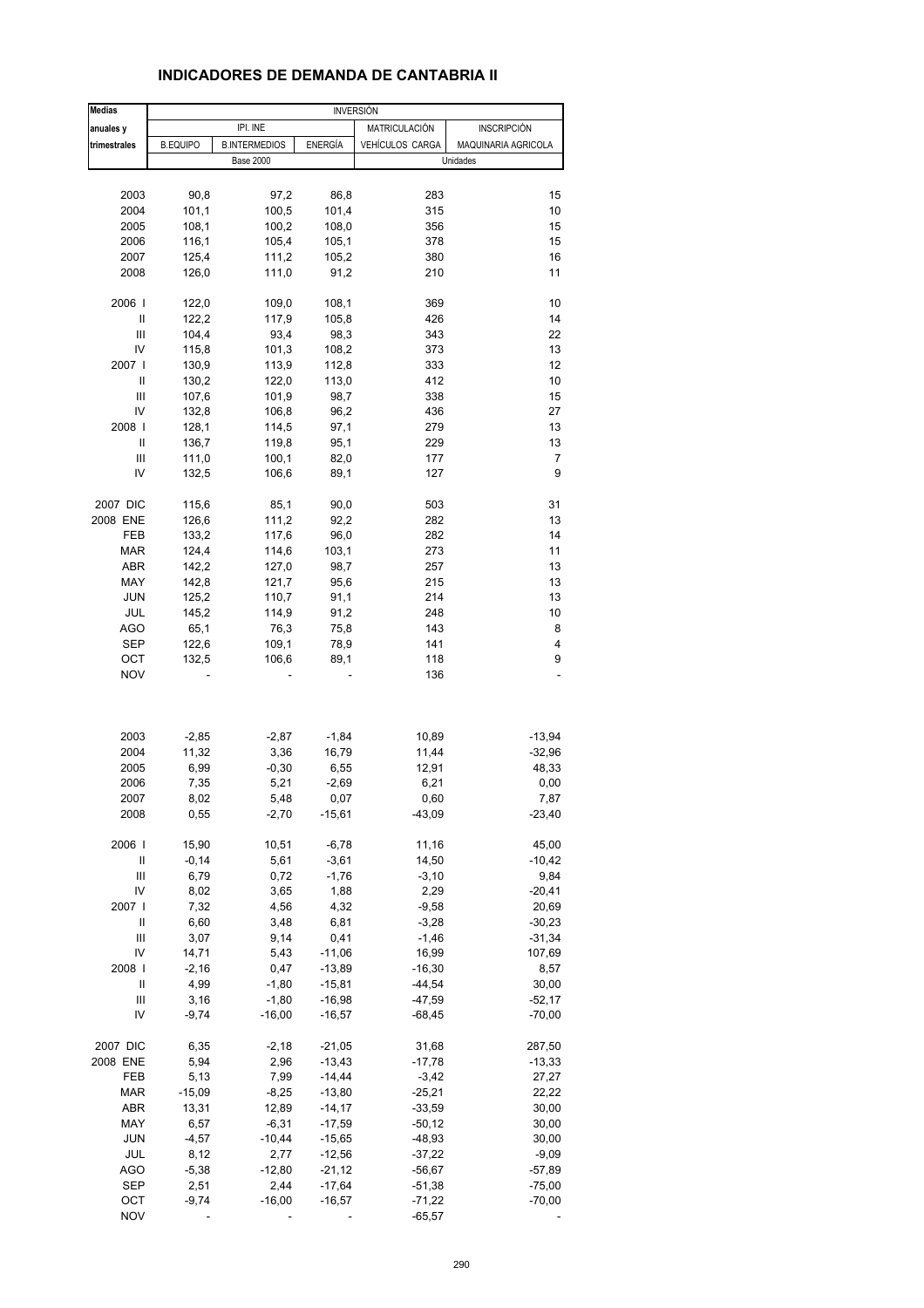# **INDICADORES DEL MERCADO DE TRABAJO DE CANTABRIA. I**

| <b>Medias</b>                      |                    | POBLACIÓN ACTIVA (9) |                    |                    | POBLACIÓN OCUPADA (9) |                                                       |                  |                    |
|------------------------------------|--------------------|----------------------|--------------------|--------------------|-----------------------|-------------------------------------------------------|------------------|--------------------|
| anuales y                          |                    |                      |                    |                    |                       |                                                       |                  |                    |
| trimestrales                       | <b>TOTAL</b>       | VARONES              | <b>MUJERES</b>     | <b>TOTAL</b>       | AGRICULT.             | <b>INDUSTRIA</b>                                      | CONSTRUC.        | <b>SERVICIOS</b>   |
|                                    |                    |                      |                    | Miles de personas  |                       |                                                       |                  |                    |
| 2003                               | 244.995            | 148.723              | 96.270             | 219.160            | 13.748                | 44.733                                                | 28.720           | 131.960            |
| 2004                               | 251.390            | 151.205              | 100.183            | 224.895            | 12.835                | 46.915                                                | 28.450           | 136.695            |
| 2005                               | 261.400            | 154.150              | 107.250            | 239.150            | 13.925                | 42.050                                                | 30.575           | 152.625            |
| 2006                               | 267.250            | 154.175              | 113.075            | 249.700            | 10.425                | 43.400                                                | 35.250           | 160.675            |
| 2007                               | 274.675            | 157.900              | 116.750            | 258.450            | 9.525                 | 45.825                                                | 35.050           | 168.075            |
| 2008                               | 280.467            | 160.433              | 120.000            | 261.967            | 11.567                | 49.900                                                | 35.100           | 165.367            |
|                                    |                    |                      |                    |                    |                       |                                                       |                  |                    |
| 2005 IV                            | 265.900            | 153.700              | 112.200            | 244.400            | 13.200                | 40.200                                                | 30.700           | 160.400            |
| 2006                               | 264.900            | 153.600              | 111.400            | 245.900            | 12.100                | 41.900                                                | 32.400           | 159.400            |
| Ш                                  | 265.100            | 153.200              | 111.800            | 247.300            | 11.500                | 39.900                                                | 36.900           | 159.100            |
| $\mathbf{III}$                     | 269.400            | 155.500              | 113.900            | 252.200            | 9.200                 | 45.800                                                | 36.100           | 161.200            |
| IV                                 | 269.600            | 154.400              | 115.200            | 253.400            | 8.900                 | 46.000                                                | 35.600           | 163.000            |
| 2007 l                             | 272.000            | 154.500              | 117.500            | 252.700            | 9.000                 | 43.700                                                | 33.000           | 167.000            |
| $\mathbf{I}$                       | 273.600            | 157.500              | 116.100            | 256.300            | 10.500                | 43.900                                                | 35.100           | 166.800            |
| $\mathbf{III}$                     | 276.700            | 159.500              | 117.200            | 261.300            | 9.000                 | 47.800                                                | 35.900           | 168.700            |
| IV<br>2008                         | 276.400<br>279.700 | 160.100<br>160.400   | 116.200<br>119.300 | 263.500<br>261.800 | 9.600<br>12.500       | 47.900<br>49.700                                      | 36.200<br>37.200 | 169.800<br>162.400 |
| $\mathbf{I}$                       | 279.700            | 159.900              | 119.700            | 260.000            | 11.700                | 49.900                                                | 35.100           | 163.200            |
| Ш                                  | 282.000            | 161.000              | 121.000            | 264.100            | 10.500                | 50.100                                                | 33.000           | 170.500            |
|                                    |                    |                      |                    |                    |                       |                                                       |                  |                    |
| 2007 OCT                           |                    |                      |                    |                    |                       |                                                       |                  |                    |
| <b>NOV</b>                         |                    |                      |                    |                    |                       |                                                       |                  |                    |
| <b>DIC</b>                         |                    |                      |                    |                    |                       |                                                       |                  |                    |
| 2008 ENE                           |                    |                      |                    |                    |                       |                                                       |                  |                    |
| FEB                                |                    |                      |                    |                    |                       |                                                       |                  |                    |
| <b>MAR</b>                         |                    |                      |                    |                    |                       |                                                       |                  |                    |
| <b>ABR</b>                         |                    |                      |                    |                    |                       |                                                       |                  |                    |
| MAY                                |                    |                      |                    |                    |                       |                                                       |                  |                    |
| <b>JUN</b>                         |                    |                      |                    |                    |                       |                                                       |                  |                    |
| JUL<br><b>AGO</b>                  |                    |                      |                    |                    |                       |                                                       |                  |                    |
| <b>SEP</b>                         |                    |                      |                    |                    |                       |                                                       |                  |                    |
|                                    |                    |                      |                    |                    |                       |                                                       |                  |                    |
|                                    |                    |                      |                    |                    |                       | TASAS DE VARIACIÓN SOBRE MISMO PERÍODO ANUAL ANTERIOR |                  |                    |
|                                    |                    |                      |                    |                    |                       |                                                       |                  |                    |
| 2003                               | 4.91               | 3.41                 | 7.32               | 4.34               | $-1.22$               | 3.70                                                  | 3.23             | 5.42               |
| 2004                               | 2.61               | 1.67                 | 4.06               | 2.62               | $-6.64$               | 4.88                                                  | $-0.94$          | 3.59               |
| 2005                               | 3.98               | 1.95                 | 7.05               | 6.34               | 8.49                  | $-10.37$                                              | 7.47             | 11.65              |
| 2006                               | 2.24               | 0.02                 | 5.43               | 4.41               | $-25.13$              | 3.21                                                  | 15.29            | 5.27               |
| 2007                               | 2.78               | 2.42                 | 3.25               | 3.50               | $-8.63$               | 5.59                                                  | $-0.57$          | 4.61               |
| 2008                               | 2.32               | 2.08                 | 2.62               | 2.03               | 21.75                 | 10.56                                                 | 1.25             | $-1.27$            |
| 2005 IV                            | 5.33               | 1.53                 | 11.03              | 9.10               | 16.50                 | $-12.59$                                              | 6.38             | 16.38              |
| 2006                               | 3.64               | $-0.07$              | 9.32               | 6.59               | $-11.03$              | $-3.23$                                               | 17.82            | 8.95               |
| $\ensuremath{\mathsf{II}}$         | 2.28               | 0.33                 | 4.98               | 4.97               | $-20.69$              | $-7.64$                                               | 13.19            | 9.50               |
| Ш                                  | 1.70               | $-0.64$              | 5.07               | 2.56               | $-36.11$              | 10.36                                                 | 14.60            | 1.70               |
| IV                                 | 1.39               | 0.46                 | 2.67               | 3.68               | $-32.58$              | 14.43                                                 | 15.96            | 1.62               |
| 2007 l                             | 2.68               | 0.59                 | 5.48               | 2.77               | $-25.62$              | 4.30                                                  | 1.85             | 4.77               |
| $\, \parallel$                     | 3.21               | 2.81                 | 3.85               | 3.64               | $-8.70$               | 10.03                                                 | $-4.88$          | 4.84               |
| $\ensuremath{\mathsf{III}}\xspace$ | 2.71               | 2.57                 | 2.90               | 3.61               | $-2.17$               | 4.37                                                  | $-0.55$          | 4.65               |
| IV                                 | 2.52               | 3.69                 | 0.87               | 3.99               | 7.87                  | 4.13                                                  | 1.69             | 4.17               |
| 2008                               | 2.83               | 3.82                 | 1.53               | 3.60               | 38.89                 | 13.73                                                 | 12.73            | $-2.75$            |
| $\, \parallel$                     | 2.23               | 1.52                 | 3.10               | 1.44               | 11.43                 | 13.67                                                 | 0.00             | $-2.16$            |
| $\ensuremath{\mathsf{III}}\xspace$ | 1.92               | 0.94                 | 3.24               | 1.07               | 16.67                 | 4.81                                                  | $-8.08$          | 1.07               |
| 2007 OCT                           |                    |                      |                    |                    |                       |                                                       |                  |                    |
| <b>NOV</b>                         |                    |                      |                    |                    |                       |                                                       |                  |                    |
| <b>DIC</b>                         |                    |                      |                    |                    |                       |                                                       |                  |                    |
| 2008 ENE                           |                    |                      |                    |                    |                       |                                                       |                  |                    |
| FEB                                |                    |                      |                    |                    |                       |                                                       |                  |                    |
| <b>MAR</b>                         |                    |                      |                    |                    |                       |                                                       |                  |                    |
| ABR                                |                    |                      |                    |                    |                       |                                                       |                  |                    |
| MAY                                |                    |                      |                    |                    |                       |                                                       |                  |                    |
| <b>JUN</b>                         |                    |                      |                    |                    |                       |                                                       |                  |                    |
| JUL                                |                    |                      |                    |                    |                       |                                                       |                  |                    |
| AGO                                |                    |                      |                    |                    |                       |                                                       |                  |                    |
| <b>SEP</b>                         |                    |                      |                    |                    |                       |                                                       |                  |                    |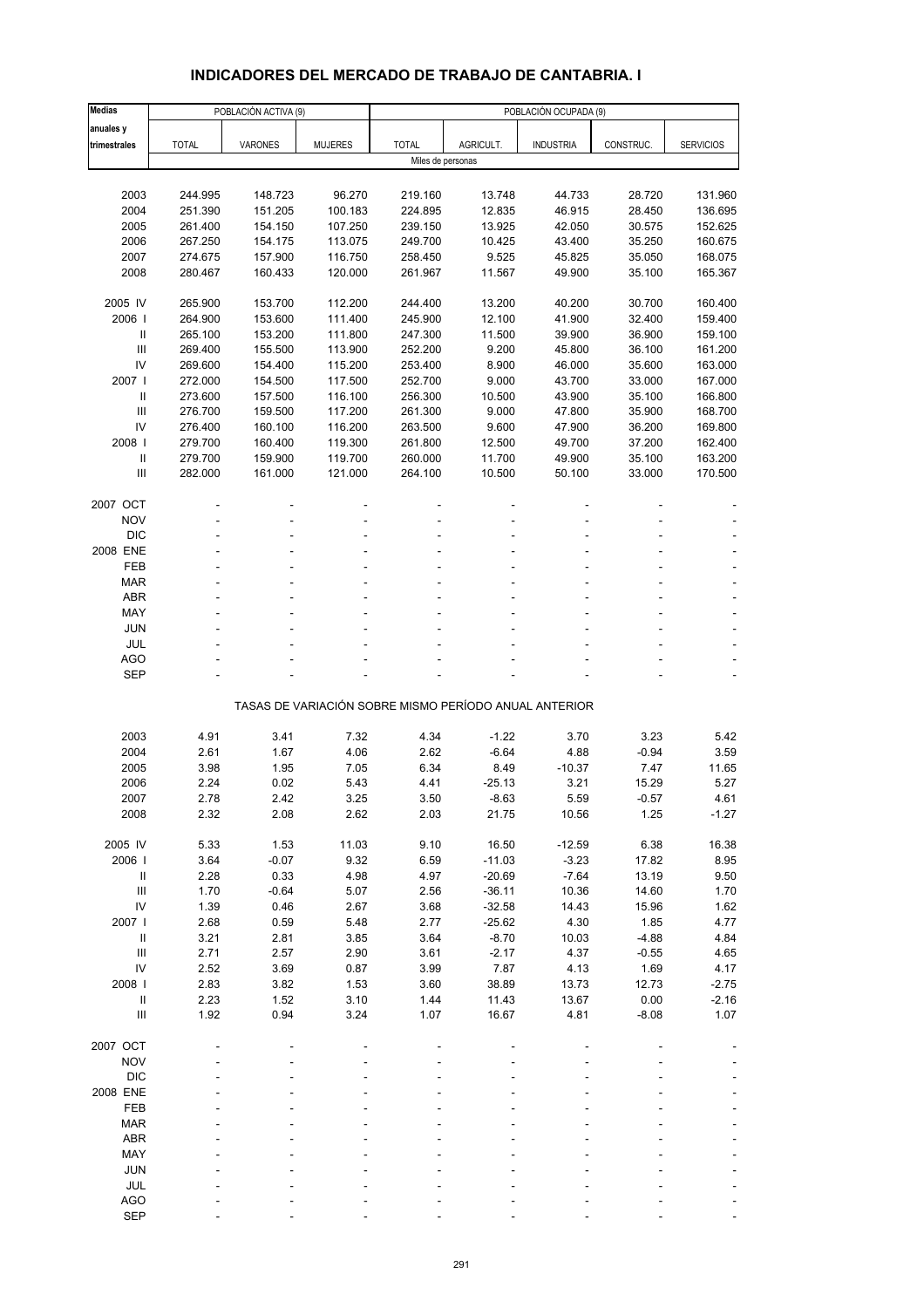## **INDICADORES DEL MERCADO DE TRABAJO DE CANTABRIA. II**

| <b>Medias</b>              | POBLACIÓN ASALARIADA (9)                              |                |                   |                  |                    |  |  |
|----------------------------|-------------------------------------------------------|----------------|-------------------|------------------|--------------------|--|--|
| anuales y                  |                                                       |                |                   |                  |                    |  |  |
| trimestrales               | <b>TOTAL</b>                                          | AGRICULT.      | <b>INDUSTRIA</b>  | CONSTRUC.        | <b>SERVICIOS</b>   |  |  |
|                            |                                                       |                | Miles de Personas |                  |                    |  |  |
|                            |                                                       |                |                   |                  |                    |  |  |
| 2003                       | 174.435                                               | 3.310          | 42.160            | 22.565           | 106.400            |  |  |
| 2004                       | 176.843                                               | 3.008          | 43.323            | 21.870           | 108.643            |  |  |
| 2005<br>2006               | 187.750<br>202.900                                    | 2.650<br>2.275 | 38.000<br>40.175  | 23.800<br>27.550 | 123.300<br>132.900 |  |  |
| 2007                       | 208.300                                               | 1.525          | 41.875            | 27.000           | 137.950            |  |  |
| 2008                       | 209.633                                               | 2.167          | 45.000            | 27.133           | 135.267            |  |  |
|                            |                                                       |                |                   |                  |                    |  |  |
| 2005 IV                    | 191.900                                               | 2.900          | 36.300            | 24.000           | 128.700            |  |  |
| 2006                       | 200.400                                               | 2.600          | 38.500            | 26.700           | 132.600            |  |  |
| $\mathsf{I}$               | 200.200                                               | 2.400          | 36.700            | 27.600           | 133.500            |  |  |
| Ш                          | 205.700                                               | 2.500          | 42.600            | 28.100           | 132.500            |  |  |
| IV                         | 205.300                                               | 1.600          | 42.900            | 27.800           | 133.000            |  |  |
| 2007                       | 203.300                                               | 1.700          | 40.400            | 26.100           | 135.100            |  |  |
| Ш                          | 207.400                                               | 2.100          | 40.700            | 26.400           | 138.200            |  |  |
| Ш                          | 210.800                                               | 1.100          | 43.100            | 27.500           | 139.200            |  |  |
| IV                         | 211.700                                               | 1.200          | 43.300            | 28.000           | 139.300            |  |  |
| 2008                       | 210.300                                               | 2.300          | 45.000            | 29.500           | 133.400            |  |  |
| Ш                          | 206.000                                               | 1.900          | 44.600            | 26.800           | 132.600            |  |  |
| Ш                          | 212.600                                               | 2.300          | 45.400            | 25.100           | 139.800            |  |  |
| 2007 OCT                   |                                                       |                | ä,                |                  |                    |  |  |
| <b>NOV</b>                 |                                                       |                | ä,                |                  |                    |  |  |
| <b>DIC</b>                 |                                                       |                | ۰                 |                  |                    |  |  |
| 2008 ENE                   |                                                       |                | ÷                 |                  |                    |  |  |
| FEB                        |                                                       |                | ä,                |                  |                    |  |  |
| MAR                        |                                                       |                |                   |                  |                    |  |  |
| <b>ABR</b>                 |                                                       |                | ÷                 |                  |                    |  |  |
| MAY                        |                                                       |                | ä,                |                  |                    |  |  |
| <b>JUN</b>                 |                                                       |                |                   |                  |                    |  |  |
| JUL                        |                                                       |                |                   |                  |                    |  |  |
| AGO                        |                                                       |                | Ĭ.                |                  |                    |  |  |
| <b>SEP</b>                 |                                                       |                |                   |                  |                    |  |  |
|                            |                                                       |                |                   |                  |                    |  |  |
|                            | TASAS DE VARIACIÓN SOBRE MISMO PERÍODO ANUAL ANTERIOR |                |                   |                  |                    |  |  |
|                            |                                                       |                |                   |                  |                    |  |  |
| 2003                       | 5.02                                                  | 8.26           | 7.23              | $-2.29$          | 5.73               |  |  |
| 2004                       | 1.38                                                  | $-9.14$        | 2.76              | $-3.08$          | 2.11               |  |  |
| 2005                       | 6.17                                                  | $-11.89$       | $-12.29$          | 8.82             | 13.49              |  |  |
| 2006                       | 8.07                                                  | $-14.15$       | 5.72              | 15.76            | 7.79               |  |  |
| 2007                       | 2.66                                                  | -32.97         | 4.23              | -2.00            | 3.80               |  |  |
| 2008                       | 1.19                                                  | 32.65          | 8.70              | 1.75             | $-1.62$            |  |  |
| 2005 IV                    | 7.32                                                  | 11.54          | $-13.94$          | 5.87             | 15.57              |  |  |
| 2006                       | 12.77                                                 | 30.00          | $-0.52$           | 27.75            | 14.21              |  |  |
| $\ensuremath{\mathsf{II}}$ | 8.51                                                  | $-14.29$       | $-5.90$           | 13.11            | 12.85              |  |  |
| $\mathsf{III}$             | 4.47                                                  | $-13.79$       | 12.11             | 8.49             | 1.84               |  |  |
| IV                         | 6.98                                                  | $-44.83$       | 18.18             | 15.83            | 3.34               |  |  |
| 2007 l                     | 1.45                                                  | $-34.62$       | 4.94              | $-2.25$          | 1.89               |  |  |
| $\sf II$                   | 3.60                                                  | $-12.50$       | 10.90             | $-4.35$          | 3.52               |  |  |
| Ш                          | 2.48                                                  | $-56.00$       | 1.17              | $-2.14$          | 5.06               |  |  |
| IV                         | 3.12                                                  | $-25.00$       | 0.93              | 0.72             | 4.74               |  |  |
| 2008                       | 3.44                                                  | 35.29          | 11.39             | 13.03            | $-1.26$            |  |  |
| Ш                          | $-0.68$                                               | $-9.52$        | 9.58              | 1.52             | $-4.05$            |  |  |
| $\mathbf{III}$             | 0.85                                                  | 109.09         | 5.34              | $-8.73$          | 0.43               |  |  |
|                            |                                                       |                |                   |                  |                    |  |  |
| 2007 OCT                   |                                                       |                |                   |                  |                    |  |  |
| <b>NOV</b>                 |                                                       |                |                   |                  |                    |  |  |
| <b>DIC</b>                 |                                                       |                |                   |                  |                    |  |  |
| 2008 ENE                   |                                                       |                |                   |                  |                    |  |  |
| FEB                        |                                                       |                |                   |                  |                    |  |  |
| <b>MAR</b>                 |                                                       |                |                   |                  |                    |  |  |
| ABR                        |                                                       |                |                   |                  |                    |  |  |
| MAY                        |                                                       |                |                   |                  |                    |  |  |
| <b>JUN</b>                 |                                                       |                |                   |                  |                    |  |  |
| JUL                        |                                                       |                |                   |                  |                    |  |  |
| <b>AGO</b>                 |                                                       |                |                   |                  |                    |  |  |
| <b>SEP</b>                 |                                                       |                |                   |                  |                    |  |  |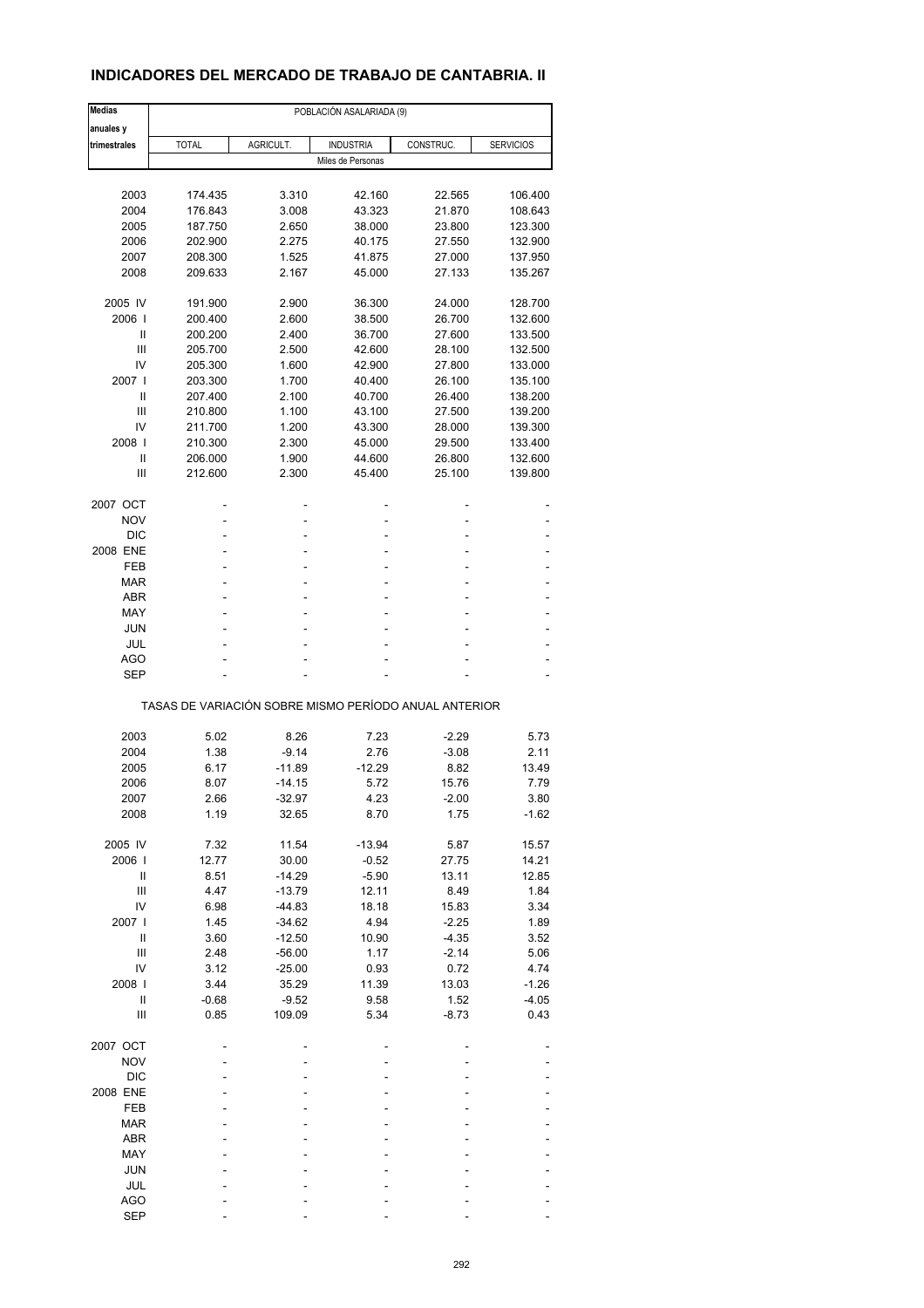| <b>Medias</b>                      |              | PARADOS (9)       |                |                                                       | TASA DE ACTIVIDAD (9) |                |              |                                    |                |
|------------------------------------|--------------|-------------------|----------------|-------------------------------------------------------|-----------------------|----------------|--------------|------------------------------------|----------------|
| anuales y                          |              |                   |                |                                                       | <b>MENORES</b>        |                |              | TASA DE PARO (9)<br><b>MENORES</b> |                |
| trimestrales                       | <b>TOTAL</b> | VARONES           | <b>MUJERES</b> | <b>TOTAL</b>                                          | 20 AÑOS               | <b>MUJERES</b> | <b>TOTAL</b> | 20 AÑOS                            | <b>MUJERES</b> |
|                                    |              | Miles de personas |                |                                                       |                       | Porcentaje     |              |                                    |                |
|                                    |              |                   |                |                                                       |                       |                |              |                                    |                |
| 2003                               | 25.835       | 11.118            | 14.720         | 52.44                                                 | 20.70                 | 39.96          | 10.54        | 24.83                              | 15.29          |
| 2004                               | 26.498       | 11.870            | 14.625         | 53.22                                                 | 12.18                 | 41.16          | 10.54        | 32.60                              | 14.60          |
| 2005                               | 22.225       | 9.500             | 12.725         | 54.71                                                 | 19.79                 | 43.60          | 8.52         | 26.09                              | 11.94          |
| 2006                               | 17.525       | 6.875             | 10.700         | 55.32                                                 | 17.09                 | 45.49          | 6.57         | 30.21                              | 9.46           |
| 2007                               | 16.200       | 7.025             | 9.175          | 56.22                                                 | 18.20                 | 46.48          | 5.91         | 20.82                              | 7.87           |
| 2008                               | 18.500       | 8.033             | 10.467         | 56.93                                                 | 17.34                 | 47.40          | 6.58         | 26.37                              | 8.71           |
|                                    |              |                   |                |                                                       |                       |                |              |                                    |                |
| 2005 IV                            | 21.500       | 9.300             | 12.300         | 55.42                                                 | 21.02                 | 45.43          | 8.10         | 26.47                              | 10.95          |
| 2006                               | 19.000       | 7.600             | 11.500         | 55.06                                                 | 15.53                 | 44.97          | 7.19         | 33.49                              | 10.29          |
| $\,$ II                            | 17.700       | 6.100             | 11.700         | 54.94                                                 | 14.39                 | 45.05          | 6.69         | 22.24                              | 10.42          |
| $\ensuremath{\mathsf{III}}\xspace$ | 17.200       | 6.800             | 10.400         | 55.69                                                 | 23.61                 | 45.77          | 6.38         | 31.67                              | 9.15           |
| IV                                 | 16.200       | 7.000             | 9.200          | 55.57                                                 | 14.81                 | 46.17          | 6.00         | 33.45                              | 7.99           |
| 2007 l                             | 19.300       | 7.900             | 11.400         | 55.88                                                 | 15.80                 | 46.93          | 7.08         | 26.78                              | 9.68           |
| $\,$ II                            | 17.300       | 7.300             | 10.000         | 56.06                                                 | 18.92                 | 46.28          | 6.34         | 27.94                              | 8.65           |
| $\mathop{\mathrm{III}}\nolimits$   | 15.400       | 7.900             | 7.500          | 56.57                                                 | 24.00                 | 46.60          | 5.57         | 21.09                              | 6.43           |
| IV                                 | 12.800       | 5.000             | 7.800          | 56.36                                                 | 14.08                 | 46.11          | 4.63         | 7.45                               | 6.70           |
| 2008                               | 17.900       | 6.600             | 11.300         | 56.90                                                 | 13.05                 | 47.22          | 6.38         | 23.97                              | 9.46           |
| $\,$ II                            | 19.700       | 8.600             | 11.100         | 56.77                                                 | 17.98                 | 47.29          | 7.03         | 37.74                              | 9.24           |
| Ш                                  | 17.900       | 8.900             | 9.000          | 57.13                                                 | 20.98                 | 47.69          | 6.34         | 17.41                              | 7.42           |
|                                    |              |                   |                |                                                       |                       |                |              |                                    |                |
| 2007 OCT                           |              |                   |                |                                                       |                       |                |              |                                    |                |
| <b>NOV</b>                         |              |                   |                |                                                       |                       |                |              |                                    |                |
| <b>DIC</b>                         |              |                   |                |                                                       |                       |                |              |                                    |                |
| 2008 ENE                           |              |                   |                |                                                       |                       |                |              |                                    |                |
| FEB                                |              |                   |                |                                                       |                       |                |              |                                    |                |
| <b>MAR</b>                         |              |                   |                |                                                       |                       |                |              |                                    |                |
| ABR                                |              |                   |                |                                                       |                       |                |              |                                    |                |
| MAY                                |              |                   |                |                                                       |                       |                |              |                                    |                |
| <b>JUN</b>                         |              |                   |                |                                                       |                       |                |              |                                    |                |
| JUL                                |              |                   |                |                                                       |                       |                |              |                                    |                |
| <b>AGO</b>                         |              |                   |                |                                                       |                       |                |              |                                    |                |
| <b>SEP</b>                         |              |                   |                |                                                       |                       |                |              |                                    |                |
|                                    |              |                   |                | TASAS DE VARIACIÓN SOBRE MISMO PERÍODO ANUAL ANTERIOR |                       |                |              |                                    |                |
|                                    |              |                   |                |                                                       |                       |                |              |                                    |                |
| 2003                               | 10.02        | 11.76             | 8.76           |                                                       |                       |                |              |                                    |                |
| 2004                               | 2.56         | 6.77              | $-0.65$        |                                                       |                       |                |              |                                    |                |
| 2005                               | $-16.12$     | $-19.97$          | $-12.99$       |                                                       |                       |                |              |                                    |                |
| 2006                               | $-21.15$     | $-27.63$          | $-15.91$       |                                                       |                       |                |              |                                    |                |
| 2007                               | -7.56        | 2.18              | -14.25         |                                                       |                       |                |              |                                    |                |
| 2008                               | 6.73         | 4.33              | 8.65           |                                                       |                       |                |              |                                    |                |
|                                    |              |                   |                |                                                       |                       |                |              |                                    |                |
| 2005 IV                            | $-24.38$     | $-29.92$          | $-18.81$       |                                                       |                       |                |              |                                    |                |
| 2006                               | $-23.69$     | $-26.21$          | $-21.23$       |                                                       |                       |                |              |                                    |                |
| Ш                                  | $-25.00$     | $-33.70$          | $-18.18$       |                                                       |                       |                |              |                                    |                |
| $\mathbf{III}$                     | $-8.99$      | $-26.09$          | 7.22           |                                                       |                       |                |              |                                    |                |
| IV                                 | $-24.65$     | $-24.73$          | $-25.20$       |                                                       |                       |                |              |                                    |                |
| 2007 l                             | 1.58         | 3.95              | $-0.87$        |                                                       |                       |                |              |                                    |                |
| $\, \parallel$                     | $-2.26$      | 19.67             | $-14.53$       |                                                       |                       |                |              |                                    |                |
| $\mathbf{III}$                     | $-10.47$     | 16.18             | $-27.88$       |                                                       |                       |                |              |                                    |                |
| IV                                 | $-20.99$     | $-28.57$          | $-15.22$       |                                                       |                       |                |              |                                    |                |
| 2008 l                             | $-7.25$      | $-16.46$          | $-0.88$        |                                                       |                       |                |              |                                    |                |
| $\,$ II<br>$\mathbf{III}$          | 13.87        | 17.81             | 11.00          |                                                       |                       |                |              |                                    |                |
|                                    | 16.23        | 12.66             | 20.00          |                                                       |                       |                |              |                                    |                |
| 2007 OCT                           |              |                   |                |                                                       |                       |                |              |                                    |                |
| <b>NOV</b>                         |              |                   |                |                                                       |                       |                |              |                                    |                |
| <b>DIC</b>                         |              |                   |                |                                                       |                       |                |              |                                    |                |
| 2008 ENE                           |              |                   |                |                                                       |                       |                |              |                                    |                |
| FEB                                |              |                   |                |                                                       |                       |                |              |                                    |                |
| <b>MAR</b>                         |              |                   |                |                                                       |                       |                |              |                                    |                |
| <b>ABR</b>                         |              |                   |                |                                                       |                       |                |              |                                    |                |
| MAY                                |              |                   |                |                                                       |                       |                |              |                                    |                |
| <b>JUN</b>                         |              |                   |                |                                                       |                       |                |              |                                    |                |
| JUL                                |              |                   |                |                                                       |                       |                |              |                                    |                |
| AGO                                |              |                   |                |                                                       |                       |                |              |                                    |                |
| <b>SEP</b>                         |              |                   |                |                                                       |                       |                |              |                                    |                |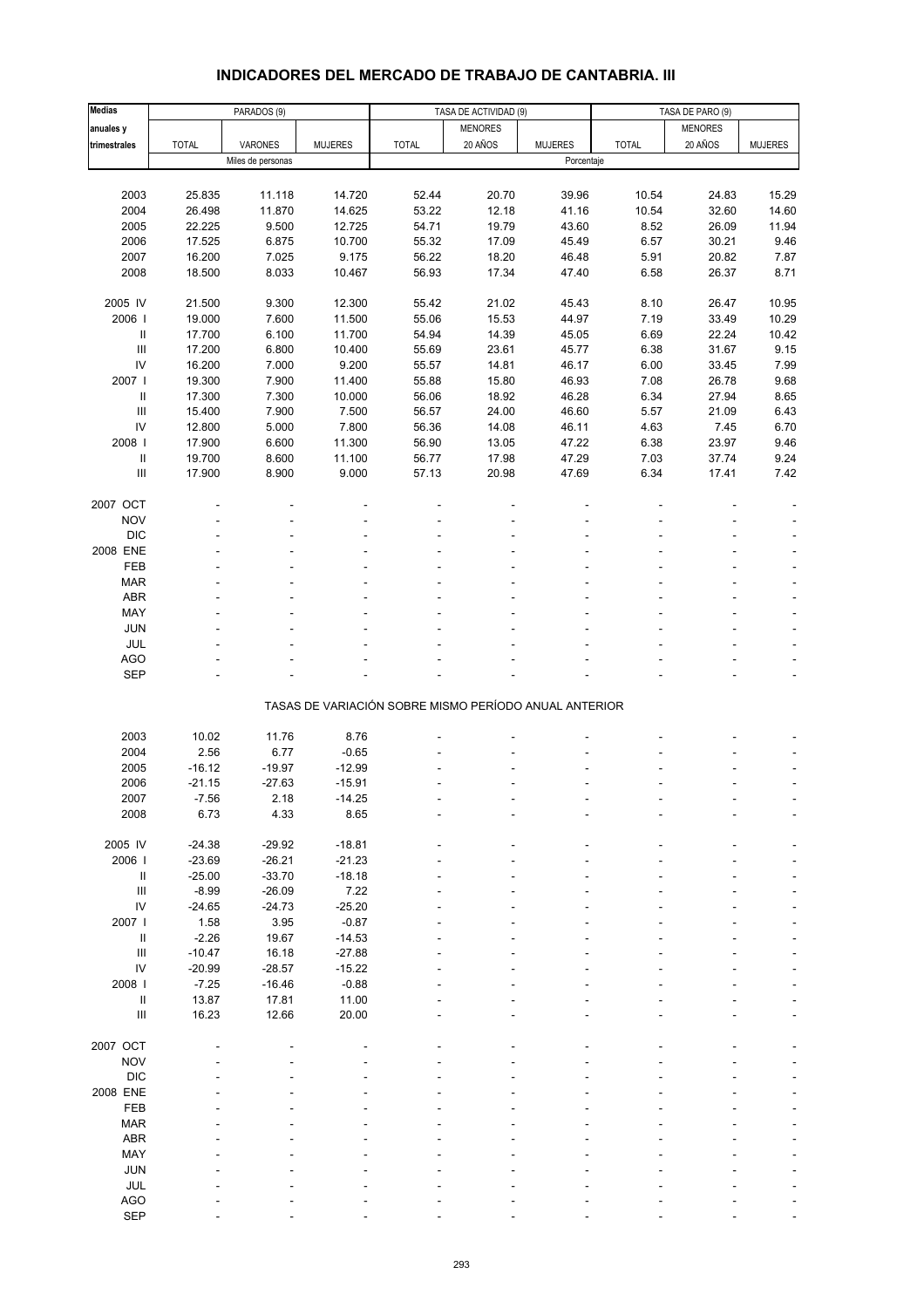| <b>Medias</b>                      |                |                                                       | PARO REGISTRADO  |                  |                  |               |
|------------------------------------|----------------|-------------------------------------------------------|------------------|------------------|------------------|---------------|
| anuales y                          |                |                                                       |                  |                  |                  | SIN EMPLEO    |
| trimestrales                       | <b>TOTAL</b>   | <b>AGRICULTURA</b>                                    | <b>INDUSTRIA</b> | CONSTRUCCIÓN     | <b>SERVICIOS</b> | ANTERIOR      |
|                                    |                |                                                       | Personas         |                  |                  |               |
|                                    |                |                                                       |                  |                  |                  |               |
| 2003                               | 24.974         | 250                                                   | 3.716            | 2.804            | 14.816           | 3.388         |
| 2004                               | 25.633         | 286                                                   | 3.545            | 3.144            | 15.472           | 3.185         |
| 2005                               | 24.226         | 298                                                   | 3.346            | 2.996            | 14.915           | 2.670         |
| 2006                               | 21.825         | 256                                                   | 2.980            | 2.662            | 13.764           | 2.164         |
| 2007                               | 20.573         | 223                                                   | 2.634            | 2.590            | 13.158           | 1.969         |
| 2008                               | 24.594         | 282                                                   | 2.779            | 4.231            | 15.230           | 2.071         |
|                                    |                |                                                       |                  |                  |                  |               |
| 2006                               | 25.083         | 324                                                   | 3.433            | 3.113            | 15.837           | 2.377         |
| Ш                                  | 21.956         | 239                                                   | 3.071            | 2.629            | 13.750           | 2.267         |
| Ш                                  | 19.400         | 221                                                   | 2.695            | 2.407            | 12.046           | 2.031         |
| IV                                 | 20.863         | 240                                                   | 2.720            | 2.500            | 13.422           | 1.981         |
| 2007                               | 22.500         | 242                                                   | 2.842            | 2.697            | 14.692           | 2.026         |
| Ш                                  | 20.129         | 213                                                   | 2.621            | 2.358            | 12.977           | 1.961         |
| Ш                                  | 18.768         | 198                                                   | 2.474            | 2.458            | 11.730           | 1.908         |
| IV                                 | 20.896         | 239                                                   | 2.598            | 2.848            | 13.231           | 1.980         |
| 2008                               | 23.733         | 265                                                   | 2.721            | 3.355            | 15.324           | 2.068         |
| Ш                                  | 23.423         | 274                                                   | 2.721            | 3.763            | 14.534           | 2.131         |
| Ш                                  | 23.313         | 273                                                   | 2.600            | 4.309            | 14.174           | 1.956         |
| IV                                 | 29.564         | 334                                                   | 3.224            | 6.130            | 17.716           | 2.160         |
|                                    |                |                                                       |                  |                  |                  |               |
| 2007 DIC                           | 21.848         | 258                                                   | 2.746            | 3.250            | 13.638           | 1.956         |
| 2008 ENE                           | 23.826         | 266                                                   | 2.740            | 3.263            | 15.510           | 2.047         |
| FEB                                | 23.897         | 268                                                   | 2.739            | 3.341            | 15.472           | 2.077         |
| <b>MAR</b>                         | 23.475         | 261                                                   | 2.685            | 3.460            | 14.990           | 2.079         |
| <b>ABR</b>                         | 23.934         | 264                                                   | 2.846            | 3.672            | 15.020           | 2.132         |
| MAY                                | 23.351         | 273                                                   | 2.709            | 3.762            | 14.494           | 2.113         |
| <b>JUN</b>                         | 22.984         | 285                                                   | 2.608            | 3.855            | 14.089           | 2.147         |
| JUL                                | 22.088         | 274                                                   | 2.479            | 3.867            | 13.482           | 1.986         |
| <b>AGO</b>                         | 22.881         | 265                                                   | 2.603            | 4.259            | 13.856           | 1.898         |
| <b>SEP</b>                         | 24.970         | 281                                                   | 2.718            | 4.801            | 15.185           | 1.985         |
| OCT                                | 27.954         | 311                                                   | 2.989            | 5.599            | 16.933           | 2.122         |
| <b>NOV</b>                         | 31.173         | 357                                                   | 3.458            | 6.661            | 18.499           | 2.198         |
|                                    |                | TASAS DE VARIACIÓN SOBRE MISMO PERÍODO ANUAL ANTERIOR |                  |                  |                  |               |
| 2003                               | 1.76           | $-13.61$                                              | $-1.29$          | 24.33            | 2.40             | $-9.99$       |
| 2004                               | 2.64           | 14.39                                                 | $-4.58$          | 12.13            | 4.42             | $-5.99$       |
| 2005                               | -5.49          | 4.13                                                  | $-5.62$          | $-4.71$          | -3.59            | $-16.18$      |
| 2006                               | $-9.91$        | $-14.20$                                              | $-10.95$         | $-11.15$         | $-7.72$          | $-18.96$      |
|                                    |                |                                                       | $-11.61$         |                  |                  |               |
| 2007<br>2008                       | -5.74<br>20.22 | -12.81<br>28.41                                       | 5.94             | $-2.70$<br>67.22 | -4.40<br>16.14   | -9.02<br>5.15 |
|                                    |                |                                                       |                  |                  |                  |               |
| 2006                               | $-8.64$        | $-8.31$                                               | $-7.52$          | $-10.18$         | $-7.32$          | -16.18        |
| $\ensuremath{\mathsf{II}}$         | $-9.72$        | $-8.44$                                               | $-9.61$          | $-12.87$         | $-7.13$          | $-20.12$      |
| $\ensuremath{\mathsf{III}}\xspace$ | $-10.30$       | $-13.78$                                              | $-10.72$         | $-8.28$          | $-8.15$          | $-22.27$      |
| IV                                 | $-11.23$       | $-25.65$                                              | $-16.47$         | $-13.14$         | $-8.39$          | $-17.24$      |
| 2007                               | $-10.30$       | $-25.13$                                              | $-17.21$         | $-13.36$         | $-7.23$          | $-14.75$      |
| $\ensuremath{\mathsf{II}}$         | -8.32          | $-10.89$                                              | $-14.66$         | $-10.31$         | -5.62            | $-13.50$      |
| Ш                                  | $-3.26$        | $-10.41$                                              | $-8.20$          | 2.13             | $-2.63$          | $-6.06$       |
| IV                                 | 0.16           | $-0.28$                                               | $-4.47$          | 13.91            | $-1.42$          | $-0.03$       |
| 2008                               | 5.48           | 9.35                                                  | $-4.26$          | 24.40            | 4.30             | 2.04          |
| Ш                                  | 16.36          | 28.84                                                 | 3.83             | 59.58            | 12.00            | 8.67          |
| $\ensuremath{\mathsf{III}}\xspace$ | 24.22          | 38.05                                                 | 5.09             | 75.28            | 20.84            | 2.55          |
| IV                                 | 44.77          | 45.53                                                 | 27.69            | 131.63           | 35.98            | 8.43          |
| 2007 DIC                           | 1.09           | 4.45                                                  | -1.86            | 17.29            | -1.57            | 0.72          |
| 2008 ENE                           | 3.55           | 8.13                                                  | $-5.84$          | 17.04            | 2.97             | 2.15          |
| FEB                                | 5.65           | 8.94                                                  | $-3.73$          | 23.38            | 4.71             | 1.66          |
| <b>MAR</b>                         | 7.33           | 11.06                                                 | $-3.14$          | 33.38            | 5.28             | 2.31          |
| <b>ABR</b>                         | 13.84          | 17.86                                                 | 4.67             | 49.82            | 10.45            | 4.92          |
| MAY                                | 16.86          | 30.00                                                 | 3.16             | 65.14            | 11.68            | 11.80         |
| <b>JUN</b>                         | 18.59          | 39.71                                                 | 3.62             | 64.39            | 14.03            | 9.54          |
| JUL                                | 18.60          | 40.51                                                 | 2.14             | 64.13            | 14.83            | 4.25          |
| AGO                                | 22.90          | 35.90                                                 | 3.62             | 71.18            | 19.73            | 2.59          |
| <b>SEP</b>                         | 31.00          | 37.75                                                 | 9.46             | 89.69            | 27.87            | 0.86          |
| OCT                                | 38.81          | 38.84                                                 | 18.38            | 117.61           | 31.96            | 6.90          |
| <b>NOV</b>                         | 50.58          | 51.91                                                 | 37.00            | 144.89           | 39.89            | 9.95          |

## **INDICADORES DEL MERCADO DE TRABAJO DE CANTABRIA. IV**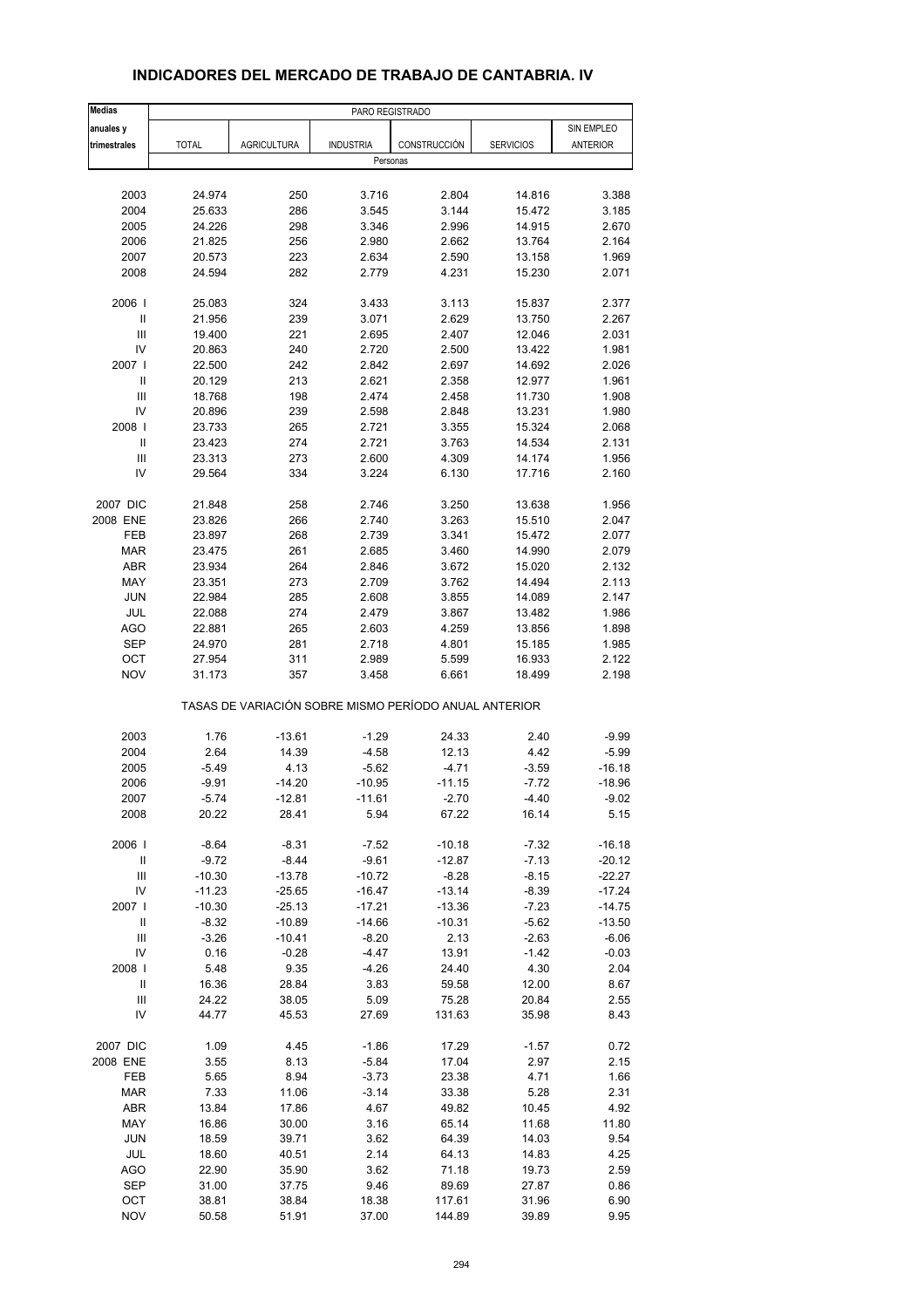## **INDICADORES DEL MERCADO DE TRABAJO DE CANTABRIA. V**

| <b>TOTAL</b><br>anuales y<br><b>AGRICULTURA</b><br>CONSTRUCCIÓN<br>trimestrales<br><b>TOTAL</b><br><b>INDUSTRIA</b><br><b>SERVICIOS</b><br>Personas<br>2003<br>196.343<br>11.014<br>35.081<br>26.924<br>123.248<br>2004<br>202.212<br>10.646<br>35.065<br>27.665<br>128.757<br>2005<br>209.890<br>10.168<br>35.202<br>28.887<br>135.591<br>2006<br>218.671<br>9.611<br>34.987<br>31.403<br>142.668<br>2007<br>227.115<br>9.524<br>36.090<br>33.764<br>147.737<br>2008<br>228.410<br>9.378<br>36.362<br>31.826<br>150.844<br>2006  <br>211.207<br>9.708<br>34.632<br>29.828<br>137.030<br>Ш<br>217.787<br>9.794<br>34.913<br>31.264<br>141.816<br>Ш<br>147.227<br>224.468<br>9.630<br>35.462<br>32.149<br>IV<br>144.600<br>221.225<br>9.314<br>34.939<br>32.372<br>2007 l<br>221.063<br>9.433<br>35.353<br>33.036<br>143.241<br>Ш<br>227.009<br>147.191<br>9.665<br>36.088<br>34.065<br>Ш<br>231.940<br>34.155<br>9.628<br>36.504<br>151.652<br>IV<br>228.448<br>9.368<br>36.417<br>33.799<br>148.864<br>2008  <br>9.409<br>147.521<br>226.677<br>36.319<br>33.428<br>Ш<br>229.310<br>9.486<br>36.413<br>32.591<br>150.820<br>Ш<br>231.995<br>9.356<br>36.673<br>31.360<br>154.605<br>IV<br>224.281<br>9.201<br>35.884<br>28.973<br>150.224<br>2007 DIC<br>226.773<br>9.037<br>36.089<br>33.028<br>148.619<br>2008 ENE<br>225.425<br>9.135<br>36.273<br>33.528<br>146.489<br>FEB<br>226.976<br>9.540<br>36.307<br>33.514<br>147.615<br><b>MAR</b><br>227.630<br>9.553<br>36.378<br>33.241<br>148.458<br>ABR<br>228.036<br>9.526<br>36.275<br>32.708<br>149.527<br>MAY<br>229.959<br>9.500<br>36.325<br>32.711<br>151.423<br><b>JUN</b><br>151.510<br>229.935<br>9.432<br>36.640<br>32.353<br>JUL<br>234.423<br>9.428<br>36.755<br>32.044<br>156.196<br>AGO<br>233.819<br>9.333<br>36.760<br>31.387<br>156.339<br><b>SEP</b><br>9.307<br>151.280<br>227.742<br>36.505<br>30.650<br>ОСТ<br>224.935<br>9.231<br>36.103<br>29.533<br>150.068<br><b>NOV</b><br>223.627<br>9.170<br>35.665<br>28.412<br>150.380<br>TASAS DE VARIACIÓN SOBRE MISMO PERÍODO ANUAL ANTERIOR<br>2003<br>2.63<br>$-2.53$<br>0.00<br>4.19<br>3.56<br>2004<br>2.99<br>$-3.34$<br>$-0.04$<br>2.76<br>4.47<br>2005<br>3.80<br>0.39<br>4.41<br>5.31<br>-4.49<br>2006<br>4.18<br>$-5.47$<br>$-0.61$<br>8.71<br>5.22<br>2007<br>3.86<br>-0.91<br>3.16<br>7.52<br>3.55<br>2008<br>0.56<br>$-1.99$<br>0.75<br>$-5.93$<br>2.16<br>2006  <br>4.06<br>7.35<br>5.35<br>$-4.44$<br>$-0.72$<br>Ш<br>3.98<br>$-5.80$<br>$-1.01$<br>8.04<br>5.20<br>$\mathbf{III}$<br>4.23<br>$-0.35$<br>9.28<br>5.10<br>$-5.89$<br>IV<br>4.46<br>$-0.38$<br>10.09<br>5.24<br>$-5.77$<br>2007  <br>4.67<br>2.08<br>10.76<br>$-2.83$<br>4.53<br>$\mathsf{II}$<br>$-1.31$<br>3.36<br>8.96<br>4.23<br>3.79<br>Ш<br>3.33<br>2.94<br>6.24<br>3.01<br>$-0.02$<br>IV<br>3.27<br>0.58<br>4.23<br>4.41<br>2.95<br>2008  <br>2.54<br>$-0.25$<br>2.73<br>1.18<br>2.99<br>Ш<br>1.01<br>0.90<br>$-4.33$<br>2.47<br>$-1.86$<br>Ш<br>0.02<br>0.46<br>$-2.83$<br>$-8.18$<br>1.95<br>IV<br>$-1.91$<br>$-15.25$<br>-2.18<br>$-3.50$<br>0.83<br>2007 DIC<br>3.21<br>3.37<br>$-0.24$<br>4.14<br>4.28<br>2008 ENE<br>2.87<br>$-0.22$<br>4.06<br>3.68<br>2.60<br>FEB<br>2.87<br>$-0.13$<br>2.57<br>1.16<br>3.55<br><b>MAR</b><br>1.61<br>2.82<br>1.88<br>$-0.42$<br>$-1.19$<br>ABR<br>1.45<br>$-0.36$<br>1.12<br>$-3.04$<br>2.68<br>MAY<br>1.57<br>$-2.08$<br>0.35<br>$-3.90$<br>3.39<br><b>JUN</b><br>0.04<br>$-3.10$<br>1.24<br>$-6.01$<br>1.35<br>JUL<br>0.06<br>0.45<br>$-7.04$<br>1.74<br>$-2.65$<br>AGO<br>1.51<br>1.35<br>$-7.29$<br>3.83<br>$-3.13$<br><b>SEP</b><br>0.28<br>$-1.50$<br>$-2.69$<br>-0.40<br>$-10.22$<br>OCT<br>$-1.75$<br>$-1.20$<br>$-13.45$<br>0.91<br>$-3.60$ | <b>Medias</b> | AFILIADOS A LA SEGURIDAD SOCIAL EN ALTA LABORAL |         |         |          |      |  |  |
|-------------------------------------------------------------------------------------------------------------------------------------------------------------------------------------------------------------------------------------------------------------------------------------------------------------------------------------------------------------------------------------------------------------------------------------------------------------------------------------------------------------------------------------------------------------------------------------------------------------------------------------------------------------------------------------------------------------------------------------------------------------------------------------------------------------------------------------------------------------------------------------------------------------------------------------------------------------------------------------------------------------------------------------------------------------------------------------------------------------------------------------------------------------------------------------------------------------------------------------------------------------------------------------------------------------------------------------------------------------------------------------------------------------------------------------------------------------------------------------------------------------------------------------------------------------------------------------------------------------------------------------------------------------------------------------------------------------------------------------------------------------------------------------------------------------------------------------------------------------------------------------------------------------------------------------------------------------------------------------------------------------------------------------------------------------------------------------------------------------------------------------------------------------------------------------------------------------------------------------------------------------------------------------------------------------------------------------------------------------------------------------------------------------------------------------------------------------------------------------------------------------------------------------------------------------------------------------------------------------------------------------------------------------------------------------------------------------------------------------------------------------------------------------------------------------------------------------------------------------------------------------------------------------------------------------------------------------------------------------------------------------------------------------------------------------------------------------------------------------------------------------------------------------------------------------------------------------------------------------------------------------------------------------------------------------------------------------------------------------------------------------------------------------------------------------------------------------------------------------------------------------------------------------------------------------------------------------------------------------------------------------------------------------------------------------------------------|---------------|-------------------------------------------------|---------|---------|----------|------|--|--|
|                                                                                                                                                                                                                                                                                                                                                                                                                                                                                                                                                                                                                                                                                                                                                                                                                                                                                                                                                                                                                                                                                                                                                                                                                                                                                                                                                                                                                                                                                                                                                                                                                                                                                                                                                                                                                                                                                                                                                                                                                                                                                                                                                                                                                                                                                                                                                                                                                                                                                                                                                                                                                                                                                                                                                                                                                                                                                                                                                                                                                                                                                                                                                                                                                                                                                                                                                                                                                                                                                                                                                                                                                                                                                                       |               |                                                 |         |         |          |      |  |  |
|                                                                                                                                                                                                                                                                                                                                                                                                                                                                                                                                                                                                                                                                                                                                                                                                                                                                                                                                                                                                                                                                                                                                                                                                                                                                                                                                                                                                                                                                                                                                                                                                                                                                                                                                                                                                                                                                                                                                                                                                                                                                                                                                                                                                                                                                                                                                                                                                                                                                                                                                                                                                                                                                                                                                                                                                                                                                                                                                                                                                                                                                                                                                                                                                                                                                                                                                                                                                                                                                                                                                                                                                                                                                                                       |               |                                                 |         |         |          |      |  |  |
|                                                                                                                                                                                                                                                                                                                                                                                                                                                                                                                                                                                                                                                                                                                                                                                                                                                                                                                                                                                                                                                                                                                                                                                                                                                                                                                                                                                                                                                                                                                                                                                                                                                                                                                                                                                                                                                                                                                                                                                                                                                                                                                                                                                                                                                                                                                                                                                                                                                                                                                                                                                                                                                                                                                                                                                                                                                                                                                                                                                                                                                                                                                                                                                                                                                                                                                                                                                                                                                                                                                                                                                                                                                                                                       |               |                                                 |         |         |          |      |  |  |
|                                                                                                                                                                                                                                                                                                                                                                                                                                                                                                                                                                                                                                                                                                                                                                                                                                                                                                                                                                                                                                                                                                                                                                                                                                                                                                                                                                                                                                                                                                                                                                                                                                                                                                                                                                                                                                                                                                                                                                                                                                                                                                                                                                                                                                                                                                                                                                                                                                                                                                                                                                                                                                                                                                                                                                                                                                                                                                                                                                                                                                                                                                                                                                                                                                                                                                                                                                                                                                                                                                                                                                                                                                                                                                       |               |                                                 |         |         |          |      |  |  |
|                                                                                                                                                                                                                                                                                                                                                                                                                                                                                                                                                                                                                                                                                                                                                                                                                                                                                                                                                                                                                                                                                                                                                                                                                                                                                                                                                                                                                                                                                                                                                                                                                                                                                                                                                                                                                                                                                                                                                                                                                                                                                                                                                                                                                                                                                                                                                                                                                                                                                                                                                                                                                                                                                                                                                                                                                                                                                                                                                                                                                                                                                                                                                                                                                                                                                                                                                                                                                                                                                                                                                                                                                                                                                                       |               |                                                 |         |         |          |      |  |  |
|                                                                                                                                                                                                                                                                                                                                                                                                                                                                                                                                                                                                                                                                                                                                                                                                                                                                                                                                                                                                                                                                                                                                                                                                                                                                                                                                                                                                                                                                                                                                                                                                                                                                                                                                                                                                                                                                                                                                                                                                                                                                                                                                                                                                                                                                                                                                                                                                                                                                                                                                                                                                                                                                                                                                                                                                                                                                                                                                                                                                                                                                                                                                                                                                                                                                                                                                                                                                                                                                                                                                                                                                                                                                                                       |               |                                                 |         |         |          |      |  |  |
|                                                                                                                                                                                                                                                                                                                                                                                                                                                                                                                                                                                                                                                                                                                                                                                                                                                                                                                                                                                                                                                                                                                                                                                                                                                                                                                                                                                                                                                                                                                                                                                                                                                                                                                                                                                                                                                                                                                                                                                                                                                                                                                                                                                                                                                                                                                                                                                                                                                                                                                                                                                                                                                                                                                                                                                                                                                                                                                                                                                                                                                                                                                                                                                                                                                                                                                                                                                                                                                                                                                                                                                                                                                                                                       |               |                                                 |         |         |          |      |  |  |
|                                                                                                                                                                                                                                                                                                                                                                                                                                                                                                                                                                                                                                                                                                                                                                                                                                                                                                                                                                                                                                                                                                                                                                                                                                                                                                                                                                                                                                                                                                                                                                                                                                                                                                                                                                                                                                                                                                                                                                                                                                                                                                                                                                                                                                                                                                                                                                                                                                                                                                                                                                                                                                                                                                                                                                                                                                                                                                                                                                                                                                                                                                                                                                                                                                                                                                                                                                                                                                                                                                                                                                                                                                                                                                       |               |                                                 |         |         |          |      |  |  |
|                                                                                                                                                                                                                                                                                                                                                                                                                                                                                                                                                                                                                                                                                                                                                                                                                                                                                                                                                                                                                                                                                                                                                                                                                                                                                                                                                                                                                                                                                                                                                                                                                                                                                                                                                                                                                                                                                                                                                                                                                                                                                                                                                                                                                                                                                                                                                                                                                                                                                                                                                                                                                                                                                                                                                                                                                                                                                                                                                                                                                                                                                                                                                                                                                                                                                                                                                                                                                                                                                                                                                                                                                                                                                                       |               |                                                 |         |         |          |      |  |  |
|                                                                                                                                                                                                                                                                                                                                                                                                                                                                                                                                                                                                                                                                                                                                                                                                                                                                                                                                                                                                                                                                                                                                                                                                                                                                                                                                                                                                                                                                                                                                                                                                                                                                                                                                                                                                                                                                                                                                                                                                                                                                                                                                                                                                                                                                                                                                                                                                                                                                                                                                                                                                                                                                                                                                                                                                                                                                                                                                                                                                                                                                                                                                                                                                                                                                                                                                                                                                                                                                                                                                                                                                                                                                                                       |               |                                                 |         |         |          |      |  |  |
|                                                                                                                                                                                                                                                                                                                                                                                                                                                                                                                                                                                                                                                                                                                                                                                                                                                                                                                                                                                                                                                                                                                                                                                                                                                                                                                                                                                                                                                                                                                                                                                                                                                                                                                                                                                                                                                                                                                                                                                                                                                                                                                                                                                                                                                                                                                                                                                                                                                                                                                                                                                                                                                                                                                                                                                                                                                                                                                                                                                                                                                                                                                                                                                                                                                                                                                                                                                                                                                                                                                                                                                                                                                                                                       |               |                                                 |         |         |          |      |  |  |
|                                                                                                                                                                                                                                                                                                                                                                                                                                                                                                                                                                                                                                                                                                                                                                                                                                                                                                                                                                                                                                                                                                                                                                                                                                                                                                                                                                                                                                                                                                                                                                                                                                                                                                                                                                                                                                                                                                                                                                                                                                                                                                                                                                                                                                                                                                                                                                                                                                                                                                                                                                                                                                                                                                                                                                                                                                                                                                                                                                                                                                                                                                                                                                                                                                                                                                                                                                                                                                                                                                                                                                                                                                                                                                       |               |                                                 |         |         |          |      |  |  |
|                                                                                                                                                                                                                                                                                                                                                                                                                                                                                                                                                                                                                                                                                                                                                                                                                                                                                                                                                                                                                                                                                                                                                                                                                                                                                                                                                                                                                                                                                                                                                                                                                                                                                                                                                                                                                                                                                                                                                                                                                                                                                                                                                                                                                                                                                                                                                                                                                                                                                                                                                                                                                                                                                                                                                                                                                                                                                                                                                                                                                                                                                                                                                                                                                                                                                                                                                                                                                                                                                                                                                                                                                                                                                                       |               |                                                 |         |         |          |      |  |  |
|                                                                                                                                                                                                                                                                                                                                                                                                                                                                                                                                                                                                                                                                                                                                                                                                                                                                                                                                                                                                                                                                                                                                                                                                                                                                                                                                                                                                                                                                                                                                                                                                                                                                                                                                                                                                                                                                                                                                                                                                                                                                                                                                                                                                                                                                                                                                                                                                                                                                                                                                                                                                                                                                                                                                                                                                                                                                                                                                                                                                                                                                                                                                                                                                                                                                                                                                                                                                                                                                                                                                                                                                                                                                                                       |               |                                                 |         |         |          |      |  |  |
|                                                                                                                                                                                                                                                                                                                                                                                                                                                                                                                                                                                                                                                                                                                                                                                                                                                                                                                                                                                                                                                                                                                                                                                                                                                                                                                                                                                                                                                                                                                                                                                                                                                                                                                                                                                                                                                                                                                                                                                                                                                                                                                                                                                                                                                                                                                                                                                                                                                                                                                                                                                                                                                                                                                                                                                                                                                                                                                                                                                                                                                                                                                                                                                                                                                                                                                                                                                                                                                                                                                                                                                                                                                                                                       |               |                                                 |         |         |          |      |  |  |
|                                                                                                                                                                                                                                                                                                                                                                                                                                                                                                                                                                                                                                                                                                                                                                                                                                                                                                                                                                                                                                                                                                                                                                                                                                                                                                                                                                                                                                                                                                                                                                                                                                                                                                                                                                                                                                                                                                                                                                                                                                                                                                                                                                                                                                                                                                                                                                                                                                                                                                                                                                                                                                                                                                                                                                                                                                                                                                                                                                                                                                                                                                                                                                                                                                                                                                                                                                                                                                                                                                                                                                                                                                                                                                       |               |                                                 |         |         |          |      |  |  |
|                                                                                                                                                                                                                                                                                                                                                                                                                                                                                                                                                                                                                                                                                                                                                                                                                                                                                                                                                                                                                                                                                                                                                                                                                                                                                                                                                                                                                                                                                                                                                                                                                                                                                                                                                                                                                                                                                                                                                                                                                                                                                                                                                                                                                                                                                                                                                                                                                                                                                                                                                                                                                                                                                                                                                                                                                                                                                                                                                                                                                                                                                                                                                                                                                                                                                                                                                                                                                                                                                                                                                                                                                                                                                                       |               |                                                 |         |         |          |      |  |  |
|                                                                                                                                                                                                                                                                                                                                                                                                                                                                                                                                                                                                                                                                                                                                                                                                                                                                                                                                                                                                                                                                                                                                                                                                                                                                                                                                                                                                                                                                                                                                                                                                                                                                                                                                                                                                                                                                                                                                                                                                                                                                                                                                                                                                                                                                                                                                                                                                                                                                                                                                                                                                                                                                                                                                                                                                                                                                                                                                                                                                                                                                                                                                                                                                                                                                                                                                                                                                                                                                                                                                                                                                                                                                                                       |               |                                                 |         |         |          |      |  |  |
|                                                                                                                                                                                                                                                                                                                                                                                                                                                                                                                                                                                                                                                                                                                                                                                                                                                                                                                                                                                                                                                                                                                                                                                                                                                                                                                                                                                                                                                                                                                                                                                                                                                                                                                                                                                                                                                                                                                                                                                                                                                                                                                                                                                                                                                                                                                                                                                                                                                                                                                                                                                                                                                                                                                                                                                                                                                                                                                                                                                                                                                                                                                                                                                                                                                                                                                                                                                                                                                                                                                                                                                                                                                                                                       |               |                                                 |         |         |          |      |  |  |
|                                                                                                                                                                                                                                                                                                                                                                                                                                                                                                                                                                                                                                                                                                                                                                                                                                                                                                                                                                                                                                                                                                                                                                                                                                                                                                                                                                                                                                                                                                                                                                                                                                                                                                                                                                                                                                                                                                                                                                                                                                                                                                                                                                                                                                                                                                                                                                                                                                                                                                                                                                                                                                                                                                                                                                                                                                                                                                                                                                                                                                                                                                                                                                                                                                                                                                                                                                                                                                                                                                                                                                                                                                                                                                       |               |                                                 |         |         |          |      |  |  |
|                                                                                                                                                                                                                                                                                                                                                                                                                                                                                                                                                                                                                                                                                                                                                                                                                                                                                                                                                                                                                                                                                                                                                                                                                                                                                                                                                                                                                                                                                                                                                                                                                                                                                                                                                                                                                                                                                                                                                                                                                                                                                                                                                                                                                                                                                                                                                                                                                                                                                                                                                                                                                                                                                                                                                                                                                                                                                                                                                                                                                                                                                                                                                                                                                                                                                                                                                                                                                                                                                                                                                                                                                                                                                                       |               |                                                 |         |         |          |      |  |  |
|                                                                                                                                                                                                                                                                                                                                                                                                                                                                                                                                                                                                                                                                                                                                                                                                                                                                                                                                                                                                                                                                                                                                                                                                                                                                                                                                                                                                                                                                                                                                                                                                                                                                                                                                                                                                                                                                                                                                                                                                                                                                                                                                                                                                                                                                                                                                                                                                                                                                                                                                                                                                                                                                                                                                                                                                                                                                                                                                                                                                                                                                                                                                                                                                                                                                                                                                                                                                                                                                                                                                                                                                                                                                                                       |               |                                                 |         |         |          |      |  |  |
|                                                                                                                                                                                                                                                                                                                                                                                                                                                                                                                                                                                                                                                                                                                                                                                                                                                                                                                                                                                                                                                                                                                                                                                                                                                                                                                                                                                                                                                                                                                                                                                                                                                                                                                                                                                                                                                                                                                                                                                                                                                                                                                                                                                                                                                                                                                                                                                                                                                                                                                                                                                                                                                                                                                                                                                                                                                                                                                                                                                                                                                                                                                                                                                                                                                                                                                                                                                                                                                                                                                                                                                                                                                                                                       |               |                                                 |         |         |          |      |  |  |
|                                                                                                                                                                                                                                                                                                                                                                                                                                                                                                                                                                                                                                                                                                                                                                                                                                                                                                                                                                                                                                                                                                                                                                                                                                                                                                                                                                                                                                                                                                                                                                                                                                                                                                                                                                                                                                                                                                                                                                                                                                                                                                                                                                                                                                                                                                                                                                                                                                                                                                                                                                                                                                                                                                                                                                                                                                                                                                                                                                                                                                                                                                                                                                                                                                                                                                                                                                                                                                                                                                                                                                                                                                                                                                       |               |                                                 |         |         |          |      |  |  |
|                                                                                                                                                                                                                                                                                                                                                                                                                                                                                                                                                                                                                                                                                                                                                                                                                                                                                                                                                                                                                                                                                                                                                                                                                                                                                                                                                                                                                                                                                                                                                                                                                                                                                                                                                                                                                                                                                                                                                                                                                                                                                                                                                                                                                                                                                                                                                                                                                                                                                                                                                                                                                                                                                                                                                                                                                                                                                                                                                                                                                                                                                                                                                                                                                                                                                                                                                                                                                                                                                                                                                                                                                                                                                                       |               |                                                 |         |         |          |      |  |  |
|                                                                                                                                                                                                                                                                                                                                                                                                                                                                                                                                                                                                                                                                                                                                                                                                                                                                                                                                                                                                                                                                                                                                                                                                                                                                                                                                                                                                                                                                                                                                                                                                                                                                                                                                                                                                                                                                                                                                                                                                                                                                                                                                                                                                                                                                                                                                                                                                                                                                                                                                                                                                                                                                                                                                                                                                                                                                                                                                                                                                                                                                                                                                                                                                                                                                                                                                                                                                                                                                                                                                                                                                                                                                                                       |               |                                                 |         |         |          |      |  |  |
|                                                                                                                                                                                                                                                                                                                                                                                                                                                                                                                                                                                                                                                                                                                                                                                                                                                                                                                                                                                                                                                                                                                                                                                                                                                                                                                                                                                                                                                                                                                                                                                                                                                                                                                                                                                                                                                                                                                                                                                                                                                                                                                                                                                                                                                                                                                                                                                                                                                                                                                                                                                                                                                                                                                                                                                                                                                                                                                                                                                                                                                                                                                                                                                                                                                                                                                                                                                                                                                                                                                                                                                                                                                                                                       |               |                                                 |         |         |          |      |  |  |
|                                                                                                                                                                                                                                                                                                                                                                                                                                                                                                                                                                                                                                                                                                                                                                                                                                                                                                                                                                                                                                                                                                                                                                                                                                                                                                                                                                                                                                                                                                                                                                                                                                                                                                                                                                                                                                                                                                                                                                                                                                                                                                                                                                                                                                                                                                                                                                                                                                                                                                                                                                                                                                                                                                                                                                                                                                                                                                                                                                                                                                                                                                                                                                                                                                                                                                                                                                                                                                                                                                                                                                                                                                                                                                       |               |                                                 |         |         |          |      |  |  |
|                                                                                                                                                                                                                                                                                                                                                                                                                                                                                                                                                                                                                                                                                                                                                                                                                                                                                                                                                                                                                                                                                                                                                                                                                                                                                                                                                                                                                                                                                                                                                                                                                                                                                                                                                                                                                                                                                                                                                                                                                                                                                                                                                                                                                                                                                                                                                                                                                                                                                                                                                                                                                                                                                                                                                                                                                                                                                                                                                                                                                                                                                                                                                                                                                                                                                                                                                                                                                                                                                                                                                                                                                                                                                                       |               |                                                 |         |         |          |      |  |  |
|                                                                                                                                                                                                                                                                                                                                                                                                                                                                                                                                                                                                                                                                                                                                                                                                                                                                                                                                                                                                                                                                                                                                                                                                                                                                                                                                                                                                                                                                                                                                                                                                                                                                                                                                                                                                                                                                                                                                                                                                                                                                                                                                                                                                                                                                                                                                                                                                                                                                                                                                                                                                                                                                                                                                                                                                                                                                                                                                                                                                                                                                                                                                                                                                                                                                                                                                                                                                                                                                                                                                                                                                                                                                                                       |               |                                                 |         |         |          |      |  |  |
|                                                                                                                                                                                                                                                                                                                                                                                                                                                                                                                                                                                                                                                                                                                                                                                                                                                                                                                                                                                                                                                                                                                                                                                                                                                                                                                                                                                                                                                                                                                                                                                                                                                                                                                                                                                                                                                                                                                                                                                                                                                                                                                                                                                                                                                                                                                                                                                                                                                                                                                                                                                                                                                                                                                                                                                                                                                                                                                                                                                                                                                                                                                                                                                                                                                                                                                                                                                                                                                                                                                                                                                                                                                                                                       |               |                                                 |         |         |          |      |  |  |
|                                                                                                                                                                                                                                                                                                                                                                                                                                                                                                                                                                                                                                                                                                                                                                                                                                                                                                                                                                                                                                                                                                                                                                                                                                                                                                                                                                                                                                                                                                                                                                                                                                                                                                                                                                                                                                                                                                                                                                                                                                                                                                                                                                                                                                                                                                                                                                                                                                                                                                                                                                                                                                                                                                                                                                                                                                                                                                                                                                                                                                                                                                                                                                                                                                                                                                                                                                                                                                                                                                                                                                                                                                                                                                       |               |                                                 |         |         |          |      |  |  |
|                                                                                                                                                                                                                                                                                                                                                                                                                                                                                                                                                                                                                                                                                                                                                                                                                                                                                                                                                                                                                                                                                                                                                                                                                                                                                                                                                                                                                                                                                                                                                                                                                                                                                                                                                                                                                                                                                                                                                                                                                                                                                                                                                                                                                                                                                                                                                                                                                                                                                                                                                                                                                                                                                                                                                                                                                                                                                                                                                                                                                                                                                                                                                                                                                                                                                                                                                                                                                                                                                                                                                                                                                                                                                                       |               |                                                 |         |         |          |      |  |  |
|                                                                                                                                                                                                                                                                                                                                                                                                                                                                                                                                                                                                                                                                                                                                                                                                                                                                                                                                                                                                                                                                                                                                                                                                                                                                                                                                                                                                                                                                                                                                                                                                                                                                                                                                                                                                                                                                                                                                                                                                                                                                                                                                                                                                                                                                                                                                                                                                                                                                                                                                                                                                                                                                                                                                                                                                                                                                                                                                                                                                                                                                                                                                                                                                                                                                                                                                                                                                                                                                                                                                                                                                                                                                                                       |               |                                                 |         |         |          |      |  |  |
|                                                                                                                                                                                                                                                                                                                                                                                                                                                                                                                                                                                                                                                                                                                                                                                                                                                                                                                                                                                                                                                                                                                                                                                                                                                                                                                                                                                                                                                                                                                                                                                                                                                                                                                                                                                                                                                                                                                                                                                                                                                                                                                                                                                                                                                                                                                                                                                                                                                                                                                                                                                                                                                                                                                                                                                                                                                                                                                                                                                                                                                                                                                                                                                                                                                                                                                                                                                                                                                                                                                                                                                                                                                                                                       |               |                                                 |         |         |          |      |  |  |
|                                                                                                                                                                                                                                                                                                                                                                                                                                                                                                                                                                                                                                                                                                                                                                                                                                                                                                                                                                                                                                                                                                                                                                                                                                                                                                                                                                                                                                                                                                                                                                                                                                                                                                                                                                                                                                                                                                                                                                                                                                                                                                                                                                                                                                                                                                                                                                                                                                                                                                                                                                                                                                                                                                                                                                                                                                                                                                                                                                                                                                                                                                                                                                                                                                                                                                                                                                                                                                                                                                                                                                                                                                                                                                       |               |                                                 |         |         |          |      |  |  |
|                                                                                                                                                                                                                                                                                                                                                                                                                                                                                                                                                                                                                                                                                                                                                                                                                                                                                                                                                                                                                                                                                                                                                                                                                                                                                                                                                                                                                                                                                                                                                                                                                                                                                                                                                                                                                                                                                                                                                                                                                                                                                                                                                                                                                                                                                                                                                                                                                                                                                                                                                                                                                                                                                                                                                                                                                                                                                                                                                                                                                                                                                                                                                                                                                                                                                                                                                                                                                                                                                                                                                                                                                                                                                                       |               |                                                 |         |         |          |      |  |  |
|                                                                                                                                                                                                                                                                                                                                                                                                                                                                                                                                                                                                                                                                                                                                                                                                                                                                                                                                                                                                                                                                                                                                                                                                                                                                                                                                                                                                                                                                                                                                                                                                                                                                                                                                                                                                                                                                                                                                                                                                                                                                                                                                                                                                                                                                                                                                                                                                                                                                                                                                                                                                                                                                                                                                                                                                                                                                                                                                                                                                                                                                                                                                                                                                                                                                                                                                                                                                                                                                                                                                                                                                                                                                                                       |               |                                                 |         |         |          |      |  |  |
|                                                                                                                                                                                                                                                                                                                                                                                                                                                                                                                                                                                                                                                                                                                                                                                                                                                                                                                                                                                                                                                                                                                                                                                                                                                                                                                                                                                                                                                                                                                                                                                                                                                                                                                                                                                                                                                                                                                                                                                                                                                                                                                                                                                                                                                                                                                                                                                                                                                                                                                                                                                                                                                                                                                                                                                                                                                                                                                                                                                                                                                                                                                                                                                                                                                                                                                                                                                                                                                                                                                                                                                                                                                                                                       |               |                                                 |         |         |          |      |  |  |
|                                                                                                                                                                                                                                                                                                                                                                                                                                                                                                                                                                                                                                                                                                                                                                                                                                                                                                                                                                                                                                                                                                                                                                                                                                                                                                                                                                                                                                                                                                                                                                                                                                                                                                                                                                                                                                                                                                                                                                                                                                                                                                                                                                                                                                                                                                                                                                                                                                                                                                                                                                                                                                                                                                                                                                                                                                                                                                                                                                                                                                                                                                                                                                                                                                                                                                                                                                                                                                                                                                                                                                                                                                                                                                       |               |                                                 |         |         |          |      |  |  |
|                                                                                                                                                                                                                                                                                                                                                                                                                                                                                                                                                                                                                                                                                                                                                                                                                                                                                                                                                                                                                                                                                                                                                                                                                                                                                                                                                                                                                                                                                                                                                                                                                                                                                                                                                                                                                                                                                                                                                                                                                                                                                                                                                                                                                                                                                                                                                                                                                                                                                                                                                                                                                                                                                                                                                                                                                                                                                                                                                                                                                                                                                                                                                                                                                                                                                                                                                                                                                                                                                                                                                                                                                                                                                                       |               |                                                 |         |         |          |      |  |  |
|                                                                                                                                                                                                                                                                                                                                                                                                                                                                                                                                                                                                                                                                                                                                                                                                                                                                                                                                                                                                                                                                                                                                                                                                                                                                                                                                                                                                                                                                                                                                                                                                                                                                                                                                                                                                                                                                                                                                                                                                                                                                                                                                                                                                                                                                                                                                                                                                                                                                                                                                                                                                                                                                                                                                                                                                                                                                                                                                                                                                                                                                                                                                                                                                                                                                                                                                                                                                                                                                                                                                                                                                                                                                                                       |               |                                                 |         |         |          |      |  |  |
|                                                                                                                                                                                                                                                                                                                                                                                                                                                                                                                                                                                                                                                                                                                                                                                                                                                                                                                                                                                                                                                                                                                                                                                                                                                                                                                                                                                                                                                                                                                                                                                                                                                                                                                                                                                                                                                                                                                                                                                                                                                                                                                                                                                                                                                                                                                                                                                                                                                                                                                                                                                                                                                                                                                                                                                                                                                                                                                                                                                                                                                                                                                                                                                                                                                                                                                                                                                                                                                                                                                                                                                                                                                                                                       |               |                                                 |         |         |          |      |  |  |
|                                                                                                                                                                                                                                                                                                                                                                                                                                                                                                                                                                                                                                                                                                                                                                                                                                                                                                                                                                                                                                                                                                                                                                                                                                                                                                                                                                                                                                                                                                                                                                                                                                                                                                                                                                                                                                                                                                                                                                                                                                                                                                                                                                                                                                                                                                                                                                                                                                                                                                                                                                                                                                                                                                                                                                                                                                                                                                                                                                                                                                                                                                                                                                                                                                                                                                                                                                                                                                                                                                                                                                                                                                                                                                       |               |                                                 |         |         |          |      |  |  |
|                                                                                                                                                                                                                                                                                                                                                                                                                                                                                                                                                                                                                                                                                                                                                                                                                                                                                                                                                                                                                                                                                                                                                                                                                                                                                                                                                                                                                                                                                                                                                                                                                                                                                                                                                                                                                                                                                                                                                                                                                                                                                                                                                                                                                                                                                                                                                                                                                                                                                                                                                                                                                                                                                                                                                                                                                                                                                                                                                                                                                                                                                                                                                                                                                                                                                                                                                                                                                                                                                                                                                                                                                                                                                                       |               |                                                 |         |         |          |      |  |  |
|                                                                                                                                                                                                                                                                                                                                                                                                                                                                                                                                                                                                                                                                                                                                                                                                                                                                                                                                                                                                                                                                                                                                                                                                                                                                                                                                                                                                                                                                                                                                                                                                                                                                                                                                                                                                                                                                                                                                                                                                                                                                                                                                                                                                                                                                                                                                                                                                                                                                                                                                                                                                                                                                                                                                                                                                                                                                                                                                                                                                                                                                                                                                                                                                                                                                                                                                                                                                                                                                                                                                                                                                                                                                                                       |               |                                                 |         |         |          |      |  |  |
|                                                                                                                                                                                                                                                                                                                                                                                                                                                                                                                                                                                                                                                                                                                                                                                                                                                                                                                                                                                                                                                                                                                                                                                                                                                                                                                                                                                                                                                                                                                                                                                                                                                                                                                                                                                                                                                                                                                                                                                                                                                                                                                                                                                                                                                                                                                                                                                                                                                                                                                                                                                                                                                                                                                                                                                                                                                                                                                                                                                                                                                                                                                                                                                                                                                                                                                                                                                                                                                                                                                                                                                                                                                                                                       |               |                                                 |         |         |          |      |  |  |
|                                                                                                                                                                                                                                                                                                                                                                                                                                                                                                                                                                                                                                                                                                                                                                                                                                                                                                                                                                                                                                                                                                                                                                                                                                                                                                                                                                                                                                                                                                                                                                                                                                                                                                                                                                                                                                                                                                                                                                                                                                                                                                                                                                                                                                                                                                                                                                                                                                                                                                                                                                                                                                                                                                                                                                                                                                                                                                                                                                                                                                                                                                                                                                                                                                                                                                                                                                                                                                                                                                                                                                                                                                                                                                       |               |                                                 |         |         |          |      |  |  |
|                                                                                                                                                                                                                                                                                                                                                                                                                                                                                                                                                                                                                                                                                                                                                                                                                                                                                                                                                                                                                                                                                                                                                                                                                                                                                                                                                                                                                                                                                                                                                                                                                                                                                                                                                                                                                                                                                                                                                                                                                                                                                                                                                                                                                                                                                                                                                                                                                                                                                                                                                                                                                                                                                                                                                                                                                                                                                                                                                                                                                                                                                                                                                                                                                                                                                                                                                                                                                                                                                                                                                                                                                                                                                                       |               |                                                 |         |         |          |      |  |  |
|                                                                                                                                                                                                                                                                                                                                                                                                                                                                                                                                                                                                                                                                                                                                                                                                                                                                                                                                                                                                                                                                                                                                                                                                                                                                                                                                                                                                                                                                                                                                                                                                                                                                                                                                                                                                                                                                                                                                                                                                                                                                                                                                                                                                                                                                                                                                                                                                                                                                                                                                                                                                                                                                                                                                                                                                                                                                                                                                                                                                                                                                                                                                                                                                                                                                                                                                                                                                                                                                                                                                                                                                                                                                                                       |               |                                                 |         |         |          |      |  |  |
|                                                                                                                                                                                                                                                                                                                                                                                                                                                                                                                                                                                                                                                                                                                                                                                                                                                                                                                                                                                                                                                                                                                                                                                                                                                                                                                                                                                                                                                                                                                                                                                                                                                                                                                                                                                                                                                                                                                                                                                                                                                                                                                                                                                                                                                                                                                                                                                                                                                                                                                                                                                                                                                                                                                                                                                                                                                                                                                                                                                                                                                                                                                                                                                                                                                                                                                                                                                                                                                                                                                                                                                                                                                                                                       |               |                                                 |         |         |          |      |  |  |
|                                                                                                                                                                                                                                                                                                                                                                                                                                                                                                                                                                                                                                                                                                                                                                                                                                                                                                                                                                                                                                                                                                                                                                                                                                                                                                                                                                                                                                                                                                                                                                                                                                                                                                                                                                                                                                                                                                                                                                                                                                                                                                                                                                                                                                                                                                                                                                                                                                                                                                                                                                                                                                                                                                                                                                                                                                                                                                                                                                                                                                                                                                                                                                                                                                                                                                                                                                                                                                                                                                                                                                                                                                                                                                       |               |                                                 |         |         |          |      |  |  |
|                                                                                                                                                                                                                                                                                                                                                                                                                                                                                                                                                                                                                                                                                                                                                                                                                                                                                                                                                                                                                                                                                                                                                                                                                                                                                                                                                                                                                                                                                                                                                                                                                                                                                                                                                                                                                                                                                                                                                                                                                                                                                                                                                                                                                                                                                                                                                                                                                                                                                                                                                                                                                                                                                                                                                                                                                                                                                                                                                                                                                                                                                                                                                                                                                                                                                                                                                                                                                                                                                                                                                                                                                                                                                                       |               |                                                 |         |         |          |      |  |  |
|                                                                                                                                                                                                                                                                                                                                                                                                                                                                                                                                                                                                                                                                                                                                                                                                                                                                                                                                                                                                                                                                                                                                                                                                                                                                                                                                                                                                                                                                                                                                                                                                                                                                                                                                                                                                                                                                                                                                                                                                                                                                                                                                                                                                                                                                                                                                                                                                                                                                                                                                                                                                                                                                                                                                                                                                                                                                                                                                                                                                                                                                                                                                                                                                                                                                                                                                                                                                                                                                                                                                                                                                                                                                                                       |               |                                                 |         |         |          |      |  |  |
|                                                                                                                                                                                                                                                                                                                                                                                                                                                                                                                                                                                                                                                                                                                                                                                                                                                                                                                                                                                                                                                                                                                                                                                                                                                                                                                                                                                                                                                                                                                                                                                                                                                                                                                                                                                                                                                                                                                                                                                                                                                                                                                                                                                                                                                                                                                                                                                                                                                                                                                                                                                                                                                                                                                                                                                                                                                                                                                                                                                                                                                                                                                                                                                                                                                                                                                                                                                                                                                                                                                                                                                                                                                                                                       |               |                                                 |         |         |          |      |  |  |
|                                                                                                                                                                                                                                                                                                                                                                                                                                                                                                                                                                                                                                                                                                                                                                                                                                                                                                                                                                                                                                                                                                                                                                                                                                                                                                                                                                                                                                                                                                                                                                                                                                                                                                                                                                                                                                                                                                                                                                                                                                                                                                                                                                                                                                                                                                                                                                                                                                                                                                                                                                                                                                                                                                                                                                                                                                                                                                                                                                                                                                                                                                                                                                                                                                                                                                                                                                                                                                                                                                                                                                                                                                                                                                       |               |                                                 |         |         |          |      |  |  |
|                                                                                                                                                                                                                                                                                                                                                                                                                                                                                                                                                                                                                                                                                                                                                                                                                                                                                                                                                                                                                                                                                                                                                                                                                                                                                                                                                                                                                                                                                                                                                                                                                                                                                                                                                                                                                                                                                                                                                                                                                                                                                                                                                                                                                                                                                                                                                                                                                                                                                                                                                                                                                                                                                                                                                                                                                                                                                                                                                                                                                                                                                                                                                                                                                                                                                                                                                                                                                                                                                                                                                                                                                                                                                                       |               |                                                 |         |         |          |      |  |  |
|                                                                                                                                                                                                                                                                                                                                                                                                                                                                                                                                                                                                                                                                                                                                                                                                                                                                                                                                                                                                                                                                                                                                                                                                                                                                                                                                                                                                                                                                                                                                                                                                                                                                                                                                                                                                                                                                                                                                                                                                                                                                                                                                                                                                                                                                                                                                                                                                                                                                                                                                                                                                                                                                                                                                                                                                                                                                                                                                                                                                                                                                                                                                                                                                                                                                                                                                                                                                                                                                                                                                                                                                                                                                                                       |               |                                                 |         |         |          |      |  |  |
|                                                                                                                                                                                                                                                                                                                                                                                                                                                                                                                                                                                                                                                                                                                                                                                                                                                                                                                                                                                                                                                                                                                                                                                                                                                                                                                                                                                                                                                                                                                                                                                                                                                                                                                                                                                                                                                                                                                                                                                                                                                                                                                                                                                                                                                                                                                                                                                                                                                                                                                                                                                                                                                                                                                                                                                                                                                                                                                                                                                                                                                                                                                                                                                                                                                                                                                                                                                                                                                                                                                                                                                                                                                                                                       |               |                                                 |         |         |          |      |  |  |
|                                                                                                                                                                                                                                                                                                                                                                                                                                                                                                                                                                                                                                                                                                                                                                                                                                                                                                                                                                                                                                                                                                                                                                                                                                                                                                                                                                                                                                                                                                                                                                                                                                                                                                                                                                                                                                                                                                                                                                                                                                                                                                                                                                                                                                                                                                                                                                                                                                                                                                                                                                                                                                                                                                                                                                                                                                                                                                                                                                                                                                                                                                                                                                                                                                                                                                                                                                                                                                                                                                                                                                                                                                                                                                       |               |                                                 |         |         |          |      |  |  |
|                                                                                                                                                                                                                                                                                                                                                                                                                                                                                                                                                                                                                                                                                                                                                                                                                                                                                                                                                                                                                                                                                                                                                                                                                                                                                                                                                                                                                                                                                                                                                                                                                                                                                                                                                                                                                                                                                                                                                                                                                                                                                                                                                                                                                                                                                                                                                                                                                                                                                                                                                                                                                                                                                                                                                                                                                                                                                                                                                                                                                                                                                                                                                                                                                                                                                                                                                                                                                                                                                                                                                                                                                                                                                                       |               |                                                 |         |         |          |      |  |  |
|                                                                                                                                                                                                                                                                                                                                                                                                                                                                                                                                                                                                                                                                                                                                                                                                                                                                                                                                                                                                                                                                                                                                                                                                                                                                                                                                                                                                                                                                                                                                                                                                                                                                                                                                                                                                                                                                                                                                                                                                                                                                                                                                                                                                                                                                                                                                                                                                                                                                                                                                                                                                                                                                                                                                                                                                                                                                                                                                                                                                                                                                                                                                                                                                                                                                                                                                                                                                                                                                                                                                                                                                                                                                                                       |               |                                                 |         |         |          |      |  |  |
|                                                                                                                                                                                                                                                                                                                                                                                                                                                                                                                                                                                                                                                                                                                                                                                                                                                                                                                                                                                                                                                                                                                                                                                                                                                                                                                                                                                                                                                                                                                                                                                                                                                                                                                                                                                                                                                                                                                                                                                                                                                                                                                                                                                                                                                                                                                                                                                                                                                                                                                                                                                                                                                                                                                                                                                                                                                                                                                                                                                                                                                                                                                                                                                                                                                                                                                                                                                                                                                                                                                                                                                                                                                                                                       |               |                                                 |         |         |          |      |  |  |
|                                                                                                                                                                                                                                                                                                                                                                                                                                                                                                                                                                                                                                                                                                                                                                                                                                                                                                                                                                                                                                                                                                                                                                                                                                                                                                                                                                                                                                                                                                                                                                                                                                                                                                                                                                                                                                                                                                                                                                                                                                                                                                                                                                                                                                                                                                                                                                                                                                                                                                                                                                                                                                                                                                                                                                                                                                                                                                                                                                                                                                                                                                                                                                                                                                                                                                                                                                                                                                                                                                                                                                                                                                                                                                       |               |                                                 |         |         |          |      |  |  |
|                                                                                                                                                                                                                                                                                                                                                                                                                                                                                                                                                                                                                                                                                                                                                                                                                                                                                                                                                                                                                                                                                                                                                                                                                                                                                                                                                                                                                                                                                                                                                                                                                                                                                                                                                                                                                                                                                                                                                                                                                                                                                                                                                                                                                                                                                                                                                                                                                                                                                                                                                                                                                                                                                                                                                                                                                                                                                                                                                                                                                                                                                                                                                                                                                                                                                                                                                                                                                                                                                                                                                                                                                                                                                                       | <b>NOV</b>    | $-2.61$                                         | $-3.39$ | $-2.61$ | $-17.04$ | 0.75 |  |  |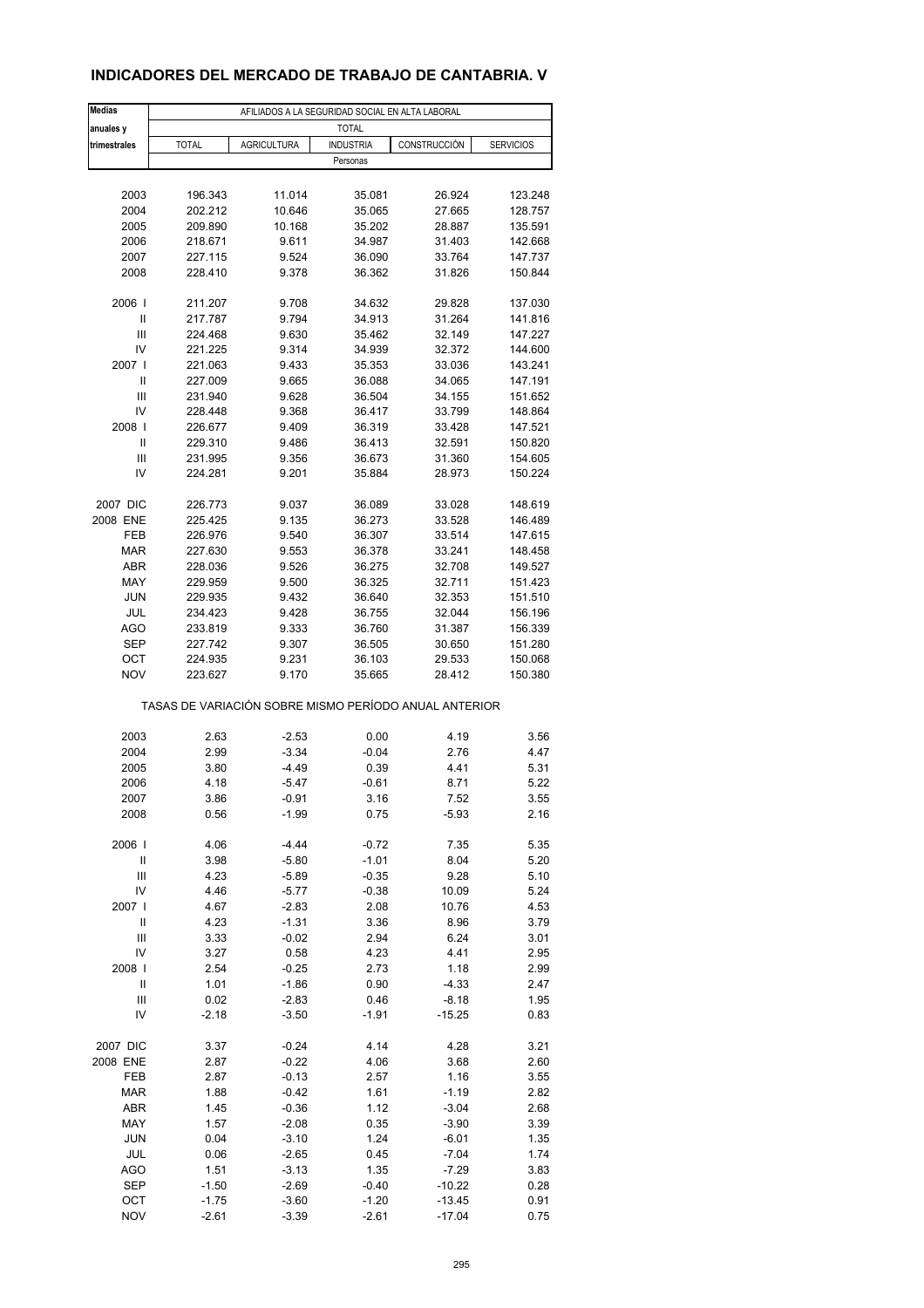#### **INDICADORES DEL MERCADO DE TRABAJO DE CANTABRIA. VI**

| <b>Medias</b>           | AFILIADOS A LA SEGURIDAD SOCIAL EN ALTA LABORAL       |                    |                     |                    |                    |  |  |
|-------------------------|-------------------------------------------------------|--------------------|---------------------|--------------------|--------------------|--|--|
| anuales y               |                                                       |                    | <b>CUENTA AJENA</b> |                    |                    |  |  |
| trimestrales            | <b>TOTAL</b>                                          | <b>AGRICULTURA</b> | <b>INDUSTRIA</b>    | CONSTRUCCIÓN       | <b>SERVICIOS</b>   |  |  |
|                         |                                                       |                    | Personas            |                    |                    |  |  |
| 2003                    |                                                       |                    |                     |                    |                    |  |  |
| 2004                    | 153.383<br>157.999                                    | 2.507<br>2.470     | 32.348<br>32.303    | 21.392<br>21.635   | 97.099<br>101.546  |  |  |
| 2005                    | 164.791                                               | 2.382              | 32.445              | 22.415             | 107.538            |  |  |
| 2006                    | 172.819                                               | 2.183              | 32.209              | 24.415             | 114.011            |  |  |
| 2007                    | 180.237                                               | 2.470              | 33.277              | 25.988             | 118.501            |  |  |
| 2008                    | 181.399                                               | 2.645              | 33.537              | 23.713             | 121.504            |  |  |
|                         |                                                       |                    |                     |                    |                    |  |  |
| 2006                    | 165.902                                               | 2.140              | 31.872              | 23.080             | 108.809            |  |  |
| Ш                       | 171.951                                               | 2.317              | 32.139              | 24.320             | 113.174            |  |  |
| Ш                       | 178.266                                               | 2.252              | 32.668              | 25.068             | 118.278            |  |  |
| IV<br>2007 l            | 175.157                                               | 2.024              | 32.157              | 25.192             | 115.784            |  |  |
| Ш                       | 174.953<br>180.226                                    | 2.242<br>2.592     | 32.556<br>33.275    | 25.701<br>26.393   | 114.453<br>117.966 |  |  |
| Ш                       | 184.592                                               | 2.625              | 33.681              | 26.215             | 122.072            |  |  |
| IV                      | 181.175                                               | 2.421              | 33.595              | 25.645             | 119.514            |  |  |
| 2008                    | 179.471                                               | 2.550              | 33.496              | 25.176             | 118.249            |  |  |
| Ш                       | 182.070                                               | 2.715              | 33.579              | 24.414             | 121.362            |  |  |
| Ш                       | 184.953                                               | 2.693              | 33.837              | 23.274             | 125.149            |  |  |
| IV                      | 177.955                                               | 2.611              | 33.087              | 21.129             | 121.129            |  |  |
|                         |                                                       |                    |                     |                    |                    |  |  |
| 2007 DIC                | 179.544                                               | 2.121              | 33.268              | 24.864             | 119.291            |  |  |
| 2008 ENE                | 178.333                                               | 2.249              | 33.450              | 25.328             | 117.306            |  |  |
| FEB                     | 179.764                                               | 2.679              | 33.484              | 25.244             | 118.357            |  |  |
| <b>MAR</b>              | 180.316                                               | 2.721              | 33.554              | 24.956             | 119.085            |  |  |
| ABR<br>MAY              | 180.776                                               | 2.724              | 33.441              | 24.492             | 120.119            |  |  |
| <b>JUN</b>              | 182.704<br>182.730                                    | 2.721<br>2.699     | 33.490<br>33.807    | 24.545<br>24.204   | 121.948<br>122.020 |  |  |
| JUL                     | 187.154                                               | 2.726              | 33.925              | 23.894             | 126.609            |  |  |
| AGO                     | 186.693                                               | 2.676              | 33.917              | 23.284             | 126.816            |  |  |
| <b>SEP</b>              | 181.013                                               | 2.678              | 33.670              | 22.644             | 122.021            |  |  |
| OCT                     | 178.523                                               | 2.627              | 33.301              | 21.638             | 120.957            |  |  |
| <b>NOV</b>              | 177.387                                               | 2.595              | 32.872              | 20.619             | 121.301            |  |  |
|                         | TASAS DE VARIACIÓN SOBRE MISMO PERÍODO ANUAL ANTERIOR |                    |                     |                    |                    |  |  |
| 2003                    | 2.96                                                  | 2.23               | 0.00                | 3.79               | 3.83               |  |  |
| 2004                    | 3.01                                                  | $-1.49$            | $-0.14$             | 1.13               | 4.58               |  |  |
| 2005                    | 4.30                                                  | $-3.55$            | 0.44                | 3.60               | 5.90               |  |  |
| 2006                    | 4.87                                                  | $-8.35$            | $-0.73$             | 8.93               | 6.02               |  |  |
| 2007                    | 4.29                                                  | 13.14              | 3.31                | 6.44               | 3.94               |  |  |
| 2008                    | 0.61                                                  | 5.72               | 0.78                | $-9.11$            | 2.60               |  |  |
|                         |                                                       |                    |                     |                    |                    |  |  |
| 2006                    | 4.76                                                  | $-3.56$            | $-0.83$             | 7.32               | 6.18               |  |  |
| $\mathsf{II}$           | 4.59                                                  | $-10.30$           | $-1.14$             | 8.02               | 5.98               |  |  |
| Ш                       | 4.94                                                  | $-10.07$           | $-0.45$             | 9.62               | 5.90               |  |  |
| IV                      | 5.19                                                  | $-8.94$            | -0.49               | 10.64              | 6.03               |  |  |
| 2007  <br>$\mathsf{II}$ | 5.46<br>4.81                                          | 4.78<br>11.87      | 2.15<br>3.53        | 11.36<br>8.52      | 5.19<br>4.23       |  |  |
| $\mathbf{III}$          | 3.55                                                  | 16.56              | 3.10                | 4.57               | 3.21               |  |  |
| IV                      | 3.44                                                  | 19.63              | 4.47                | 1.80               | 3.22               |  |  |
| 2008                    | 2.58                                                  | 13.71              | 2.89                | $-2.04$            | 3.32               |  |  |
| Ш                       | 1.02                                                  | 4.73               | 0.91                | $-7.50$            | 2.88               |  |  |
| Ш                       | 0.20                                                  | 2.59               | 0.47                | $-11.22$           | 2.52               |  |  |
| IV                      | $-2.22$                                               | 1.56               | $-1.99$             | $-18.85$           | 1.26               |  |  |
|                         |                                                       |                    |                     |                    |                    |  |  |
| 2007 DIC                | 3.59                                                  | 18.16              | 4.40                | 1.54               | 3.58               |  |  |
| 2008 ENE                | 2.98                                                  | 16.71              | 4.30                | 0.84               | 2.84               |  |  |
| FEB                     | 2.98                                                  | 14.10              | 2.71                | $-2.18$            | 4.01               |  |  |
| <b>MAR</b>              | 1.80                                                  | 10.97              | 1.68                | -4.68              | 3.11               |  |  |
| ABR                     | 1.46                                                  | 10.87              | 1.15                | $-6.39$            | 3.11               |  |  |
| MAY<br><b>JUN</b>       | 1.68<br>$-0.04$                                       | 3.38<br>0.45       | 0.31<br>1.29        | $-7.01$<br>$-9.07$ | 3.98<br>1.58       |  |  |
| JUL                     | 0.05                                                  | 2.33               | 0.44                | $-10.23$           | 2.11               |  |  |
| AGO                     | 2.09                                                  | 1.71               | 1.42                | $-10.11$           | 4.89               |  |  |
| <b>SEP</b>              | $-1.54$                                               | 3.76               | -0.45               | $-13.33$           | 0.58               |  |  |
| OCT                     | $-1.72$                                               | 1.08               | $-1.23$             | $-16.81$           | 1.36               |  |  |
| <b>NOV</b>              | $-2.71$                                               | 2.04               | $-2.75$             | $-20.88$           | 1.15               |  |  |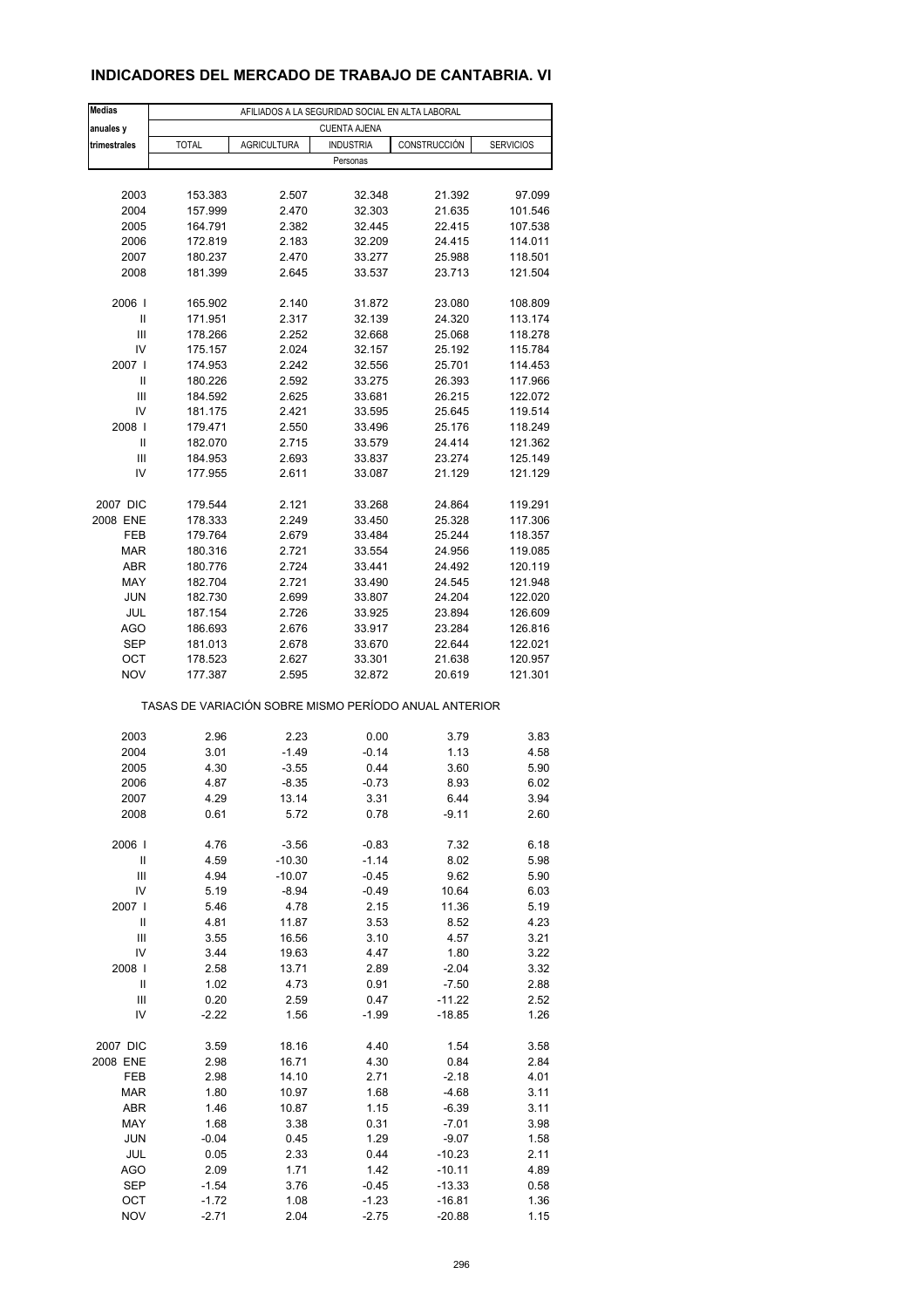## **INDICADORES DEL MERCADO DE TRABAJO DE CANTABRIA. VII**

| <b>Medias</b>     | AFILIADOS A LA SEGURIDAD SOCIAL EN ALTA LABORAL       |                    |                  |                |                  |  |  |  |
|-------------------|-------------------------------------------------------|--------------------|------------------|----------------|------------------|--|--|--|
| anuales y         | <b>CUENTA PROPIA</b>                                  |                    |                  |                |                  |  |  |  |
| trimestrales      | <b>TOTAL</b>                                          | <b>AGRICULTURA</b> | <b>INDUSTRIA</b> | CONSTRUCCIÓN   | <b>SERVICIOS</b> |  |  |  |
|                   |                                                       |                    | Personas         |                |                  |  |  |  |
|                   |                                                       |                    |                  |                |                  |  |  |  |
| 2003<br>2004      | 42.960<br>44.213                                      | 8.507<br>8.176     | 2.733<br>2.762   | 5.531<br>6.030 | 26.149<br>27.211 |  |  |  |
| 2005              | 45.099                                                | 7.786              | 2.757            | 6.472          | 28.053           |  |  |  |
| 2006              | 45.853                                                | 7.428              | 2.777            | 6.988          | 28.657           |  |  |  |
| 2007              | 46.879                                                | 7.054              | 2.814            | 7.776          | 29.236           |  |  |  |
| 2008              | 47.010                                                | 6.733              | 2.825            | 8.112          | 29.341           |  |  |  |
|                   |                                                       |                    |                  |                |                  |  |  |  |
| 2006              | 45.305                                                | 7.568              | 2.760            | 6.748          | 28.220           |  |  |  |
| Ш                 | 45.836                                                | 7.477              | 2.774            | 6.943          | 28.642           |  |  |  |
| Ш                 | 46.202                                                | 7.377              | 2.794            | 7.080          | 28.950           |  |  |  |
| IV<br>2007 l      | 46.068                                                | 7.290              | 2.782<br>2.796   | 7.180          | 28.816           |  |  |  |
| Ш                 | 46.111<br>46.783                                      | 7.191<br>7.073     | 2.813            | 7.335<br>7.672 | 28.788<br>29.225 |  |  |  |
| Ш                 | 47.347                                                | 7.003              | 2.823            | 7.941          | 29.581           |  |  |  |
| IV                | 47.273                                                | 6.947              | 2.822            | 8.155          | 29.350           |  |  |  |
| 2008              | 47.206                                                | 6.860              | 2.823            | 8.252          | 29.271           |  |  |  |
| Ш                 | 47.240                                                | 6.771              | 2.834            | 8.177          | 29.458           |  |  |  |
| Ш                 | 47.041                                                | 6.663              | 2.836            | 8.086          | 29.456           |  |  |  |
| IV                | 46.326                                                | 6.590              | 2.798            | 7.844          | 29.095           |  |  |  |
|                   |                                                       |                    |                  |                |                  |  |  |  |
| 2007 DIC          | 47.229                                                | 6.916              | 2.821            | 8.164          | 29.328           |  |  |  |
| 2008 ENE          | 47.092                                                | 6.886              | 2.823            | 8.200          | 29.183           |  |  |  |
| FEB               | 47.212                                                | 6.861              | 2.823            | 8.270          | 29.258           |  |  |  |
| <b>MAR</b><br>ABR | 47.314<br>47.260                                      | 6.832<br>6.802     | 2.824            | 8.285<br>8.216 | 29.373<br>29.408 |  |  |  |
| MAY               | 47.255                                                | 6.779              | 2.834<br>2.835   | 8.166          | 29.475           |  |  |  |
| <b>JUN</b>        | 47.205                                                | 6.733              | 2.833            | 8.149          | 29.490           |  |  |  |
| JUL               | 47.269                                                | 6.702              | 2.830            | 8.150          | 29.587           |  |  |  |
| AGO               | 47.126                                                | 6.657              | 2.843            | 8.103          | 29.523           |  |  |  |
| <b>SEP</b>        | 46.729                                                | 6.629              | 2.835            | 8.006          | 29.259           |  |  |  |
| OCT               | 46.412                                                | 6.604              | 2.802            | 7.895          | 29.111           |  |  |  |
| <b>NOV</b>        | 46.240                                                | 6.575              | 2.793            | 7.793          | 29.079           |  |  |  |
|                   | TASAS DE VARIACIÓN SOBRE MISMO PERÍODO ANUAL ANTERIOR |                    |                  |                |                  |  |  |  |
| 2003              | 1.47                                                  | $-3.85$            | 0.07             | 5.75           | 2.60             |  |  |  |
| 2004              | 2.92                                                  | $-3.89$            | 1.07             | 9.02           | 4.06             |  |  |  |
| 2005              | 2.00                                                  | $-4.78$            | $-0.18$          | 7.33           | 3.09             |  |  |  |
| 2006              | 1.67                                                  | $-4.59$            | 0.73             | 7.97           | 2.15             |  |  |  |
| 2007              | 2.24                                                  | $-5.04$            | 1.30             | 11.27          | 2.02             |  |  |  |
| 2008              | 0.35                                                  | $-4.72$            | 0.43             | 4.80           | 0.39             |  |  |  |
|                   |                                                       |                    |                  |                |                  |  |  |  |
| 2006              | 1.58                                                  | $-4.68$            | 0.49             | 7.46           | 2.23             |  |  |  |
| Ш                 | 1.77                                                  | $-4.31$            | 0.56             | 8.10           | 2.25             |  |  |  |
| Ш<br>IV           | 1.59                                                  | $-4.53$<br>$-4.85$ | 0.91<br>0.98     | 8.11<br>8.20   | 1.93<br>2.20     |  |  |  |
| 2007              | 1.75<br>1.78                                          | $-4.98$            | 1.33             | 8.70           | 2.01             |  |  |  |
| Ш                 | 2.07                                                  | $-5.39$            | 1.41             | 10.50          | 2.04             |  |  |  |
| $\mathbf{III}$    | 2.48                                                  | $-5.08$            | 1.04             | 12.15          | 2.18             |  |  |  |
| IV                | 2.62                                                  | $-4.70$            | 1.44             | 13.57          | 1.85             |  |  |  |
| 2008              | 2.38                                                  | $-4.61$            | 0.97             | 12.49          | 1.68             |  |  |  |
| Ш                 | 0.98                                                  | $-4.27$            | 0.75             | 6.58           | 0.80             |  |  |  |
| Ш                 | $-0.65$                                               | $-4.86$            | 0.45             | 1.83           | $-0.42$          |  |  |  |
| IV                | $-2.05$                                               | $-5.36$            | $-0.87$          | $-3.75$        | $-0.90$          |  |  |  |
| 2007 DIC          | 2.52                                                  | $-4.79$            | 1.18             | 13.63          | 1.73             |  |  |  |
| 2008 ENE          | 2.47                                                  | $-4.73$            | 1.26             | 13.56          | 1.61             |  |  |  |
| FEB               | 2.45                                                  | $-4.76$            | 0.97             | 12.93          | 1.73             |  |  |  |
| <b>MAR</b>        | 2.21                                                  | $-4.33$            | 0.68             | 11.03          | 1.70             |  |  |  |
| ABR               | 1.41                                                  | $-4.24$            | 0.82             | 8.56           | 0.98             |  |  |  |
| MAY<br><b>JUN</b> | 1.16                                                  | $-4.12$            | 0.78             | 6.83           | 0.98             |  |  |  |
| JUL               | 0.37<br>0.10                                          | $-4.46$<br>$-4.54$ | 0.64<br>0.60     | 4.41<br>3.74   | 0.43<br>0.19     |  |  |  |
| AGO               | $-0.69$                                               | $-4.95$            | 0.60             | 1.90           | $-0.50$          |  |  |  |
| <b>SEP</b>        | $-1.35$                                               | $-5.07$            | 0.14             | $-0.10$        | $-0.95$          |  |  |  |
| OCT               | $-1.87$                                               | $-5.35$            | $-0.81$          | $-2.69$        | $-0.92$          |  |  |  |
| <b>NOV</b>        | $-2.23$                                               | $-5.38$            | $-0.92$          | $-4.81$        | $-0.89$          |  |  |  |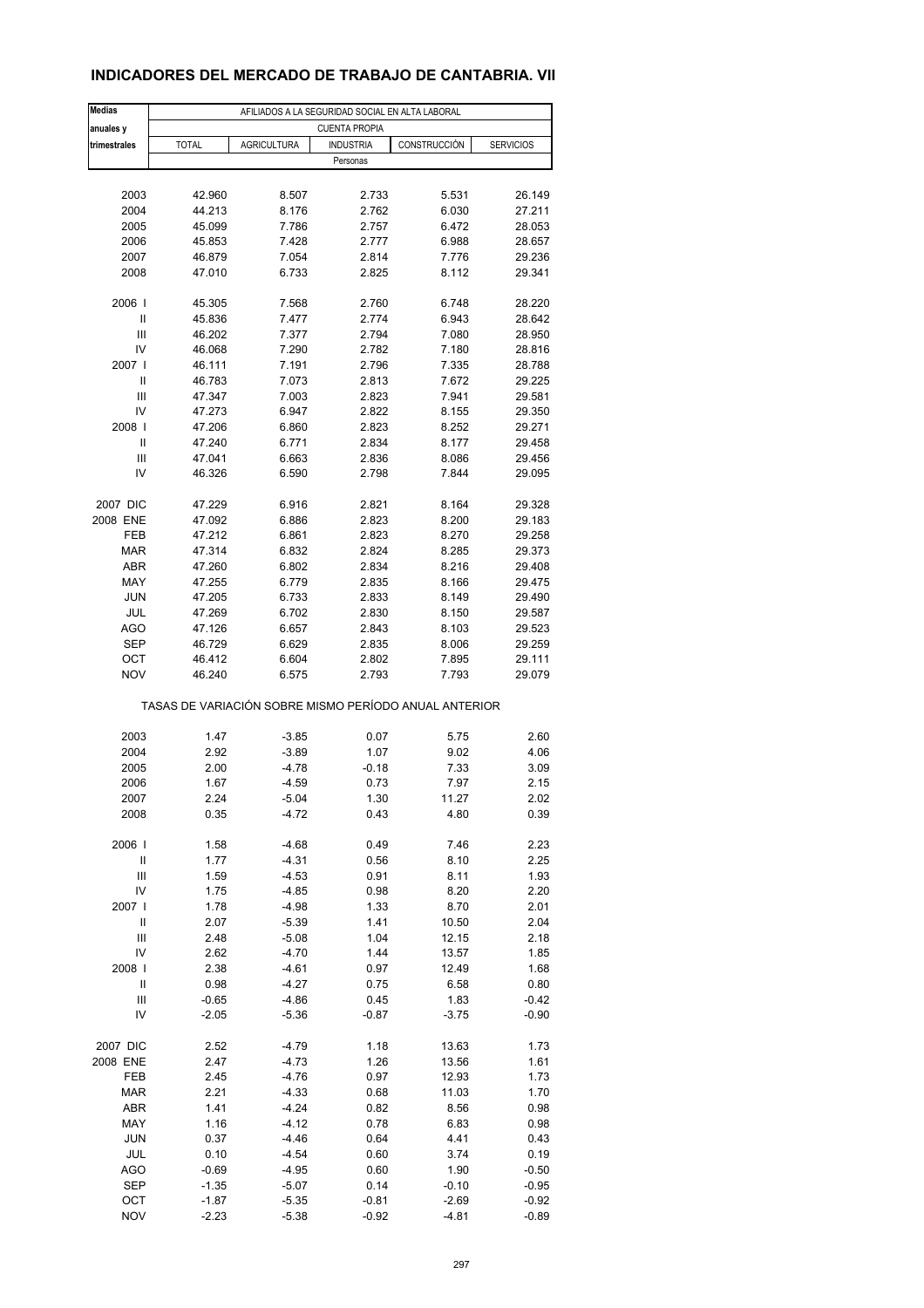| <b>Medias</b>                                                    |              |                  | EFECTIVOS LABORALES |                  |                                                       |                 |                    | JORNADA MEDIA POR TRABAJADOR Y TRIM. |                    |
|------------------------------------------------------------------|--------------|------------------|---------------------|------------------|-------------------------------------------------------|-----------------|--------------------|--------------------------------------|--------------------|
| anuales y                                                        | <b>TOTAL</b> |                  | <b>SECTORES</b>     |                  | CONTRATO                                              | CONTRATO        | <b>TOTAL</b>       | A TIEMPO                             | A TIEMPO           |
| trimestrales                                                     |              | <b>INDUSTRIA</b> | CONSTRUC.           | <b>SERVICIOS</b> | <b>INDEFINIDO</b>                                     | <b>TEMPORAL</b> |                    | COMPLETO                             | PARCIAL            |
|                                                                  |              |                  | Miles de personas   |                  |                                                       |                 |                    | Horas                                |                    |
|                                                                  |              |                  |                     |                  |                                                       |                 |                    |                                      |                    |
| 2003                                                             | 134.5        | 33.1             | 20.7                | 80.7             | 83.4                                                  | 51.1            | 413.2              | 438.6                                | 255.5              |
| 2004                                                             | 138.3        | 33.1             | 21.4                | 83.8             | 86.6                                                  | 51.8            | 410.0              | 437.5                                | 257.1              |
| 2005                                                             | 144.8        | 32.8             | 22.6                | 89.5             | 92.7                                                  | 52.2            | 409.8              | 434.6                                | 261.0              |
| 2006                                                             | 153.3        | 33.2             | 24.7                | 95.5             | 97.6                                                  | 55.7            | 410.6              | 434.8                                | 265.9              |
| 2007                                                             | 163.2        | 33.5             | 26.1                | 103.6            | 109.5                                                 | 53.6            | 403.4              | 428.2                                | 256.0              |
| 2008                                                             | 162.8        | 33.6             | 24.6                | 104.6            | 108.9                                                 | 53.9            | 413.0              | 441.3                                | 260.7              |
|                                                                  |              |                  |                     |                  |                                                       |                 |                    |                                      |                    |
| 2005 III                                                         | 147.3        | 33.4             | 23.1                | 90.8             | 93.8                                                  | 53.6            | 376.5              | 397.4                                | 241.5              |
| IV                                                               | 144.7        | 31.5             | 22.5                | 90.7             | 92.0                                                  | 52.6            | 413.6              | 437.2                                | 262.7              |
| 2006                                                             | 147.6        | 32.6             | 23.6                | 91.4             | 93.3                                                  | 54.4            | 427.5              | 452.1                                | 273.0              |
| $\ensuremath{\mathsf{II}}$                                       | 153.1        | 33.0             | 25.0                | 95.1             | 99.3                                                  | 53.8            | 421.3              | 446.6                                | 274.4              |
| Ш                                                                | 156.6        | 32.8             | 25.1                | 98.8             | 96.1                                                  | 60.6            | 385.5              | 406.7                                | 254.8              |
| IV                                                               | 155.9        | 34.2             | 25.0                | 96.6             | 102.0                                                 | 53.9            | 407.9              | 433.8                                | 261.5              |
| 2007 l                                                           | 160.0        | 32.5             | 26.3                | 101.2            | 106.9                                                 | 53.1            | 420.0              | 447.6                                | 257.3              |
| Ш                                                                | 164.8        | 33.4             | 27.1                | 104.4            | 110.4                                                 | 54.4            | 416.2              | 443.4                                | 259.4              |
| Ш                                                                | 166.5        | 34.2             | 26.6                | 105.7            | 112.2                                                 | 54.3            | 374.7              | 394.2                                | 241.4              |
| IV                                                               | 161.2        | 33.9             | 24.4                | 102.9            | 108.6                                                 | 52.7            | 402.7              | 427.4                                | 265.9              |
| 2008                                                             | 162.1        | 33.4             | 25.4                | 103.3            | 106.6                                                 | 55.5            | 414.3              | 441.3                                | 259.8              |
| Ш                                                                | 163.5        | 33.8             | 23.8                | 105.9            | 111.2                                                 | 52.3            | 411.7              | 441.4                                | 261.6              |
| 2007 JUL                                                         |              |                  |                     |                  |                                                       |                 |                    |                                      |                    |
| AGO                                                              |              |                  |                     |                  |                                                       |                 |                    |                                      |                    |
| <b>SEP</b>                                                       |              |                  |                     |                  |                                                       |                 |                    |                                      |                    |
| OCT                                                              |              |                  |                     |                  |                                                       |                 |                    |                                      |                    |
| <b>NOV</b>                                                       |              |                  |                     |                  |                                                       |                 |                    |                                      |                    |
| <b>DIC</b>                                                       |              |                  |                     |                  |                                                       |                 |                    |                                      |                    |
| 2008 ENE                                                         |              |                  |                     |                  |                                                       |                 |                    |                                      | $\blacksquare$     |
| FEB                                                              |              |                  |                     |                  |                                                       |                 |                    |                                      |                    |
| <b>MAR</b>                                                       |              |                  |                     |                  |                                                       |                 |                    |                                      |                    |
| <b>ABR</b>                                                       |              |                  |                     |                  |                                                       |                 |                    |                                      |                    |
| MAY                                                              |              |                  |                     |                  |                                                       |                 |                    |                                      |                    |
| <b>JUN</b>                                                       |              |                  |                     |                  |                                                       |                 |                    |                                      | ÷,                 |
|                                                                  |              |                  |                     |                  | TASAS DE VARIACIÓN SOBRE MISMO PERÍODO ANUAL ANTERIOR |                 |                    |                                      |                    |
|                                                                  |              |                  |                     |                  |                                                       |                 |                    |                                      |                    |
| 2003                                                             | 2.57         | 1.53             | 2.48                | 2.97             | $-0.83$                                               | 8.72            | $-1.01$            | $-0.19$                              | 1.15               |
| 2004                                                             | 2.84         | $-0.08$          | 3.38                | 3.87             | 3.81                                                  | 1.22            | $-0.77$            | $-0.25$                              | 0.60               |
| 2005                                                             | 4.73         | $-0.94$          | 5.47                | 6.84             | 7.11                                                  | 0.78            | $-0.06$            | $-0.66$                              | 1.52               |
| 2006                                                             | 5.84         | 1.14             | 9.31                | 6.66             | 5.33                                                  | 6.71            | 0.18               | 0.05                                 | 1.91               |
| 2007                                                             | 6.42         | 1.00             | 5.75                | 8.48             | 12.16                                                 | -3.64           | $-1.74$            | $-1.53$                              | -3.73              |
| 2008                                                             | 0.24         | 1.93             | $-7.71$             | 1.76             | 0.23                                                  | 0.26            | $-1.22$            | $-0.93$                              | 0.91               |
|                                                                  |              |                  |                     |                  |                                                       |                 |                    |                                      |                    |
| 2005 III                                                         | 4.62         | 0.00             | 6.45                | 5.95             | 7.82                                                  | $-0.37$         | $-0.74$            | $-1.17$                              | 0.12               |
| ${\sf IV}$                                                       | 5.43         | $-2.60$          | 7.57                | 8.12             | 5.54                                                  | 5.45            | 0.12               | $-0.95$                              | $-0.51$            |
| 2006                                                             | 4.77         | $-0.31$          | 6.99                | 6.14             | 0.16                                                  | 13.76           | 1.04               | 0.39                                 | $-0.15$            |
| $\ensuremath{\mathsf{II}}$<br>$\ensuremath{\mathsf{III}}\xspace$ | 4.48         | $-1.73$          | 10.48               | 5.17             | 8.02                                                  | $-1.47$         | $-1.10$            | $-1.49$<br>2.34                      | 3.05<br>5.53       |
| IV                                                               | 6.34         | $-1.80$          | 8.55<br>11.22       | 8.78             | 2.43                                                  | 12.98           | 2.40               |                                      |                    |
| 2007 l                                                           | 7.76<br>8.37 | 8.86<br>$-0.25$  | 11.15               | 6.53<br>10.73    | 10.82<br>14.59                                        | 2.42<br>$-2.29$ | $-1.38$<br>$-1.76$ | $-0.78$<br>$-0.99$                   | $-0.44$<br>$-5.74$ |
| $\rm H$                                                          | 7.70         | 1.09             | 8.38                | 9.81             | 11.25                                                 | 1.14            | $-1.22$            | $-0.73$                              | $-5.46$            |
| $\ensuremath{\mathsf{III}}\xspace$                               | 6.32         | 4.27             | 6.06                | 7.06             | 16.78                                                 | $-10.28$        | $-2.80$            | $-3.06$                              | $-5.27$            |
| IV                                                               | 3.43         | $-1.02$          | $-2.30$             | 6.49             | 6.46                                                  | $-2.30$         | $-1.26$            | $-1.47$                              | 1.68               |
| 2008                                                             | 1.31         | 2.61             | $-3.33$             | 2.11             | $-0.27$                                               | 4.51            | $-1.36$            | $-1.41$                              | 0.97               |
| $\rm H$                                                          | $-0.80$      | 1.28             | $-11.97$            | 1.42             | 0.72                                                  | $-3.89$         | $-1.09$            | $-0.45$                              | 0.85               |
|                                                                  |              |                  |                     |                  |                                                       |                 |                    |                                      |                    |
| 2007 JUL                                                         |              |                  |                     |                  |                                                       |                 |                    |                                      |                    |
| <b>AGO</b>                                                       |              |                  |                     |                  |                                                       |                 |                    |                                      |                    |
| <b>SEP</b>                                                       |              |                  |                     |                  |                                                       |                 |                    |                                      |                    |
| OCT                                                              |              |                  |                     |                  |                                                       |                 |                    |                                      |                    |
| <b>NOV</b>                                                       |              |                  |                     |                  |                                                       |                 |                    |                                      |                    |
| <b>DIC</b>                                                       |              |                  |                     |                  |                                                       |                 |                    |                                      |                    |
| 2008 ENE                                                         |              |                  |                     |                  |                                                       |                 |                    |                                      |                    |
| FEB                                                              |              |                  |                     |                  |                                                       |                 |                    |                                      |                    |
| <b>MAR</b>                                                       |              |                  |                     |                  |                                                       |                 |                    |                                      |                    |
| ABR                                                              |              |                  |                     |                  |                                                       |                 |                    |                                      |                    |
| MAY                                                              |              |                  |                     |                  |                                                       |                 |                    |                                      |                    |
| <b>JUN</b>                                                       |              |                  |                     |                  |                                                       |                 |                    |                                      |                    |

#### **INDICADORES DEL MERCADO DE TRABAJO DE CANTABRIA. VIII**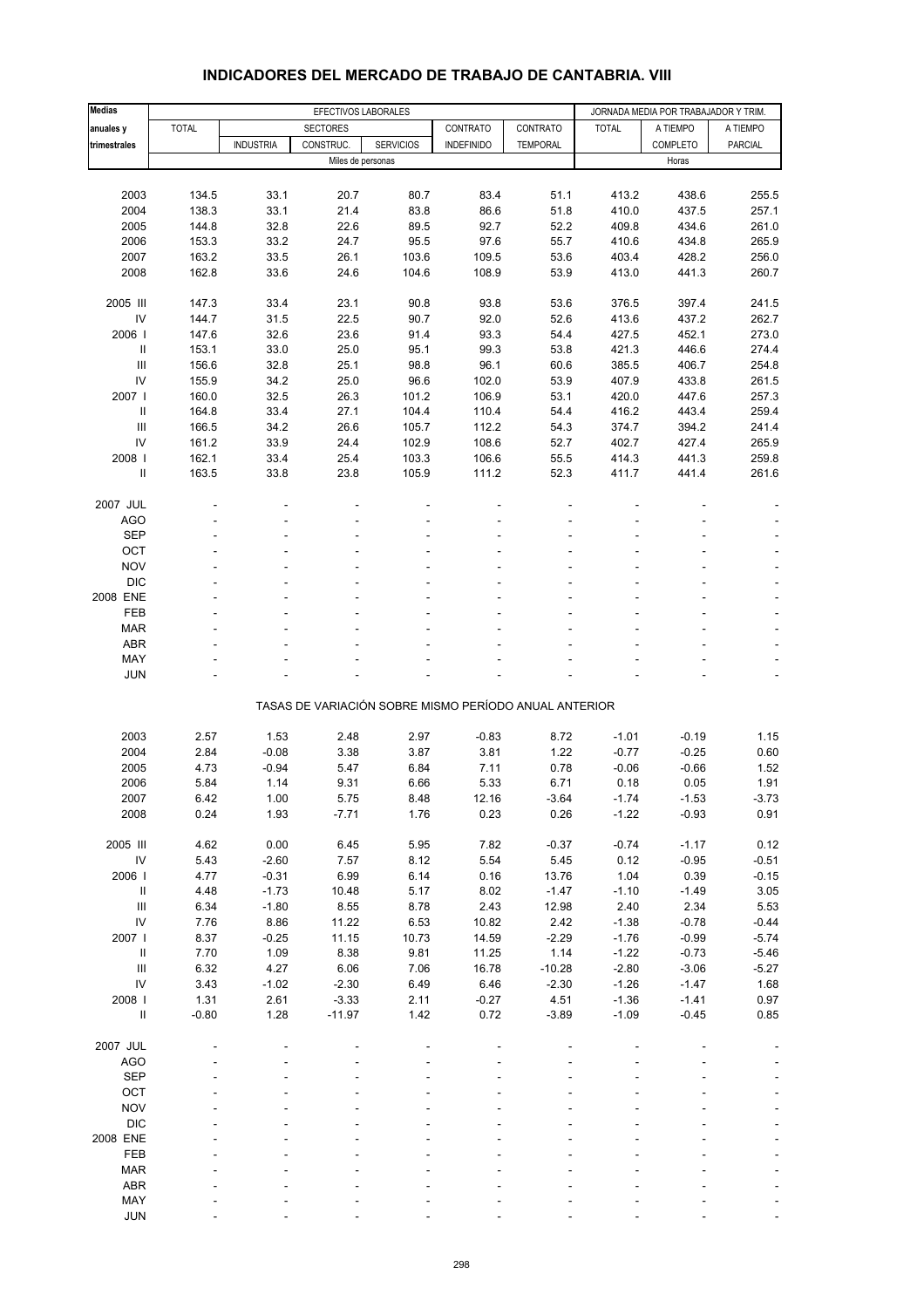## **INDICADORES DE PRECIOS DE CANTABRIA. I**

| <b>Medias</b> |                                                       | INDICES DE PRECIOS DE CONSUMO (10) |                     | DIFERENCIAL DE   |
|---------------|-------------------------------------------------------|------------------------------------|---------------------|------------------|
| anuales y     | <b>GENERAL</b>                                        | ALIMENTACIÓN                       | SIN                 | <b>INFLACIÓN</b> |
| trimestrales  |                                                       | <b>AGREGADO</b>                    | <b>ALIMENTACIÓN</b> | RTO. ESPAÑA      |
|               |                                                       | <b>Base 2006</b>                   |                     | P.Porcentuales   |
|               |                                                       |                                    |                     |                  |
| 2003          | 91.126                                                | 88.671                             | 91.979              | $-0.31$          |
| 2004          | 93.630                                                | 92.255                             | 94.105              | $-0.29$          |
| 2005          | 96.604                                                | 95.480                             | 96.992              | $-0.19$          |
| 2006          | 100.000                                               | 100.000                            | 100.000             | 0.00             |
| 2007          | 102.746                                               | 103.598                            | 102.445             | $-0.04$          |
| 2008          | 107.214                                               | 109.508                            | 106.410             | 0.30             |
| 2006          | 98.314                                                | 98.622                             | 98.209              | $-0.01$          |
| Ш             | 100.433                                               | 99.747                             | 100.666             | 0.05             |
| Ш             | 100.314                                               | 100.581                            | 100.224             | 0.01             |
| IV            | 100.938                                               | 101.050                            | 100.901             | $-0.05$          |
| 2007 l        | 100.519                                               | 101.583                            | 100.143             | $-0.18$          |
| Ш             | 102.658                                               | 102.434                            | 102.743             | $-0.17$          |
| Ш             | 102.759                                               | 103.518                            | 102.492             | 0.07             |
| IV            | 105.048                                               | 106.858                            | 104.404             | 0.11             |
| 2008          | 105.406                                               | 108.501                            | 104.351             | 0.48             |
| Ш             | 107.833                                               | 109.387                            | 107.262             | 0.44             |
| Ш             | 108.028                                               | 110.303                            | 107.229             | 0.22             |
| IV            | 107.778                                               | 110.007                            | 106.994             | $-0.05$          |
| 2007 DIC      | 105.698                                               | 107.667                            | 104.997             | 0.16             |
| 2008 ENE      | 105.105                                               | 108.252                            | 104.034             | 0.41             |
| FEB           | 105.133                                               | 108.356                            | 104.038             | 0.52             |
| <b>MAR</b>    | 105.979                                               | 108.895                            | 104.980             | 0.51             |
| ABR           | 107.153                                               | 109.170                            | 106.436             | 0.50             |
| MAY           | 107.882                                               | 109.212                            | 107.381             | 0.43             |
| <b>JUN</b>    | 108.465                                               | 109.778                            | 107.969             | 0.39             |
| JUL           | 108.413                                               | 110.211                            | 107.764             | 0.36             |
| AGO           | 107.960                                               | 110.246                            | 107.157             | 0.18             |
| SEP           | 107.711                                               | 110.452                            | 106.765             | 0.12             |
| ОСТ           | 107.940                                               | 110.020                            | 107.202             | 0.02             |
| <b>NOV</b>    | 107.616                                               | 109.993                            | 106.786             | $-0.12$          |
|               | TASAS DE VARIACIÓN SOBRE MISMO PERÍODO ANUAL ANTERIOR |                                    |                     |                  |
| 2003          | 2.73                                                  | 3.73                               | 2.39                |                  |
| 2004          | 2.75                                                  | 4.04                               | 2.31                |                  |
| 2005          | 3.18                                                  | 3.50                               | 3.07                |                  |
| 2006          | 3.52                                                  | 4.73                               | 3.10                |                  |
| 2007          | 2.75                                                  | 3.60                               | 2.45                |                  |
| 2008          | 4.62                                                  | 6.08                               | 4.11                |                  |
| 2006          | 4.01                                                  | 4.92                               | 3.70                |                  |
| Ш             | 3.99                                                  | 4.84                               | 3.70                |                  |
| Ш             | 3.54                                                  | 5.12                               | 3.00                |                  |
| IV            | 2.55                                                  | 4.07                               | 2.03                |                  |
| 2007          | 2.24                                                  | 3.00                               | 1.97                |                  |
| Ш             | 2.22                                                  | 2.69                               | 2.06                |                  |
| Ш             | 2.44                                                  | 2.92                               | 2.26                |                  |
| IV            | 4.07                                                  | 5.75                               | 3.47                |                  |
| 2008          | 4.86                                                  | 6.81                               | 4.20                |                  |
| Ш             | 5.04                                                  | 6.79                               | 4.40                |                  |
| Ш             | 5.13                                                  | 6.55                               | 4.62                |                  |
| IV            | 2.92                                                  | 3.34                               | 2.77                |                  |
| 2007 DIC      | 4.38                                                  | 6.09                               | 3.76                |                  |
| 2008 ENE      | 4.69                                                  | 6.48                               | 4.09                |                  |
| FEB           | 4.88                                                  | 6.87                               | 4.22                |                  |
| <b>MAR</b>    | 5.01                                                  | 7.08                               | 4.30                |                  |
| ABR           | 4.68                                                  | 6.79                               | 3.93                |                  |
| MAY           | 5.03                                                  | 6.54                               | 4.47                |                  |
| <b>JUN</b>    | 5.41                                                  | 7.03                               | 4.79                |                  |
| JUL           | 5.63                                                  | 7.08                               | 5.10                |                  |
| AGO           | 5.09                                                  | 6.64                               | 4.54                |                  |
| <b>SEP</b>    | 4.66                                                  | 5.95                               | 4.22                |                  |
| OCT           | 3.57                                                  | 3.70                               | 3.53                |                  |
| <b>NOV</b>    | 2.27                                                  | 2.98                               | 2.03                |                  |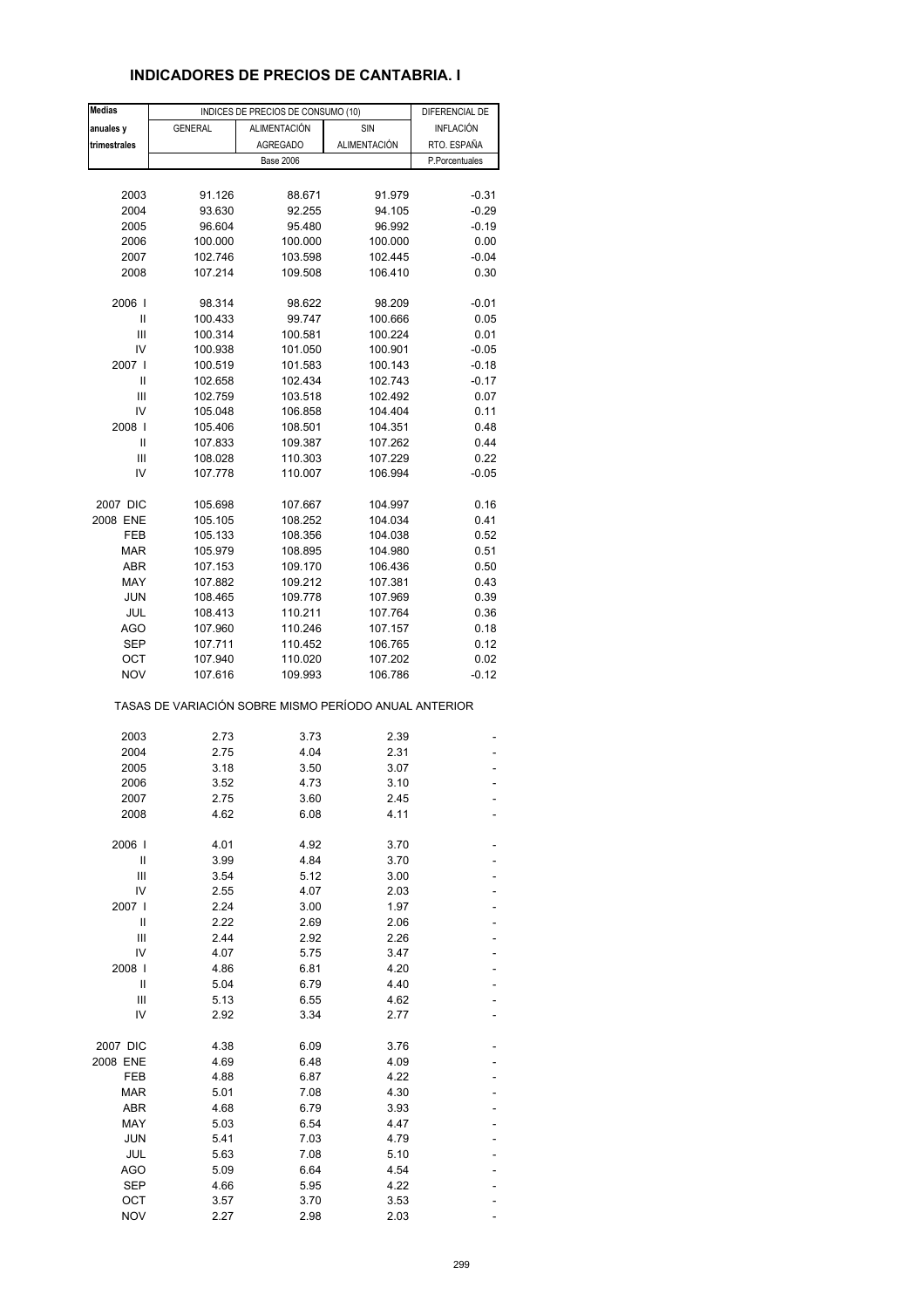| <b>Medias</b>                |                    |                    | INDICES DE PRECIOS DE CONSUMO (10)                    |                    |                    |                    |
|------------------------------|--------------------|--------------------|-------------------------------------------------------|--------------------|--------------------|--------------------|
| anuales y                    | <b>ALIMENTOS Y</b> | BEBIDAS ALC.       | <b>VESTIDO Y</b>                                      | <b>VIVIENDA</b>    | <b>MENAJE</b>      | <b>MEDICINA</b>    |
| trimestrales                 | BEB.NO ALCOH.      | Y TABACO           | CALZADO                                               |                    |                    |                    |
|                              |                    |                    |                                                       | <b>Base 2006</b>   |                    |                    |
|                              |                    |                    |                                                       |                    |                    |                    |
| 2003                         | 88.496             | 90.063             | 95.365                                                | 86.970             | 96.053             | 99.436             |
| 2004                         | 92.029             | 94.081             | 96.475                                                | 90.551             | 96.530             | 98.811             |
| 2005                         | 95.124             | 98.318             | 98.188                                                | 94.300             | 98.099             | 99.487             |
| 2006                         | 100.000            | 100.000            | 100.000                                               | 100.000            | 100.000            | 100.000            |
| 2007                         | 103.171            | 107.119            | 100.781                                               | 103.282            | 102.304            | 97.526             |
| 2008                         | 109.294            | 111.234            | 100.851                                               | 110.228            | 106.231            | 97.945             |
| 2006                         | 98.752             | 97.585             | 95.025                                                | 98.235             | 98.463             | 99.733             |
| Ш                            | 99.610             | 100.852            | 103.241                                               | 100.213            | 100.370            | 100.136            |
| Ш                            | 100.570            | 100.664            | 95.612                                                | 100.948            | 100.289            | 100.182            |
| IV                           | 101.068            | 100.899            | 106.122                                               | 100.604            | 100.878            | 99.948             |
| 2007 I                       | 100.958            | 106.727            | 95.727                                                | 102.024            | 100.168            | 99.345             |
| Ш                            | 101.876            | 107.024            | 104.060                                               | 102.789            | 102.299            | 96.680             |
| Ш                            | 103.083            | 107.104            | 96.457                                                | 103.602            | 102.860            | 96.773             |
| IV                           | 106.766            | 107.623            | 106.879                                               | 104.715            | 103.890            | 97.305             |
| 2008                         | 108.224            | 110.731            | 96.638                                                | 107.366            | 104.816            | 97.641             |
| $\mathbf{I}$                 | 109.148            | 111.309            | 104.717                                               | 109.806            | 106.380            | 97.649             |
| Ш                            | 110.172            | 111.367            | 96.811                                                | 112.179            | 106.467            | 98.293             |
| IV                           | 109.800            | 111.679            | 107.433                                               | 112.226            | 107.777            | 98.324             |
|                              |                    |                    |                                                       |                    |                    |                    |
| 2007 DIC                     | 107.648            | 107.828            | 107.739                                               | 105.012            | 104.687            | 97.429             |
| 2008 ENE                     | 108.047            | 109.906            | 98.110                                                | 106.990            | 104.064            | 97.740             |
| <b>FEB</b>                   | 108.015            | 111.098            | 95.117                                                | 107.147            | 105.034            | 98.361             |
| <b>MAR</b>                   | 108.610            | 111.189            | 96.686                                                | 107.962            | 105.349            | 96.823             |
| ABR                          | 108.903            | 111.319            | 104.113                                               | 109.248            | 106.063            | 97.865             |
| MAY                          | 108.955            | 111.277            | 105.439                                               | 109.820            | 106.358            | 97.065             |
| <b>JUN</b>                   | 109.586            | 111.331            | 104.599                                               | 110.350            | 106.719            | 98.018             |
| JUL                          | 110.073            | 111.328            | 97.751                                                | 112.126            | 106.365            | 98.290             |
| AGO                          | 110.114            | 111.315            | 95.734                                                | 112.027            | 106.436            | 98.290             |
| <b>SEP</b><br>OCT            | 110.328            | 111.459            | 96.947<br>104.773                                     | 112.384            | 106.600            | 98.299<br>98.324   |
| <b>NOV</b>                   | 109.825<br>109.774 | 111.598<br>111.759 | 110.092                                               | 112.374<br>112.078 | 107.489<br>108.064 | 98.324             |
|                              |                    |                    |                                                       |                    |                    |                    |
|                              |                    |                    | TASAS DE VARIACIÓN SOBRE MISMO PERÍODO ANUAL ANTERIOR |                    |                    |                    |
| 2003                         | 3.76               | 3.51               | 2.04                                                  | 3.24               | 0.47               | 2.12               |
| 2004                         | 3.99               | 4.46               | 1.16                                                  | 4.12               | 0.50               | $-0.63$            |
| 2005                         | 3.36               | 4.50               | 1.78                                                  | 4.14               | 1.63               | 0.68               |
| 2006                         | 5.13               | 1.71               | 1.85                                                  | 6.04               | 1.94               | 0.52               |
| 2007                         | 3.17               | 7.12               | 0.78                                                  | 3.28               | 2.30               | -2.47              |
| 2008                         | 6.35               | 3.90               | 0.70                                                  | 6.89               | 4.06               | 0.42               |
|                              |                    |                    |                                                       |                    |                    |                    |
| 2006                         | 5.27               | 2.19               | 1.82                                                  | 6.45               | 1.95               | 0.40               |
| $\sf II$                     | 5.20               | 2.12               | 2.28                                                  | 6.41               | 1.90               | 0.54               |
| $\mathsf{III}\,$             | 5.59               | 1.49               | 1.84                                                  | 6.10               | 1.89               | 0.73               |
| IV                           | 4.46               | 1.07               | 1.45                                                  | 5.23               | 2.00               | 0.39               |
| 2007                         | 2.23               | 9.37               | 0.74                                                  | 3.86               | 1.73               | $-0.39$            |
| $\sf II$<br>$\mathsf{III}\,$ | 2.27               | 6.12               | 0.79                                                  | 2.57               | 1.92               | $-3.45$            |
| IV                           | 2.50<br>5.64       | 6.40<br>6.66       | 0.88<br>0.71                                          | 2.63<br>4.09       | 2.56<br>2.99       | $-3.40$<br>$-2.64$ |
| 2008                         | 7.20               | 3.75               | 0.95                                                  | 5.24               | 4.64               | $-1.72$            |
| $\sf II$                     | 7.14               | 4.00               | 0.63                                                  | 6.83               | 3.99               | 1.00               |
| Ш                            | 6.88               | 3.98               | 0.37                                                  | 8.28               | 3.51               | 1.57               |
| IV                           | 3.27               | 3.87               | 0.92                                                  | 7.33               | 4.14               | 1.11               |
|                              |                    |                    |                                                       |                    |                    |                    |
| 2007 DIC                     | 6.05               | 6.36               | 0.98                                                  | 4.38               | 3.30               | $-2.46$            |
| 2008 ENE                     | 6.91               | 3.05               | 0.97                                                  | 5.52               | 4.21               | $-2.77$            |
| FEB                          | 7.22               | 4.09               | 0.98                                                  | 4.97               | 5.09               | $-2.63$            |
| <b>MAR</b>                   | 7.45               | 4.12               | 0.90                                                  | 5.22               | 4.63               | 0.34               |
| ABR                          | 7.12               | 4.17               | 0.57                                                  | 6.37               | 4.12               | 1.28               |
| MAY                          | 6.86               | 3.93               | 0.67                                                  | 6.83               | 4.07               | 0.37               |
| <b>JUN</b>                   | 7.43               | 3.91               | 0.66                                                  | 7.28               | 3.78               | 1.36               |
| JUL                          | 7.47               | 3.97               | 0.29                                                  | 8.48               | 3.37               | 1.72               |
| <b>AGO</b>                   | 6.98               | 3.90               | 0.32                                                  | 8.04               | 3.41               | 1.72               |
| SEP                          | 6.19               | 4.07               | 0.48                                                  | 8.32               | 3.74               | 1.28               |
| OCT                          | 3.67               | 3.90               | 0.84                                                  | 7.71               | 4.06               | 1.26               |
| <b>NOV</b>                   | 2.86               | 3.84               | 1.00                                                  | 6.94               | 4.22               | 0.96               |

#### **INDICADORES DE PRECIOS DE CANTABRIA. II**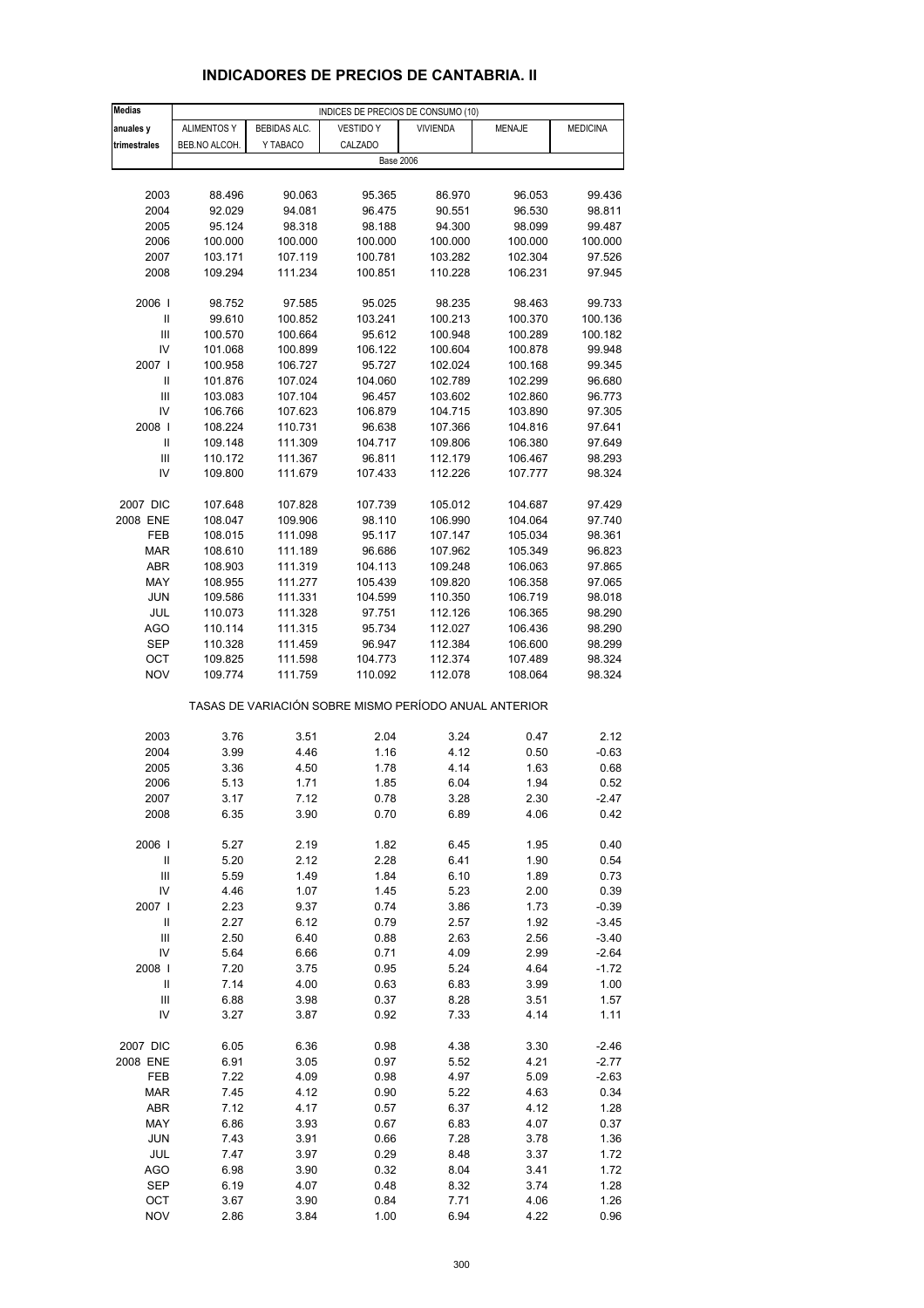| <b>Medias</b>                      |            |               | INDICES DE PRECIOS DE CONSUMO (10)                    |           |               |              |
|------------------------------------|------------|---------------|-------------------------------------------------------|-----------|---------------|--------------|
| anuales y                          | TRANSPORTE | COMUNICA -    | OCIO <sub>Y</sub>                                     | ENSEÑANZA | HOTELES,      | <b>OTROS</b> |
| trimestrales                       |            | <b>CIONES</b> | <b>CULTURA</b>                                        |           | CAFÉS Y REST. |              |
|                                    |            |               | <b>Base 2006</b>                                      |           |               |              |
|                                    |            |               |                                                       |           |               |              |
| 2003                               | 86.508     | 101.648       | 99.570                                                | 93.108    | 90.649        | 91.818       |
| 2004                               | 90.279     | 101.428       | 99.288                                                | 95.490    | 93.400        | 93.899       |
| 2005                               | 96.005     | 100.611       | 98.931                                                | 97.739    | 96.929        | 96.792       |
| 2006                               | 100.000    | 100.000       | 100.000                                               | 100.000   | 100.000       | 100.000      |
| 2007                               | 102.066    | 100.775       | 99.892                                                | 102.971   | 105.995       | 103.437      |
| 2008                               | 109.481    | 101.028       | 100.887                                               | 106.255   | 110.744       | 106.252      |
|                                    |            |               |                                                       |           |               |              |
| 2006                               | 98.571     | 100.271       | 99.083                                                | 99.403    | 98.366        | 99.129       |
| Ш                                  | 101.464    | 100.040       | 99.814                                                | 99.384    | 99.231        | 99.815       |
| Ш                                  | 101.903    | 99.921        | 101.304                                               | 99.595    | 101.138       | 100.384      |
| IV                                 | 98.061     | 99.767        | 99.798                                                | 101.618   | 101.265       | 100.672      |
| 2007 l                             | 98.604     | 100.411       | 98.998                                                | 102.061   | 103.007       | 102.573      |
| Ш                                  | 102.163    | 100.998       | 100.204                                               | 102.110   | 105.346       | 103.441      |
| Ш                                  | 102.826    | 100.934       | 100.915                                               | 102.277   | 108.104       | 103.786      |
| IV                                 | 104.672    | 100.759       | 99.449                                                | 105.437   | 107.522       | 103.948      |
| 2008                               | 106.807    | 101.060       | 100.107                                               | 105.443   | 108.816       | 105.413      |
| Ш                                  | 111.830    | 101.057       | 100.382                                               | 105.443   | 110.489       | 106.365      |
| Ш                                  | 112.747    | 101.000       | 102.188                                               | 105.908   | 112.475       | 106.659      |
| IV                                 | 105.072    | 100.979       | 100.863                                               | 109.212   | 111.423       | 106.733      |
|                                    |            |               |                                                       |           |               |              |
| 2007 DIC                           | 105.802    | 100.665       | 100.513                                               | 105.566   | 107.792       | 103.982      |
| 2008 ENE                           | 105.886    | 101.101       | 99.396                                                | 105.443   | 108.246       | 104.754      |
| FEB                                | 106.288    | 101.021       | 99.748                                                | 105.443   | 108.755       | 105.571      |
| <b>MAR</b>                         | 108.246    | 101.057       | 101.178                                               | 105.443   | 109.447       | 105.913      |
| ABR                                | 109.000    | 101.044       | 100.215                                               | 105.443   | 110.177       | 106.158      |
| MAY                                | 112.120    | 101.059       | 100.378                                               | 105.443   | 110.439       | 106.339      |
| <b>JUN</b>                         | 114.369    | 101.067       | 100.554                                               | 105.443   | 110.850       | 106.599      |
| JUL                                | 115.216    | 101.043       | 101.713                                               | 105.550   | 112.315       | 106.632      |
| AGO                                | 112.152    | 100.970       | 103.366                                               | 105.650   | 113.382       | 106.554      |
| <b>SEP</b>                         | 110.873    | 100.987       | 101.485                                               | 106.523   | 111.728       | 106.790      |
| OCT                                | 107.696    | 101.018       | 101.001                                               | 109.212   | 111.505       | 106.821      |
| <b>NOV</b>                         | 102.448    | 100.940       | 100.724                                               | 109.212   | 111.341       | 106.645      |
|                                    |            |               |                                                       |           |               |              |
|                                    |            |               | TASAS DE VARIACIÓN SOBRE MISMO PERÍODO ANUAL ANTERIOR |           |               |              |
|                                    |            |               |                                                       |           |               |              |
| 2003                               | 1.94       | $-1.86$       | 0.50                                                  | 3.25      | 4.36          | 3.84         |
| 2004                               | 4.36       | $-0.22$       | $-0.28$                                               | 2.56      | 3.03          | 2.27         |
| 2005                               | 6.34       | $-0.81$       | $-0.36$                                               | 2.36      | 3.78          | 3.08         |
| 2006                               | 4.16       | $-0.61$       | 1.08                                                  | 2.31      | 3.17          | 3.31         |
| 2007                               | 2.07       | 0.78          | $-0.11$                                               | 2.97      | 5.99          | 3.44         |
| 2008                               | 7.62       | 0.24          | 1.05                                                  | 3.43      | 4.64          | 2.77         |
|                                    |            |               |                                                       |           |               |              |
| 2006                               | 6.98       | $-0.92$       | 0.93                                                  | 1.96      | 3.29          | 3.34         |
| $\ensuremath{\mathsf{II}}$         | 7.02       | $-0.54$       | 1.78                                                  | 2.44      | 2.71          | 2.95         |
| Ш                                  | 3.25       | $-0.46$       | 1.22                                                  | 2.46      | 3.14          | 3.44         |
| IV                                 | $-0.32$    | $-0.50$       | 0.40                                                  | 2.39      | 3.53          | 3.52         |
| 2007                               | 0.03       | 0.14          | $-0.09$                                               | 2.67      | 4.72          | 3.47         |
| $\ensuremath{\mathsf{II}}$         | 0.69       | 0.96          | 0.39                                                  | 2.74      | 6.16          | 3.63         |
| $\ensuremath{\mathsf{III}}\xspace$ | 0.91       | 1.01          | $-0.38$                                               | 2.69      | 6.89          | 3.39         |
| IV                                 | 6.74       | 0.99          | $-0.35$                                               | 3.76      | 6.18          | 3.25         |
| 2008                               | 8.32       | 0.65          | 1.12                                                  | 3.31      | 5.64          | 2.77         |
| $\ensuremath{\mathsf{II}}$         | 9.46       | 0.06          | 0.18                                                  | 3.26      | 4.88          | 2.83         |
| Ш                                  | 9.65       | 0.07          | 1.26                                                  | 3.55      | 4.04          | 2.77         |
| IV                                 | 0.93       | 0.17          | 1.97                                                  | 3.64      | 3.76          | 2.70         |
| 2007 DIC                           | 7.78       | 0.99          | $-0.07$                                               | 3.82      | 5.98          | 2.97         |
| 2008 ENE                           | 8.17       | 0.96          | 0.78                                                  | 3.39      | 5.78          | 2.44         |
| FEB                                | 8.32       | 1.10          | 0.92                                                  | 3.29      | 5.65          | 3.04         |
| <b>MAR</b>                         | 8.46       | $-0.12$       | 1.66                                                  | 3.26      | 5.49          | 2.82         |
| ABR                                | 7.61       | 0.01          | $-0.36$                                               | 3.26      | 4.77          | 2.97         |
| MAY                                | 9.53       | 0.25          | 0.43                                                  | 3.26      | 5.19          | 2.82         |
| <b>JUN</b>                         | 11.22      | $-0.08$       | 0.47                                                  | 3.26      | 4.69          | 2.69         |
| JUL                                | 11.84      | 0.05          | 1.05                                                  | 3.37      | 4.45          | 2.74         |
| <b>AGO</b>                         | 9.40       | 0.06          | 1.48                                                  | 3.36      | 4.05          | 2.61         |
| <b>SEP</b>                         | 7.71       | 0.09          | 1.25                                                  | 3.92      | 3.63          | 2.95         |
| ОСТ                                | 4.26       | 0.18          | 1.77                                                  | 3.83      | 3.96          | 2.74         |

#### **INDICADORES DE PRECIOS DE CANTABRIA. III**

NOV -2.36 0.16 2.17 3.45 3.55 2.65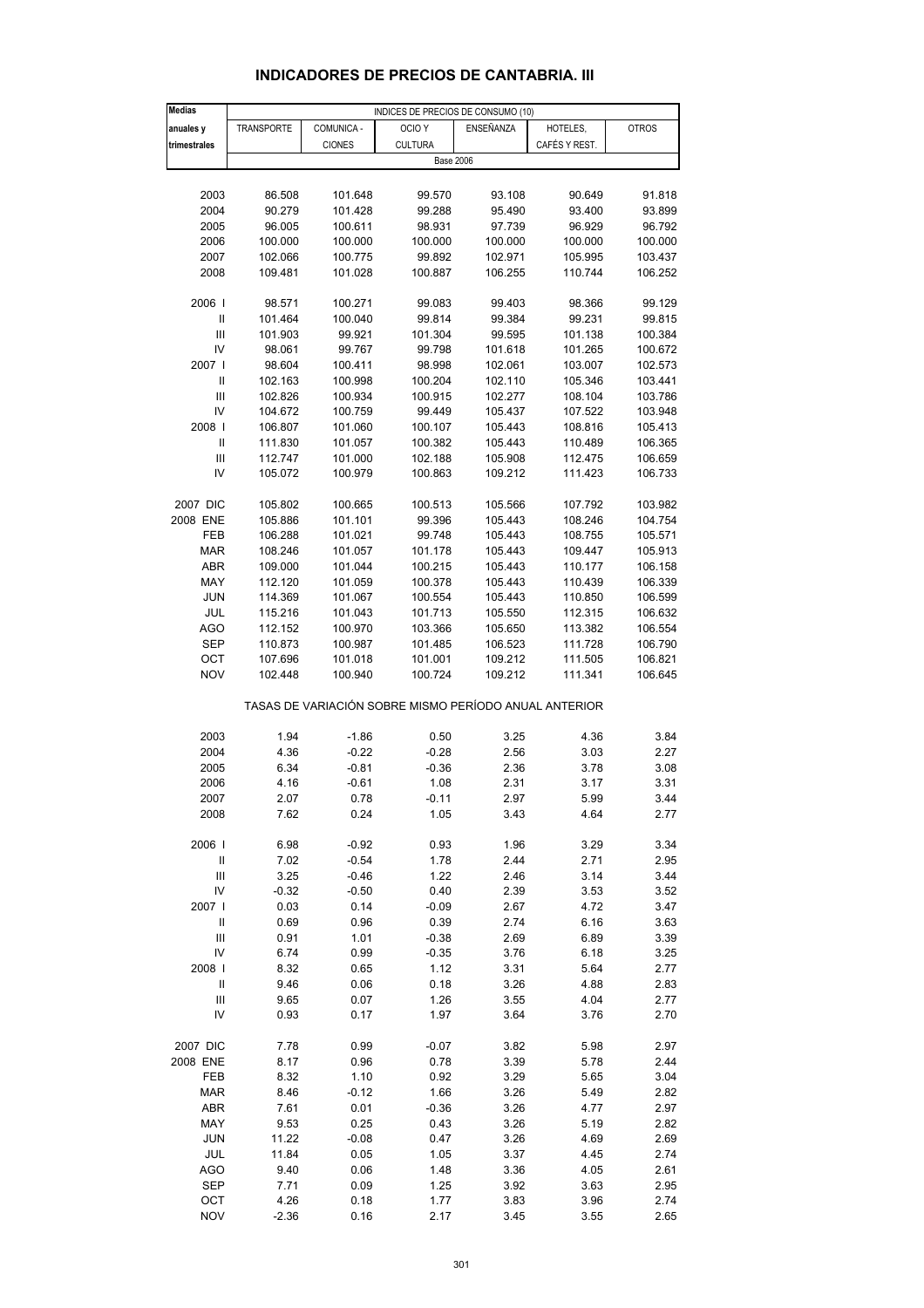## **INDICADORES DE SALARIOS DE CANTABRIA**

| <b>Medias</b>                      | <b>COSTE SALARIAL</b>                                |                                                       |                |                          |                                              | <b>SALARIOS</b> |        |         |                          |  |  |
|------------------------------------|------------------------------------------------------|-------------------------------------------------------|----------------|--------------------------|----------------------------------------------|-----------------|--------|---------|--------------------------|--|--|
| anuales y                          | POR TRABAJADOR Y MES<br>POR HORA EFECTIVA DE TRABAJO |                                                       |                |                          | INCREMENTO SALARIAL PACTADO EN CONVENIO (12) |                 |        |         |                          |  |  |
| trimestrales                       | <b>TOTAL</b>                                         | <b>ORDINARIO</b>                                      | <b>TOTAL</b>   | <b>ORDINARIO</b>         | <b>TOTAL</b>                                 | AGRIC.          | CONST. | INDUST. | SERV.                    |  |  |
|                                    |                                                      | €                                                     |                |                          |                                              |                 | $\%$   |         |                          |  |  |
|                                    |                                                      |                                                       |                |                          |                                              |                 |        |         |                          |  |  |
| 2003                               | 1.358.51                                             | 1.194.44                                              | 9.79           | 8.60                     | 3.78                                         | 3.99            | 4.80   |         | 3.38                     |  |  |
|                                    |                                                      |                                                       |                |                          |                                              |                 |        | 3.47    |                          |  |  |
| 2004                               | 1.414.22                                             | 1.255.32                                              | 10.25          | 9.09                     | 3.80                                         | 3.51            | 4.60   | 3.64    | 3.43                     |  |  |
| 2005                               | 1.441.85                                             | 1.269.72                                              | 10.51          | 9.24                     | 3.78                                         | 3.76            | 4.50   | 3.62    | 3.46                     |  |  |
| 2006                               | 1.487.09                                             | 1.315.65                                              | 10.89          | 9.63                     | 3.46                                         | 4.25            | 3.50   | 3.56    | 3.27                     |  |  |
| 2007                               | 1.547.26                                             | 1.367.26                                              | 11.36          | 10.02                    | 4.43                                         | 4.74            | 5.70   | 3.73    | 4.56                     |  |  |
| 2008                               | 1.552.52                                             | 1.399.97                                              | 11.12          | 10.03                    | 3.01                                         | 3.81            | 3.50   | 2.89    | 2.82                     |  |  |
|                                    |                                                      |                                                       |                |                          |                                              |                 |        |         |                          |  |  |
| 2006                               | 1.422.85                                             | 1.297.85                                              | 9.77           | 8.91                     | 2.94                                         | 2.04            | 2.80   | 3.21    | 2.94                     |  |  |
| $\sf II$                           | 1.448.62                                             | 1.310.82                                              | 10.34          | 9.36                     | 2.94                                         | 2.04            | 2.80   | 3.20    | 2.96                     |  |  |
| $\ensuremath{\mathsf{III}}\xspace$ | 1.486.20                                             | 1.331.20                                              | 11.40          | 10.21                    | 2.88                                         | 2.04            | 2.80   | 2.90    | 2.91                     |  |  |
| IV                                 | 1.590.69                                             | 1.322.71                                              | 12.06          | 10.03                    | 2.89                                         | 2.04            | 2.80   | 2.90    | 2.95                     |  |  |
| 2007 l                             | 1.469.73                                             | 1.353.66                                              | 10.29          | 9.47                     | 2.86                                         | 4.34            | 0.00   | 2.83    | 2.87                     |  |  |
| Ш                                  | 1.506.61                                             | 1.368.27                                              | 10.85          | 9.85                     | 2.87                                         | 3.81            | 0.00   | 2.84    | 2.89                     |  |  |
| Ш                                  | 1.546.87                                             | 1.376.31                                              | 11.73          | 10.44                    | 3.03                                         | 3.81            | 3.50   | 2.84    | 2.84                     |  |  |
| IV                                 | 1.665.82                                             | 1.370.81                                              | 12.55          | 10.33                    | 2.97                                         | 3.81            | 3.50   | 2.83    | 2.75                     |  |  |
| 2008                               | 1.545.69                                             | 1.400.81                                              | 11.14          | 10.10                    | 3.00                                         | 3.81            | 3.50   | 2.87    | 2.80                     |  |  |
| Ш                                  | 1.559.34                                             | 1.399.12                                              | 11.10          | 9.96                     | 2.95                                         | 2.50            | 3.50   | 2.82    | 2.67                     |  |  |
| Ш                                  | ÷,                                                   |                                                       | ÷,             | $\blacksquare$           | 3.01                                         | 3.81            | 3.50   | 2.89    | 2.81                     |  |  |
| IV                                 |                                                      |                                                       | ÷.             | ÷                        | 3.01                                         | 3.81            | 3.50   | 2.89    | 2.82                     |  |  |
|                                    |                                                      |                                                       |                |                          |                                              |                 |        |         |                          |  |  |
|                                    |                                                      |                                                       |                |                          |                                              |                 |        |         | 2.75                     |  |  |
| 2007 DIC                           |                                                      |                                                       | ä,             | ÷,                       | 2.97                                         | 3.81            | 3.50   | 2.83    |                          |  |  |
| 2008 ENE                           |                                                      |                                                       | ä,             | ä,                       | 2.99                                         | 3.81            | 3.50   | 2.86    | 2.76                     |  |  |
| FEB                                |                                                      |                                                       |                | ÷,                       | 3.00                                         | 3.81            | 3.50   | 2.87    | 2.80                     |  |  |
| <b>MAR</b>                         |                                                      |                                                       |                | $\overline{\phantom{0}}$ | 3.00                                         | 3.81            | 3.50   | 2.87    | 2.80                     |  |  |
| ABR                                |                                                      |                                                       |                | ä,                       | 3.01                                         | 3.81            | 3.50   | 2.89    | 2.80                     |  |  |
| MAY                                |                                                      |                                                       | ä,             | $\frac{1}{2}$            | 3.01                                         | 3.81            | 3.50   | 2.89    | 2.80                     |  |  |
| JUN                                |                                                      |                                                       |                | $\overline{\phantom{0}}$ | 2.95                                         | 2.50            | 3.50   | 2.82    | 2.67                     |  |  |
| <b>JUL</b>                         |                                                      |                                                       |                | ä,                       | 3.01                                         | 3.81            | 3.50   | 2.89    | 2.80                     |  |  |
| <b>AGO</b>                         |                                                      |                                                       |                | $\frac{1}{2}$            | 2.95                                         | 2.50            | 3.50   | 2.82    | 2.68                     |  |  |
| <b>SEP</b>                         |                                                      |                                                       |                |                          | 3.01                                         | 3.81            | 3.50   | 2.89    | 2.81                     |  |  |
| OCT                                |                                                      |                                                       |                | ä,                       | 2.95                                         | 2.50            | 3.50   | 2.84    | 2.67                     |  |  |
| <b>NOV</b>                         |                                                      |                                                       |                | $\overline{a}$           | 3.01                                         | 3.81            | 3.50   | 2.89    | 2.82                     |  |  |
|                                    |                                                      | TASAS DE VARIACIÓN SOBRE MISMO PERÍODO ANUAL ANTERIOR |                |                          |                                              |                 |        |         |                          |  |  |
|                                    |                                                      |                                                       |                |                          |                                              |                 |        |         |                          |  |  |
| 2003                               | 4.33                                                 | 3.41                                                  | 4.65           | 3.80                     |                                              |                 |        |         |                          |  |  |
| 2004                               | 4.10                                                 | 5.10                                                  | 4.67           | 5.64                     |                                              |                 |        |         |                          |  |  |
| 2005                               | 1.95                                                 | 1.15                                                  | 2.54           | 1.73                     |                                              |                 |        |         | $\overline{\phantom{a}}$ |  |  |
| 2006                               | 3.14                                                 | 3.62                                                  | 3.69           | 4.17                     |                                              |                 |        |         | $\overline{\phantom{a}}$ |  |  |
| 2007                               | 4.05                                                 | 3.92                                                  | 4.25           | 4.10                     |                                              |                 |        |         |                          |  |  |
| 2008                               | 4.32                                                 | 2.87                                                  | 5.20           | 3.83                     |                                              |                 |        |         |                          |  |  |
|                                    |                                                      |                                                       |                |                          |                                              |                 |        |         |                          |  |  |
| 2006                               | 2.65                                                 | 1.62                                                  | $-0.71$        | $-1.66$                  |                                              |                 |        |         |                          |  |  |
| Ш                                  | 1.47                                                 | 2.71                                                  | 5.30           | 6.61                     |                                              |                 |        |         |                          |  |  |
| Ш                                  | 3.56                                                 | 5.39                                                  | 2.61           | 4.40                     |                                              |                 |        |         |                          |  |  |
| ${\sf IV}$                         | 4.76                                                 | 4.79                                                  | 7.20           | 7.27                     |                                              |                 |        |         |                          |  |  |
| 2007                               | 3.29                                                 | 4.30                                                  | 5.32           | 6.29                     |                                              |                 |        |         |                          |  |  |
|                                    |                                                      |                                                       |                |                          |                                              |                 |        |         |                          |  |  |
| $\, \parallel$                     | 4.00                                                 | 4.38                                                  | 4.93           | 5.24                     |                                              |                 |        |         |                          |  |  |
| Ш                                  | 4.08                                                 | 3.39                                                  | 2.89           | 2.25                     |                                              |                 |        |         |                          |  |  |
| ${\sf IV}$                         | 4.72                                                 | 3.64                                                  | 4.06           | 2.99                     |                                              |                 |        |         |                          |  |  |
| 2008                               | 5.17                                                 | 3.48                                                  | 8.26           | 6.65                     |                                              |                 |        |         |                          |  |  |
| Ш                                  | 3.50                                                 | 2.25                                                  | 2.30           | 1.12                     |                                              |                 |        |         |                          |  |  |
| $\ensuremath{\mathsf{III}}\xspace$ | $\overline{a}$                                       |                                                       | $\overline{a}$ |                          |                                              |                 |        |         |                          |  |  |
| IV                                 |                                                      |                                                       |                |                          |                                              |                 |        |         |                          |  |  |
|                                    |                                                      |                                                       |                |                          |                                              |                 |        |         |                          |  |  |
| 2007 DIC                           |                                                      |                                                       |                |                          |                                              |                 |        |         |                          |  |  |
| 2008 ENE                           |                                                      |                                                       |                |                          |                                              |                 |        |         |                          |  |  |
| FEB                                |                                                      |                                                       |                |                          |                                              |                 |        |         |                          |  |  |
| <b>MAR</b>                         |                                                      |                                                       |                |                          |                                              |                 |        |         |                          |  |  |
| <b>ABR</b>                         |                                                      |                                                       |                |                          |                                              |                 |        |         |                          |  |  |
| MAY                                |                                                      |                                                       |                |                          |                                              |                 |        |         |                          |  |  |
| <b>JUN</b>                         |                                                      |                                                       |                |                          |                                              |                 |        |         |                          |  |  |
| JUL                                |                                                      |                                                       |                |                          |                                              |                 |        |         |                          |  |  |
| <b>AGO</b>                         |                                                      |                                                       |                |                          |                                              |                 |        |         |                          |  |  |
| <b>SEP</b>                         |                                                      |                                                       |                |                          |                                              |                 |        |         |                          |  |  |
| OCT                                |                                                      |                                                       |                |                          |                                              |                 |        |         |                          |  |  |
| <b>NOV</b>                         |                                                      |                                                       |                |                          |                                              |                 |        |         |                          |  |  |
|                                    |                                                      |                                                       |                |                          |                                              |                 |        |         |                          |  |  |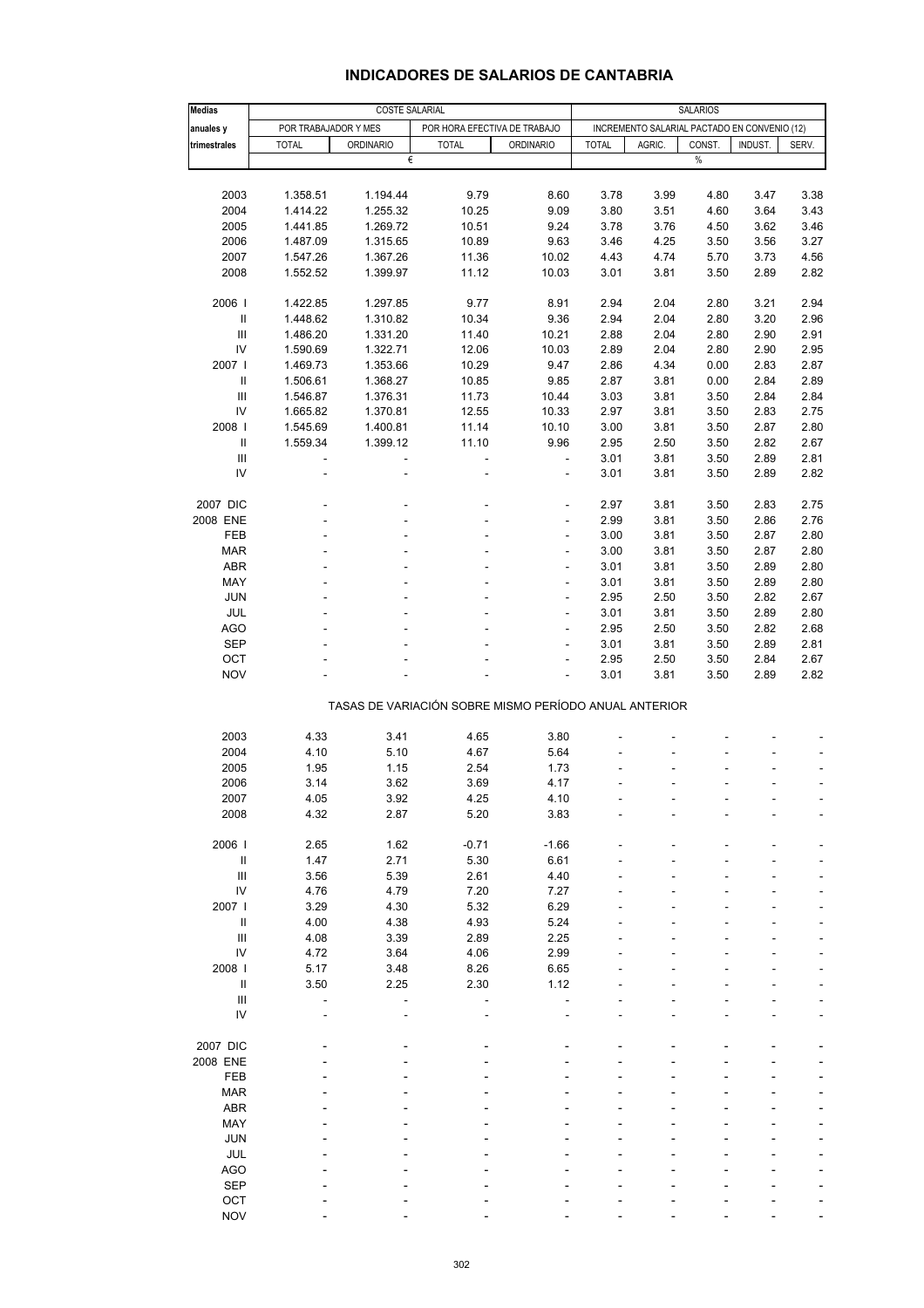| <b>Medias</b>                                         |                 |           | CRÉDITOS Y DEPÓSITOS DEL SISTEMA BANCARIO |                | HIPOTECAS INMOBILIARIAS   |                    |  |  |
|-------------------------------------------------------|-----------------|-----------|-------------------------------------------|----------------|---------------------------|--------------------|--|--|
|                                                       | <b>CRÉDITOS</b> |           | <b>DEPÓSITOS</b>                          |                | FINCAS RÚSTICAS Y URBANAS |                    |  |  |
| anuales y<br>trimestrales                             | S.PRIVADO       | S.PÚBLICO | S.PRIVADO                                 | S.PÚBLICO      | <b>NÚMERO</b>             | <b>IMPORTE</b>     |  |  |
|                                                       |                 |           | Millones de €                             |                | Unidades                  | Miles de €         |  |  |
|                                                       |                 |           |                                           |                |                           |                    |  |  |
| 2003                                                  | 7.264.24        | 400.31    | 6.311.32                                  | 262.58         | 1.832                     | 169.565            |  |  |
| 2004                                                  | 8.478.27        | 430.02    | 6.705.76                                  | 324.90         | 1.652                     | 201.607            |  |  |
| 2005                                                  | 10.232.26       | 461.79    | 7.076.75                                  | 466.39         | 1.775                     | 248.095            |  |  |
| 2006                                                  | 12.430.91       | 463.65    | 7.988.69                                  | 515.37         | 2.151                     | 340.646            |  |  |
| 2007                                                  | 14.641.95       | 521.01    | 9.103.96                                  | 563.08         | 1.978                     | 350.810            |  |  |
| 2008                                                  | 15.866.16       | 527.64    | 10.316.18                                 | 531.22         | 1.890                     | 265.178            |  |  |
|                                                       |                 |           |                                           |                |                           |                    |  |  |
| 2005 IV                                               | 11.048.40       | 462.29    | 7.339.09                                  | 613.83         | 1.884                     | 245.815            |  |  |
| 2006                                                  | 11.504.78       | 476.16    | 7.417.26                                  | 455.59         | 2.619                     | 382.669            |  |  |
| Ш                                                     | 12.248.25       | 448.60    | 7.845.58                                  | 433.45         | 2.300                     | 354.683            |  |  |
| Ш                                                     | 12.764.75       | 441.48    | 8.176.33                                  | 496.45         | 1.699                     | 314.827            |  |  |
| IV                                                    | 13.205.87       | 488.36    | 8.515.59                                  | 675.99         | 1.988                     | 310.407            |  |  |
| 2007 l                                                | 13.636.91       | 513.87    | 8.644.58                                  | 495.25         | 2.567                     | 495.041            |  |  |
| Ш                                                     | 14.468.31       | 507.82    | 9.028.45                                  | 513.17         | 1.980                     | 343.145            |  |  |
| Ш                                                     | 15.134.11       | 513.32    | 9.330.29                                  | 602.92         | 1.775                     | 297.513            |  |  |
| IV                                                    | 15.328.47       | 549.04    | 9.412.53                                  | 640.98         | 1.590                     | 267.539            |  |  |
| 2008                                                  | 15.693.95       | 553.75    | 9.917.34                                  | 531.34         | 1.903                     | 287.142            |  |  |
| $\mathbf{I}$                                          | 16.108.96       | 495.66    | 10.355.77                                 | 456.05         | 1.778                     | 254.783            |  |  |
| Ш                                                     | 15.795.58       | 533.51    | 10.675.42                                 | 606.28         | 1.990                     | 253.610            |  |  |
|                                                       |                 |           |                                           |                |                           |                    |  |  |
| 2007 OCT                                              |                 |           |                                           | ٠              | 1.887                     | 309.074            |  |  |
| <b>NOV</b>                                            | -               | -         | -                                         | ÷,             | 1.519                     | 272.407            |  |  |
| <b>DIC</b>                                            | L,              |           |                                           | $\overline{a}$ | 1.363                     | 221.135            |  |  |
| 2008 ENE                                              |                 |           |                                           |                | 1.927                     | 321.191            |  |  |
| <b>FEB</b>                                            | -<br>L,         |           |                                           | $\overline{a}$ | 1.867                     | 261.542            |  |  |
| <b>MAR</b><br>ABR                                     |                 |           |                                           |                | 1.916                     | 278.693<br>261.728 |  |  |
| <b>MAY</b>                                            |                 |           |                                           |                | 2.116<br>1.433            | 207.841            |  |  |
| JUN                                                   | -<br>L,         |           |                                           | ÷<br>ä,        | 1.785                     | 294.779            |  |  |
| JUL                                                   |                 |           |                                           |                | 2.715                     | 297.897            |  |  |
| <b>AGO</b>                                            | ÷               | ä,        |                                           |                | 1.594                     | 249.173            |  |  |
| <b>SEP</b>                                            |                 |           |                                           |                | 1.661                     | 213.759            |  |  |
|                                                       |                 |           |                                           |                |                           |                    |  |  |
| TASAS DE VARIACIÓN SOBRE MISMO PERÍODO ANUAL ANTERIOR |                 |           |                                           |                |                           |                    |  |  |
|                                                       |                 |           |                                           |                |                           |                    |  |  |
| 2003                                                  | 12.42           | 13.26     | 5.85                                      | 8.04           | 29.18                     | 17.76              |  |  |
| 2004                                                  | 16.71           | 7.42      | 6.25                                      | 23.74          | $-9.82$                   | 18.90              |  |  |
| 2005                                                  | 20.69           | 7.39      | 5.53                                      | 43.55          | 7.45                      | 23.06              |  |  |
| 2006                                                  | 21.49           | 0.40      | 12.89                                     | 10.50          | 21.18                     | 37.31              |  |  |
| 2007                                                  | 17.79           | 12.37     | 13.96                                     | 9.26           | $-8.06$                   | 2.98               |  |  |
| 2008                                                  | 10.08           | 3.12      | 14.61                                     | $-1.10$        | $-10.30$                  | $-29.95$           |  |  |
| 2005 IV                                               | 23.67           | 5.10      | 6.95                                      | 41.01          | 9.56                      | 8.87               |  |  |
| 2006                                                  | 23.05           | 2.72      | 9.25                                      | 26.28          | 55.83                     | 59.82              |  |  |
| $\mathsf{I}$                                          | 21.65           | 0.84      | 11.51                                     | 23.87          | 23.01                     | 35.14              |  |  |
| Ш                                                     | 22.00           | $-7.35$   | 14.48                                     | $-8.24$        | 1.92                      | 28.68              |  |  |
| IV                                                    | 19.53           | 5.64      | 16.03                                     | 10.13          | 5.50                      | 26.28              |  |  |
| 2007                                                  | 18.53           | 7.92      | 16.55                                     | 8.71           | $-1.99$                   | 29.37              |  |  |
| Ш                                                     | 18.13           | 13.20     | 15.08                                     | 18.39          | $-13.93$                  | $-3.25$            |  |  |
| III                                                   | 18.56           | 16.27     | 14.11                                     | 21.45          | 4.51                      | $-5.50$            |  |  |
| IV                                                    | 16.07           | 12.43     | 10.53                                     | $-5.18$        | $-20.02$                  | $-13.81$           |  |  |
| 2008                                                  | 15.08           | 7.76      | 14.72                                     | 7.29           | $-25.85$                  | $-42.00$           |  |  |
| Ш                                                     | 11.34           | $-2.39$   | 14.70                                     | $-11.13$       | $-10.20$                  | $-25.75$           |  |  |
| Ш                                                     | 4.37            | 3.93      | 14.42                                     | 0.56           | 12.09                     | $-14.76$           |  |  |
|                                                       |                 |           |                                           |                |                           |                    |  |  |
| 2007 OCT                                              |                 |           |                                           |                | $-2.08$                   | $-12.20$           |  |  |
| <b>NOV</b>                                            |                 |           |                                           |                | $-34.86$                  | $-19.97$           |  |  |
| <b>DIC</b>                                            |                 |           |                                           |                | $-20.01$                  | $-7.39$            |  |  |
| 2008 ENE                                              |                 |           |                                           |                | $-16.72$                  | $-34.93$           |  |  |
| FEB                                                   |                 |           |                                           |                | $-22.34$                  | $-45.30$           |  |  |
| <b>MAR</b>                                            |                 |           |                                           |                | $-35.77$                  | $-45.71$           |  |  |
| ABR                                                   |                 |           |                                           |                | 2.87                      | $-27.31$           |  |  |
| MAY                                                   |                 |           |                                           |                | $-7.13$                   | $-20.42$           |  |  |
| <b>JUN</b>                                            |                 |           |                                           |                | $-23.72$                  | $-27.79$           |  |  |
| JUL<br><b>AGO</b>                                     |                 |           |                                           |                | 70.75<br>$-6.01$          | 15.11<br>$-19.48$  |  |  |
| <b>SEP</b>                                            |                 |           |                                           |                | $-18.58$                  | $-34.09$           |  |  |
|                                                       |                 |           |                                           |                |                           |                    |  |  |

## **INDICADORES MONETARIOS Y FINANCIEROS DE CANTABRIA**